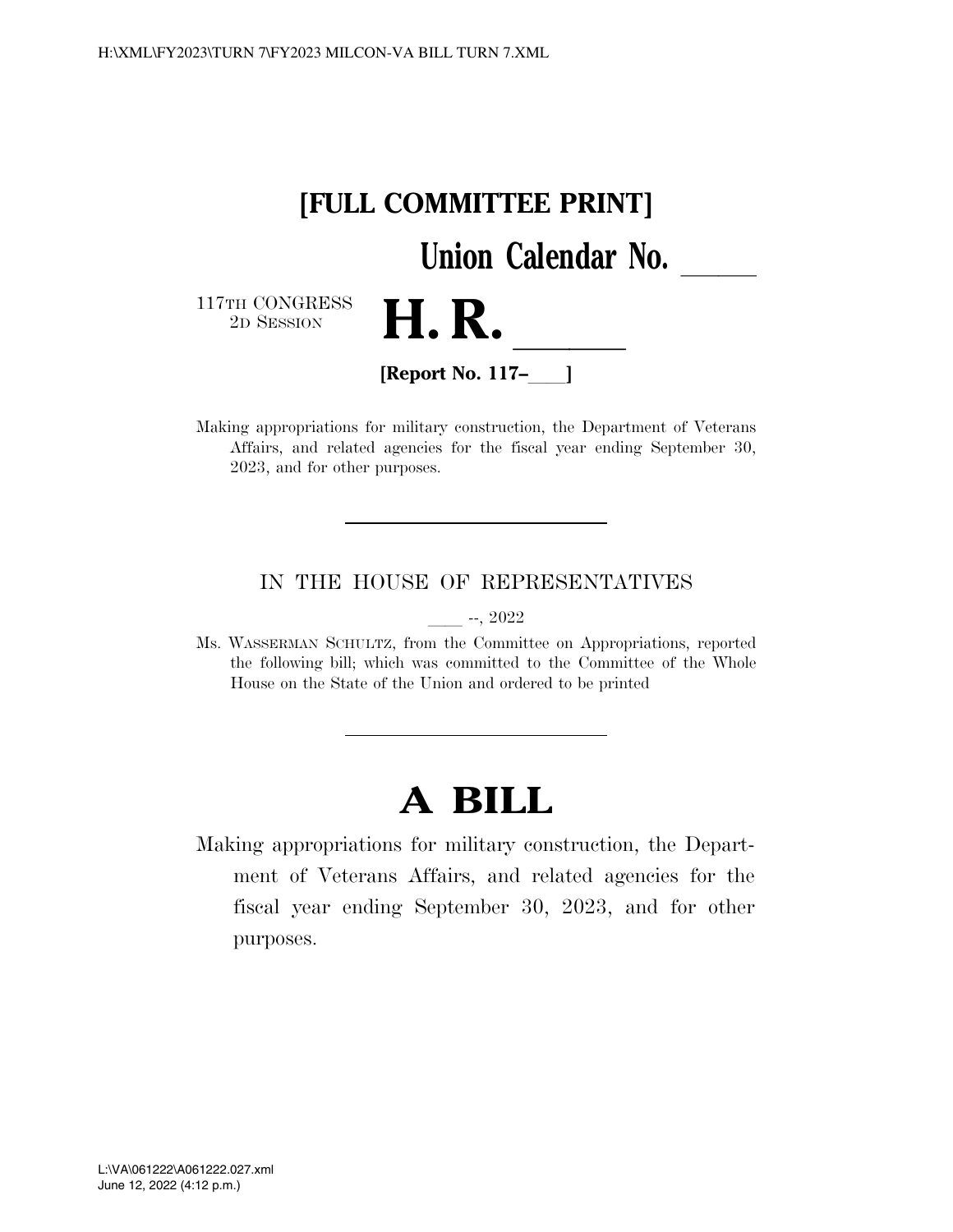$\mathfrak{D}$ 

 *Be it enacted by the Senate and House of Representa- tives of the United States of America in Congress assembled,*  That the following sums are appropriated, out of any money in the Treasury not otherwise appropriated, for military construction, the Department of Veterans Affairs, and related agencies for the fiscal year ending September 30, 2023, and for other purposes, namely:

#### TITLE I

DEPARTMENT OF DEFENSE

MILITARY CONSTRUCTION, ARMY

 For acquisition, construction, installation, and equip- ment of temporary or permanent public works, military installations, facilities, and real property for the Army as currently authorized by law, including personnel in the Army Corps of Engineers and other personal services nec- essary for the purposes of this appropriation, and for con- struction and operation of facilities in support of the func- tions of the Commander in Chief, \$997,425,000, to re- main available until September 30, 2027: *Provided*, That, of the amount made available under this heading, not to exceed \$240,011,000 shall be available for study, plan- ning, design, architect and engineer services, and host na- tion support, as authorized by law, unless the Secretary of the Army determines that additional obligations are necessary for such purposes and notifies the Committees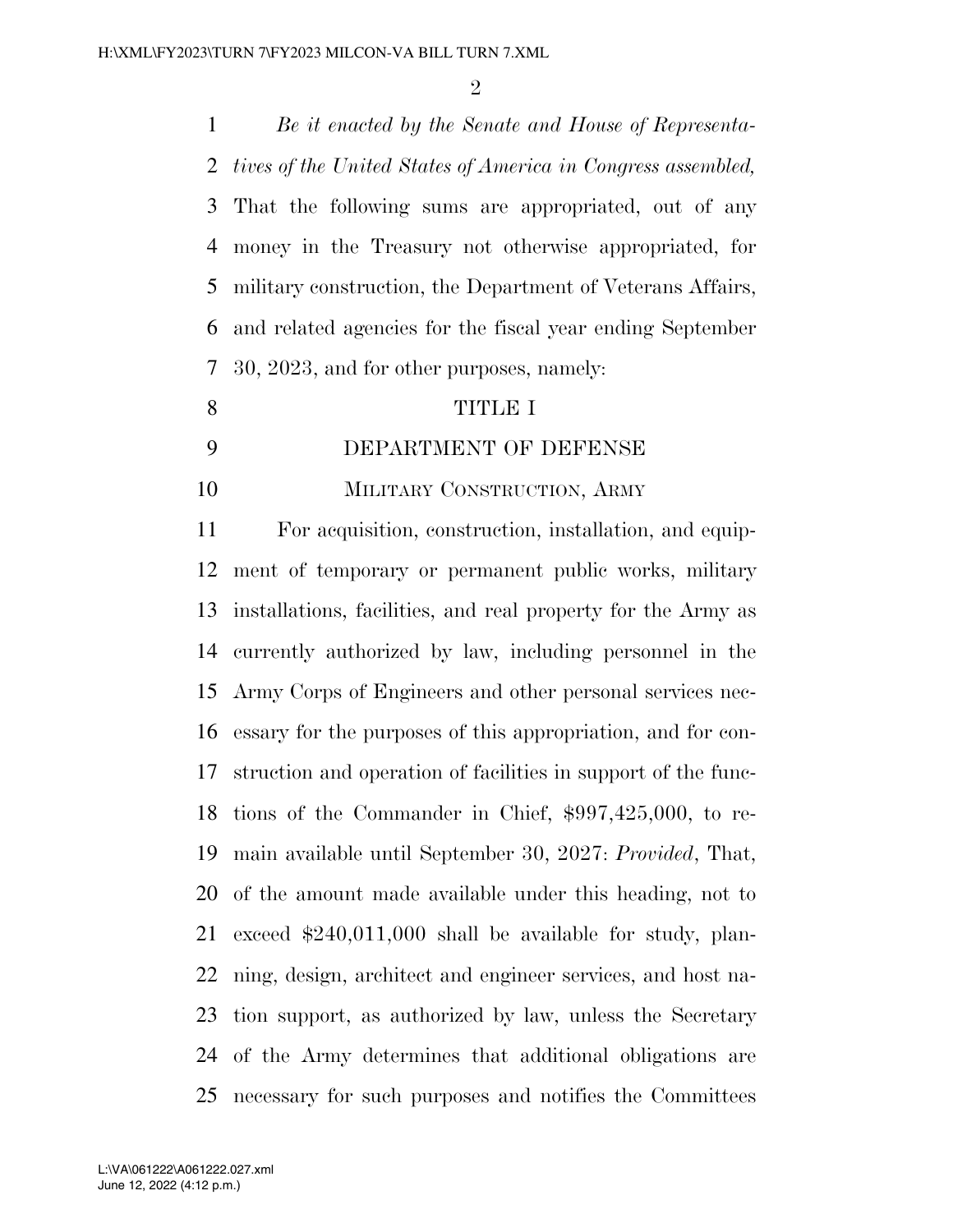on Appropriations of both Houses of Congress of the de- termination and the reasons therefor: *Provided further*, That of the amount made available under this heading, \$101,860,000 shall be for the projects and activities, and in the amounts, specified in the table under the heading ''Military Construction, Army'' in the report accom- panying this Act, in addition to amounts otherwise avail-able for such purposes.

# MILITARY CONSTRUCTION, NAVY AND MARINE CORPS

 For acquisition, construction, installation, and equip- ment of temporary or permanent public works, naval in- stallations, facilities, and real property for the Navy and Marine Corps as currently authorized by law, including personnel in the Naval Facilities Engineering Command and other personal services necessary for the purposes of this appropriation, \$3,808,340,000, to remain available until September 30, 2027: *Provided*, That, of the amount made available under this heading, not to exceed \$428,073,000 shall be available for study, planning, de- sign, and architect and engineer services, as authorized by law, unless the Secretary of the Navy determines that additional obligations are necessary for such purposes and notifies the Committees on Appropriations of both Houses of Congress of the determination and the reasons therefor: *Provided further*, That of the amount made available

June 12, 2022 (4:12 p.m.) L:\VA\061222\A061222.027.xml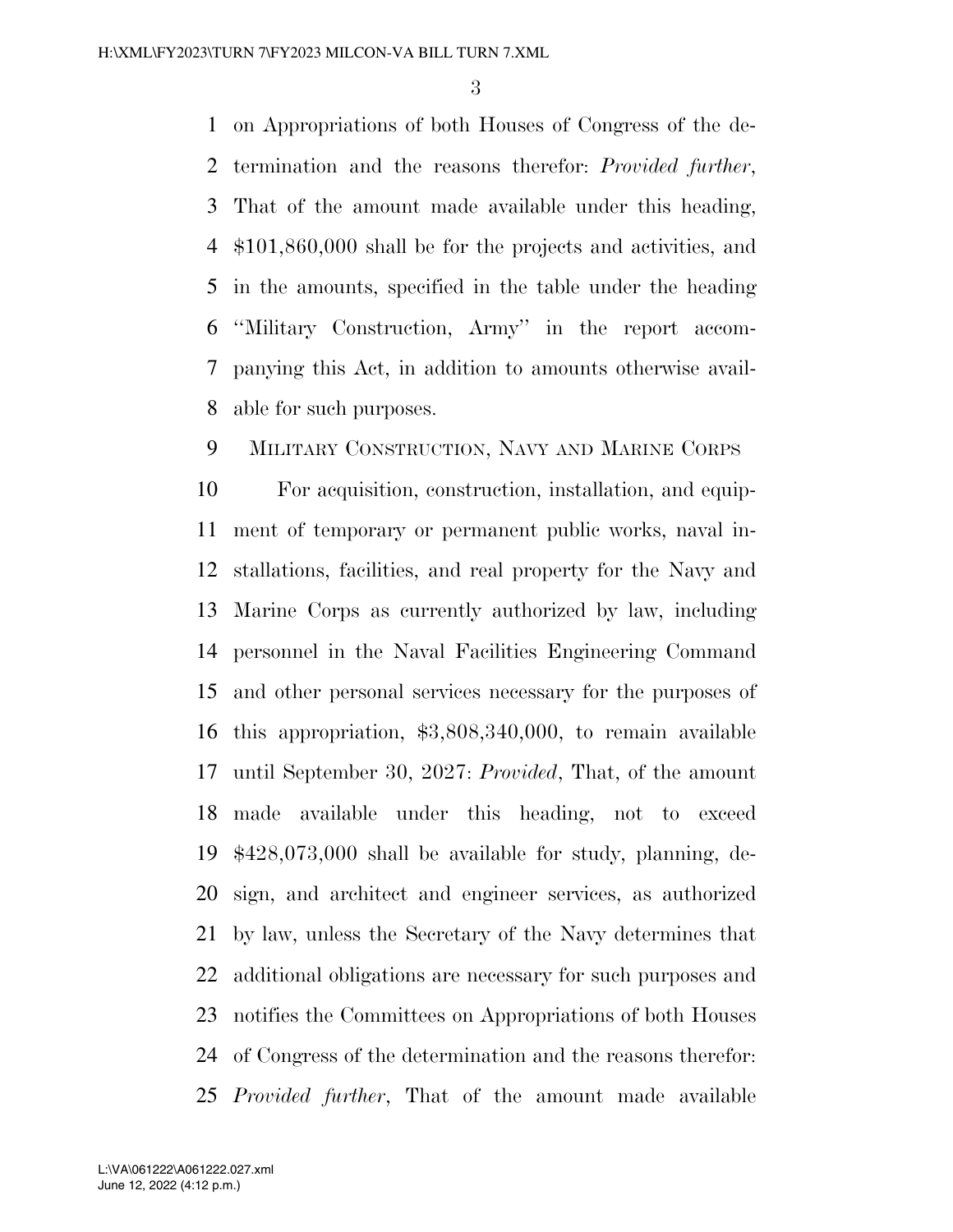under this heading, \$5,949,000 shall be for the project and activity, and in the amount, specified in the table under the heading ''Military Construction, Navy and Ma- rine Corps'' in the report accompanying this Act, in addi-tion to amounts otherwise available for such purposes.

### MILITARY CONSTRUCTION, AIR FORCE

 For acquisition, construction, installation, and equip- ment of temporary or permanent public works, military installations, facilities, and real property for the Air Force as currently authorized by law, \$2,291,156,000, to remain available until September 30, 2027: *Provided*, That, of the amount made available under this heading, not to exceed \$171,094,000 shall be available for study, planning, de- sign, and architect and engineer services, as authorized by law, unless the Secretary of the Air Force determines that additional obligations are necessary for such purposes and notifies the Committees on Appropriations of both Houses of Congress of the determination and the reasons therefor: *Provided further*, That of the amount made avail- able under this heading, \$185,700,000 shall be for the projects and activities, and in the amounts, specified in the table under the heading ''Military Construction, Air Force'' in the report accompanying this Act, in addition to amounts otherwise available for such purposes.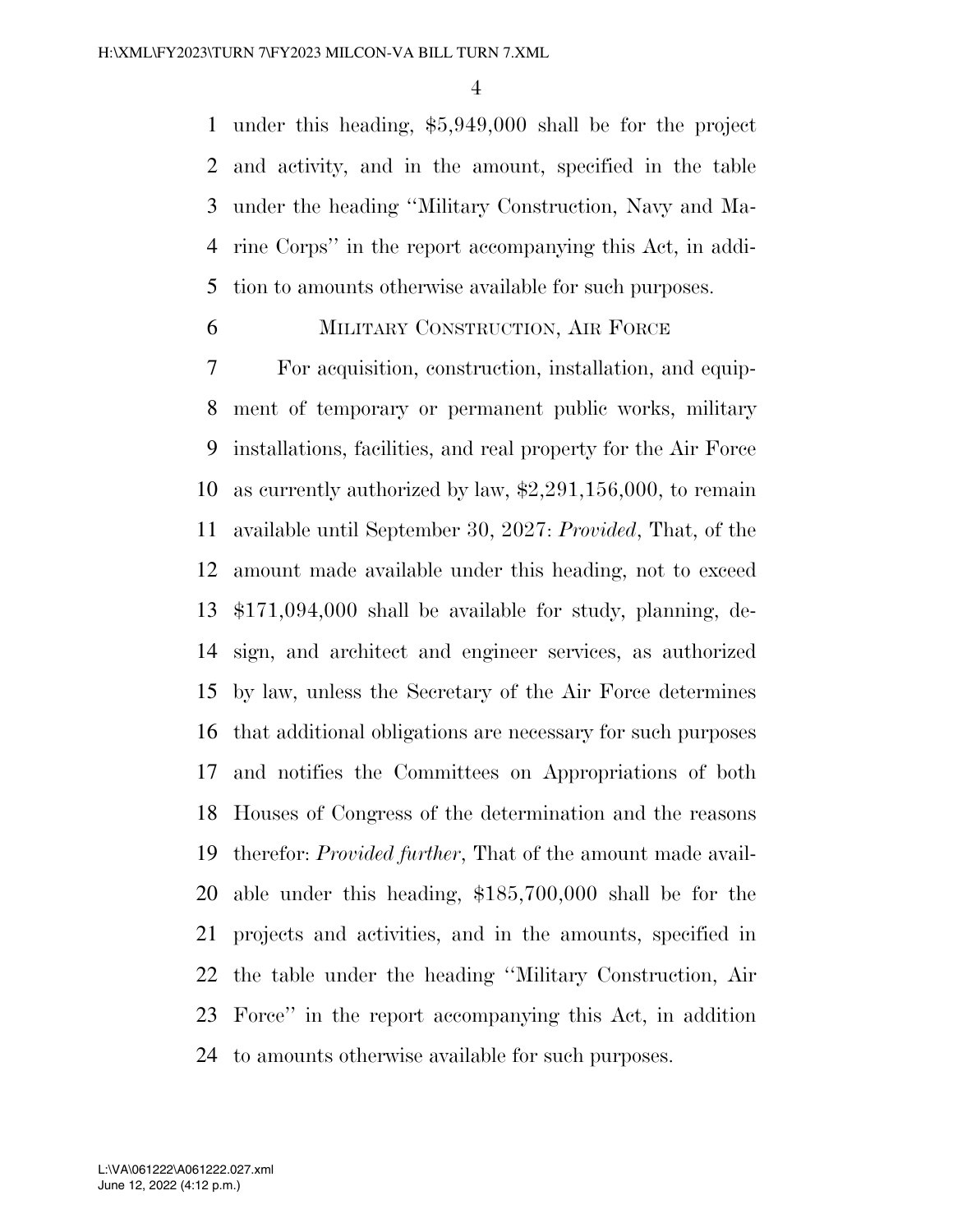MILITARY CONSTRUCTION, DEFENSE-WIDE (INCLUDING TRANSFER OF FUNDS)

 For acquisition, construction, installation, and equip- ment of temporary or permanent public works, installa- tions, facilities, and real property for activities and agen- cies of the Department of Defense (other than the military departments), as currently authorized by law, \$2,675,128,000, to remain available until September 30, 2027: *Provided*, That such amounts of this appropriation as may be determined by the Secretary of Defense may be transferred to such appropriations of the Department of Defense available for military construction or family housing as the Secretary may designate, to be merged with and to be available for the same purposes, and for the same time period, as the appropriation or fund to which transferred: *Provided further*, That, of the amount made available under this heading, not to exceed \$506,107,000 shall be available for study, planning, design, and architect and engineer services, as authorized by law, unless the Secretary of Defense determines that additional obliga- tions are necessary for such purposes and notifies the Committees on Appropriations of both Houses of Congress of the determination and the reasons therefor: *Provided further*, That of the amount made available under this heading, \$58,730,000 shall be for the projects and activi-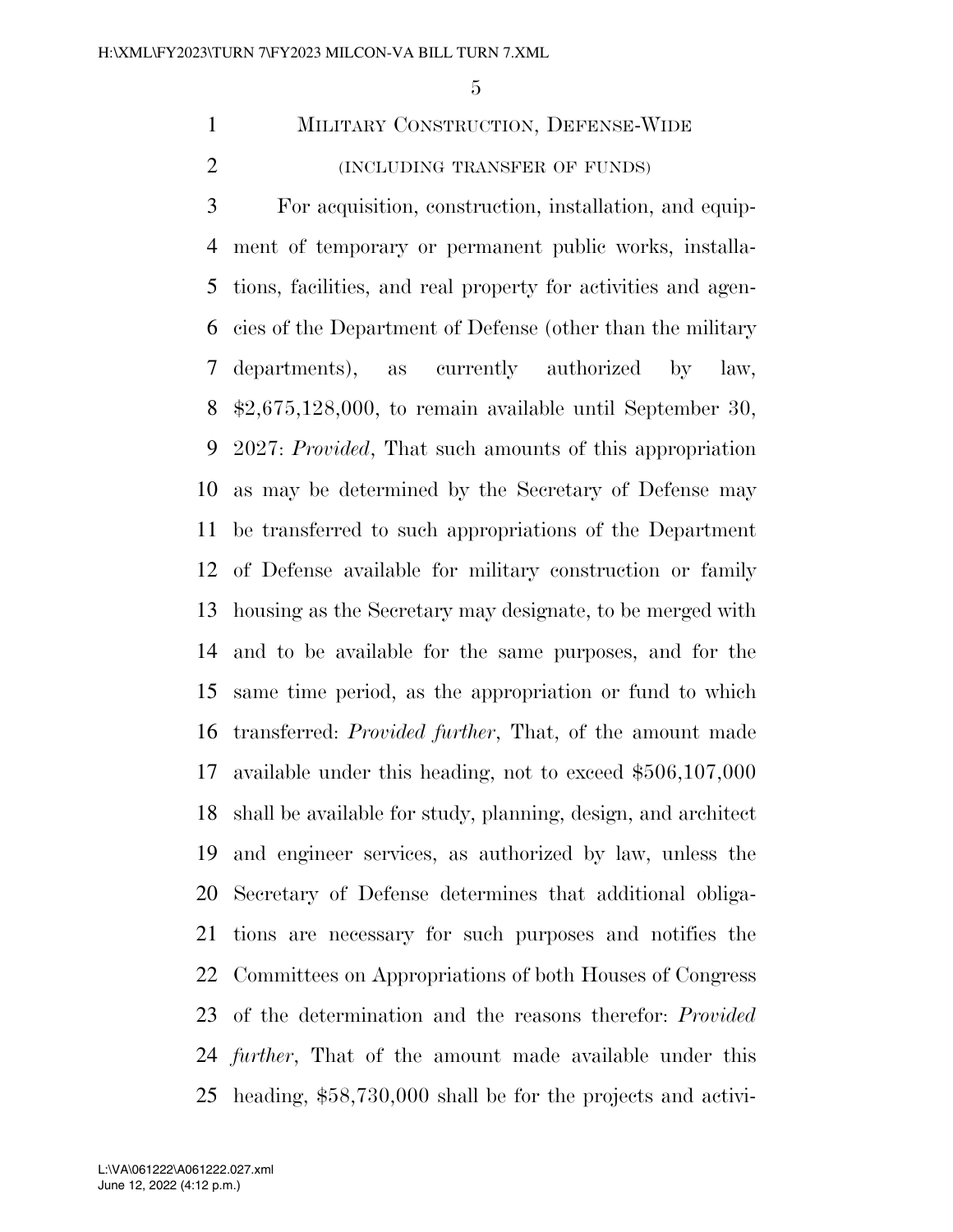ties, and in the amounts, specified in the table under the heading ''Military Construction, Defense-Wide'' in the re- port accompanying this Act, in addition to amounts other-wise available for such purposes.

# MILITARY CONSTRUCTION, ARMY NATIONAL GUARD

 For construction, acquisition, expansion, rehabilita- tion, and conversion of facilities for the training and ad- ministration of the Army National Guard, and contribu- tions therefor, as authorized by chapter 1803 of title 10, United States Code, and Military Construction Authoriza- tion Acts, \$325,658,000, to remain available until Sep- tember 30, 2027: *Provided*, That, of the amount made available under this heading, not to exceed \$43,625,000 shall be available for study, planning, design, and architect and engineer services, as authorized by law, unless the Di- rector of the Army National Guard determines that addi- tional obligations are necessary for such purposes and no- tifies the Committees on Appropriations of both Houses of Congress of the determination and the reasons therefor: *Provided further*, That of the amount made available under this heading, \$3,380,000 shall be for the projects and activities, and in the amounts, specified in the table under the heading ''Military Construction, Army National Guard'' in the report accompanying this Act, in addition to amounts otherwise available for such purposes.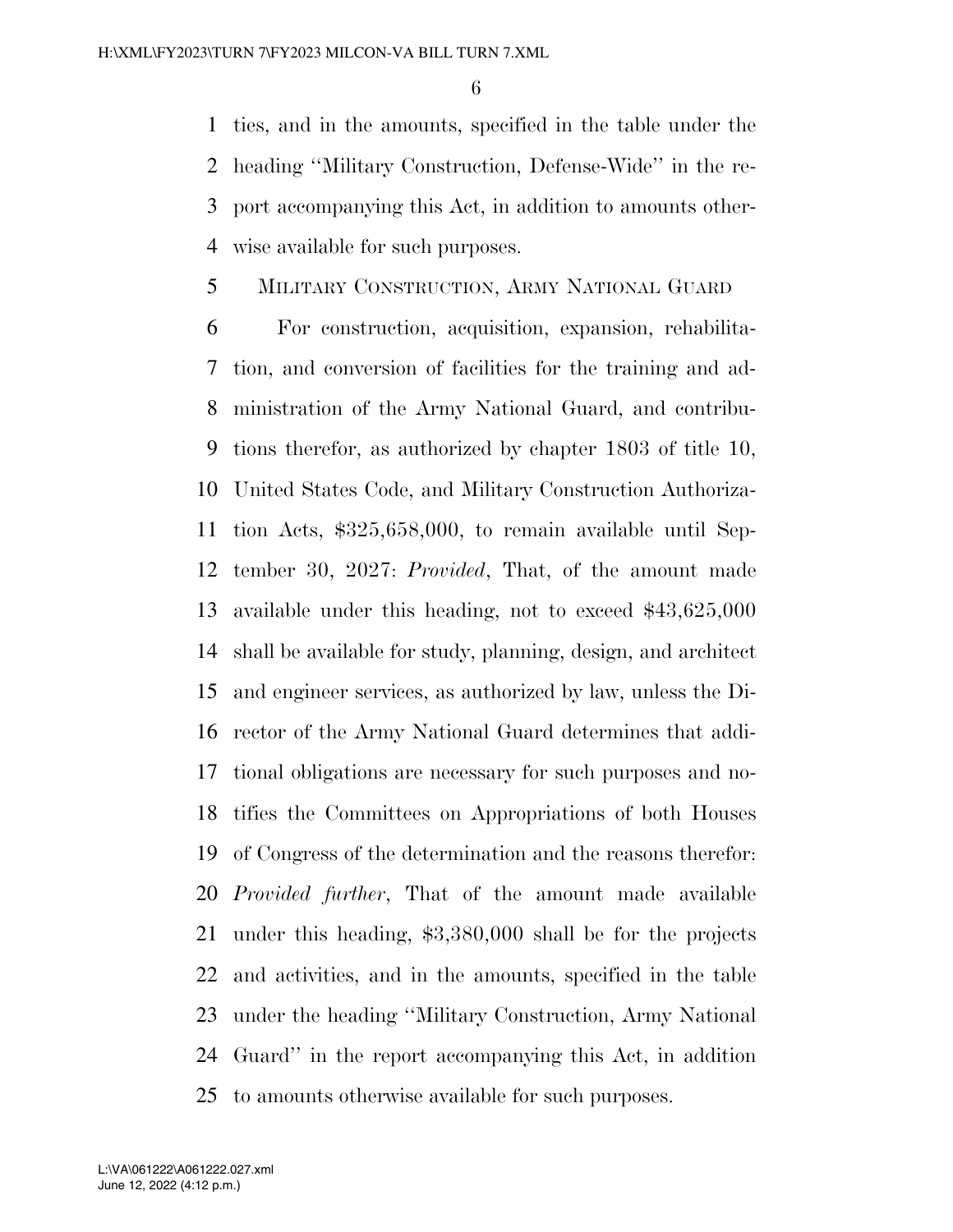## MILITARY CONSTRUCTION, AIR NATIONAL GUARD

 For construction, acquisition, expansion, rehabilita- tion, and conversion of facilities for the training and ad- ministration of the Air National Guard, and contributions therefor, as authorized by chapter 1803 of title 10, United States Code, and Military Construction Authorization Acts, \$193,983,000, to remain available until September 30, 2027: *Provided*, That, of the amount made available under this heading, not to exceed \$41,712,000 shall be available for study, planning, design, and architect and en- gineer services, as authorized by law, unless the Director of the Air National Guard determines that additional obli- gations are necessary for such purposes and notifies the Committees on Appropriations of both Houses of Congress of the determination and the reasons therefor: *Provided further*, That of the amount made available under this heading, \$20,100,000 shall be for the projects and activi- ties, and in the amounts, specified in the table under the heading ''Military Construction, Air National Guard'' in the report accompanying this Act, in addition to amounts otherwise available for such purposes.

### MILITARY CONSTRUCTION, ARMY RESERVE

 For construction, acquisition, expansion, rehabilita- tion, and conversion of facilities for the training and ad-ministration of the Army Reserve as authorized by chapter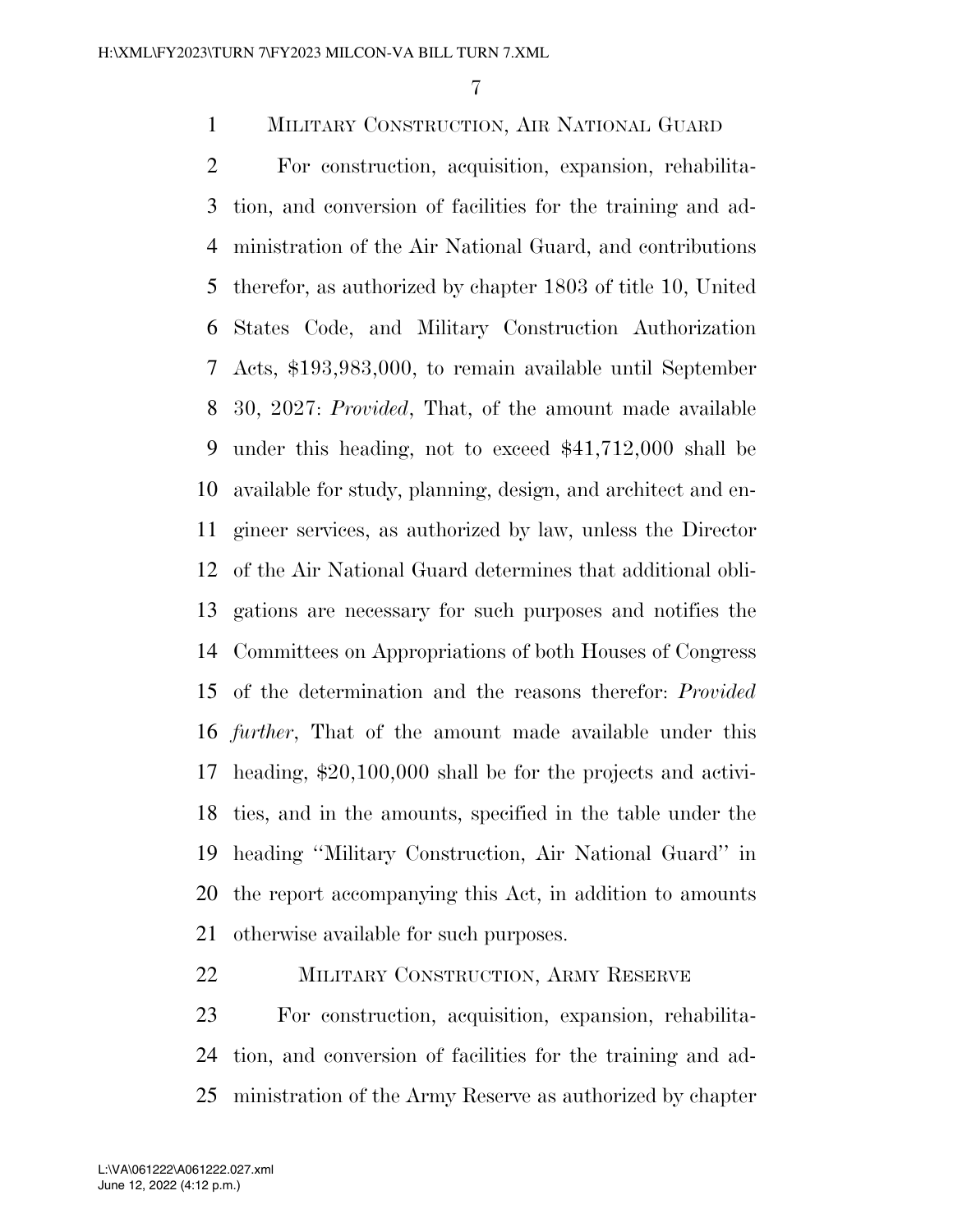1803 of title 10, United States Code, and Military Con- struction Authorization Acts, \$119,878,000, to remain available until September 30, 2027: *Provided*, That, of the amount made available under this heading, not to exceed \$19,829,000 shall be available for study, planning, design, and architect and engineer services, as authorized by law, unless the Chief of the Army Reserve determines that ad- ditional obligations are necessary for such purposes and notifies the Committees on Appropriations of both Houses of Congress of the determination and the reasons therefor.

MILITARY CONSTRUCTION, NAVY RESERVE

 For construction, acquisition, expansion, rehabilita- tion, and conversion of facilities for the training and ad- ministration of the reserve components of the Navy and Marine Corps as authorized by chapter 1803 of title 10, United States Code, and Military Construction Authoriza- tion Acts, \$30,337,000, to remain available until Sep- tember 30, 2027: *Provided*, That, of the amount made available under this heading, not to exceed \$2,590,000 shall be available for study, planning, design, and architect and engineer services, as authorized by law, unless the Secretary of the Navy determines that additional obliga- tions are necessary for such purposes and notifies the Committees on Appropriations of both Houses of Congress of the determination and the reasons therefor.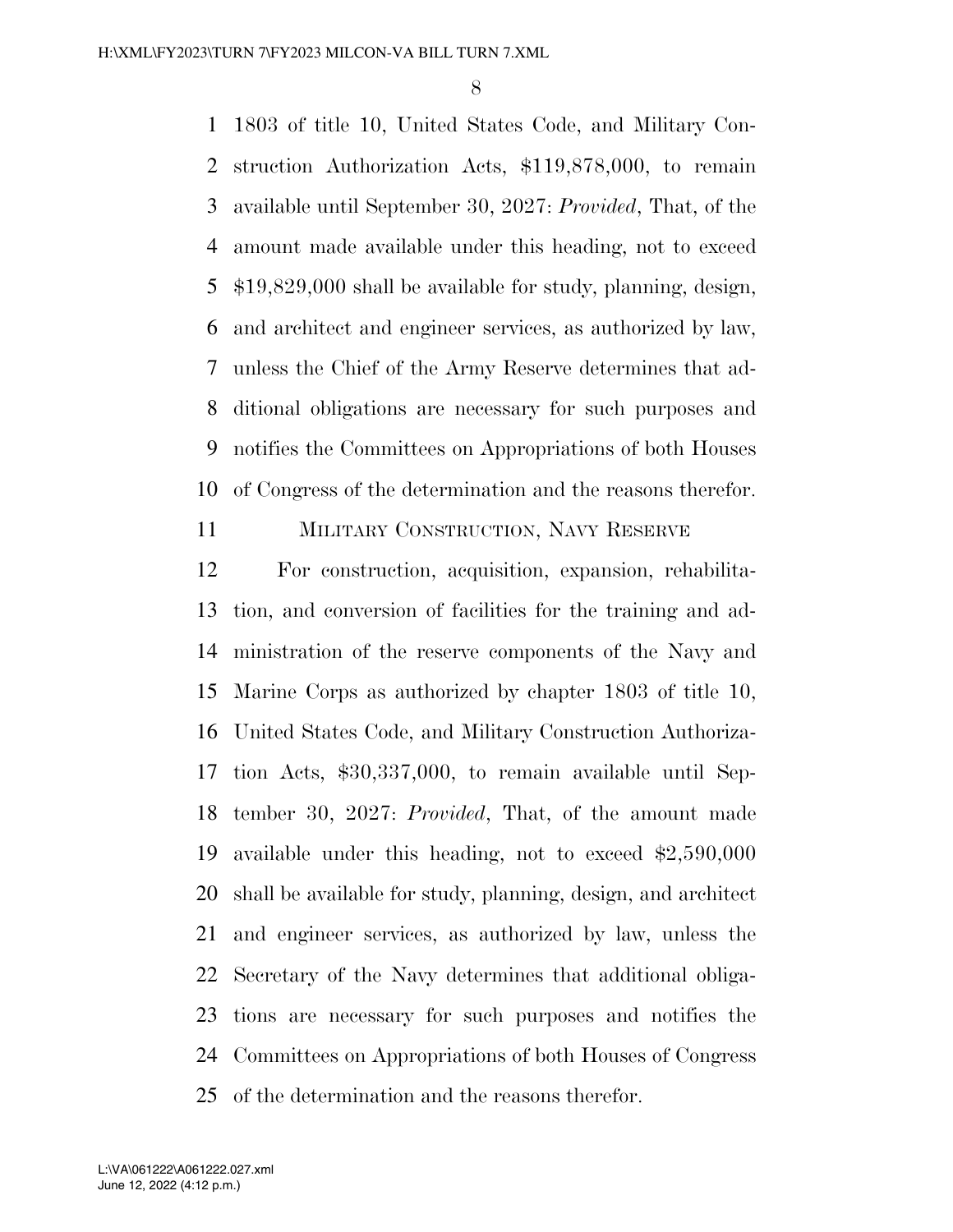### MILITARY CONSTRUCTION, AIR FORCE RESERVE

 For construction, acquisition, expansion, rehabilita- tion, and conversion of facilities for the training and ad- ministration of the Air Force Reserve as authorized by chapter 1803 of title 10, United States Code, and Military Construction Authorization Acts, \$82,123,000, to remain available until September 30, 2027: *Provided*, That, of the amount made available under this heading, not to exceed \$21,773,000 shall be available for study, planning, design, and architect and engineer services, as authorized by law, unless the Chief of the Air Force Reserve determines that additional obligations are necessary for such purposes and notifies the Committees on Appropriations of both Houses of Congress of the determination and the reasons therefor: *Provided further*, That of the amount made available under this heading, \$5,500,000 shall be for the projects and activities, and in the amounts, specified in the table under the heading ''Military Construction, Air Force Re- serve'' in the report accompanying this Act, in addition to amounts otherwise available for such purposes.

# 21 NORTH ATLANTIC TREATY ORGANIZATION

### SECURITY INVESTMENT PROGRAM

 For the United States share of the cost of the North Atlantic Treaty Organization Security Investment Pro-gram for the acquisition and construction of military fa-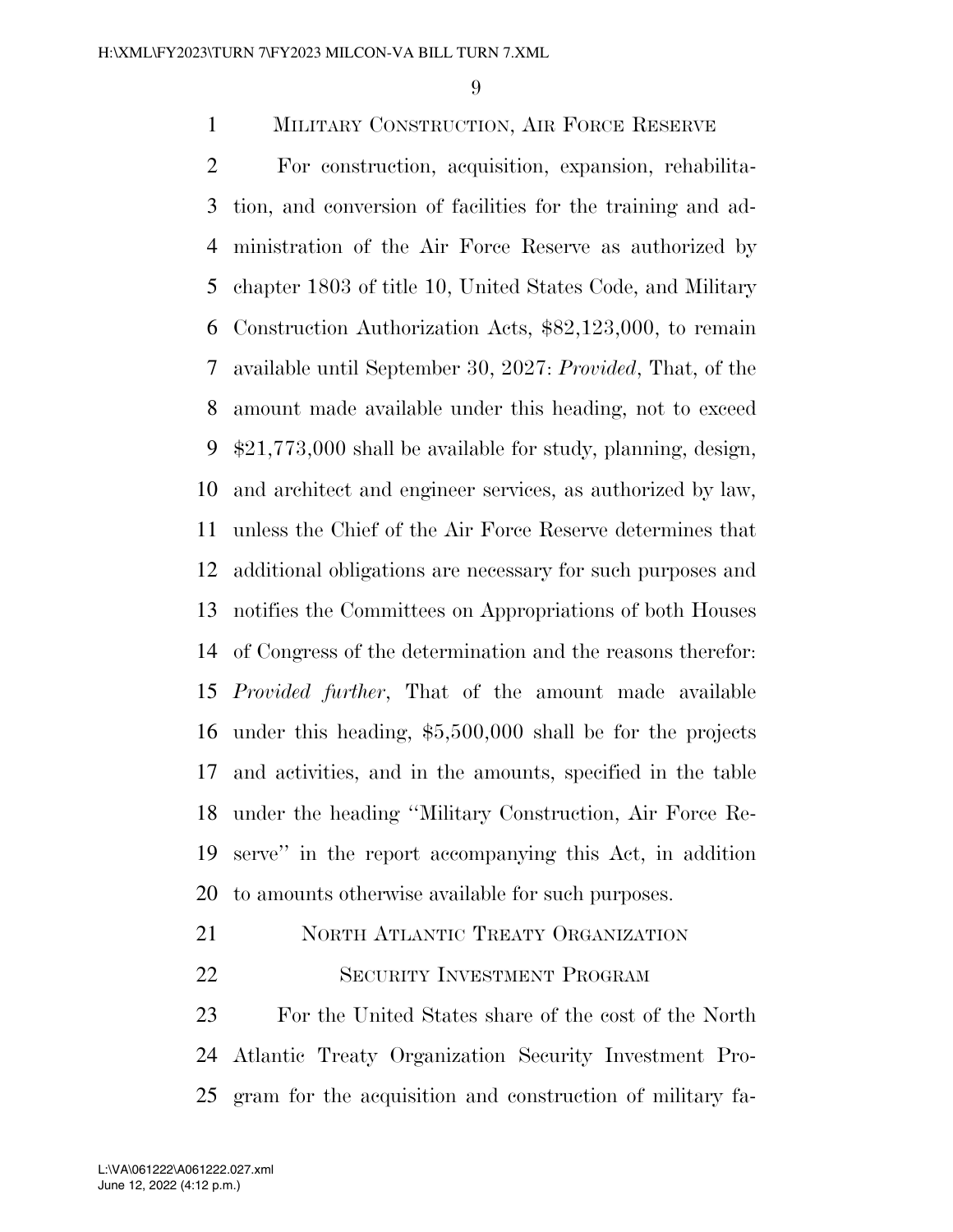cilities and installations (including international military headquarters) and for related expenses for the collective defense of the North Atlantic Treaty Area as authorized by section 2806 of title 10, United States Code, and Mili- tary Construction Authorization Acts, \$220,139,000, to remain available until expended.

DEPARTMENT OF DEFENSE BASE CLOSURE ACCOUNT

 For deposit into the Department of Defense Base Closure Account, established by section 2906(a) of the De- fense Base Closure and Realignment Act of 1990 (10 U.S.C. 2687 note), \$574,687,000, to remain available until expended.

FAMILY HOUSING CONSTRUCTION, ARMY

 For expenses of family housing for the Army for con- struction, including acquisition, replacement, addition, ex- pansion, extension, and alteration, as authorized by law, \$169,339,000, to remain available until September 30, 2027.

FAMILY HOUSING OPERATION AND MAINTENANCE,

ARMY

 For expenses of family housing for the Army for op- eration and maintenance, including debt payment, leasing, minor construction, principal and interest charges, and in-surance premiums, as authorized by law, \$446,411,000.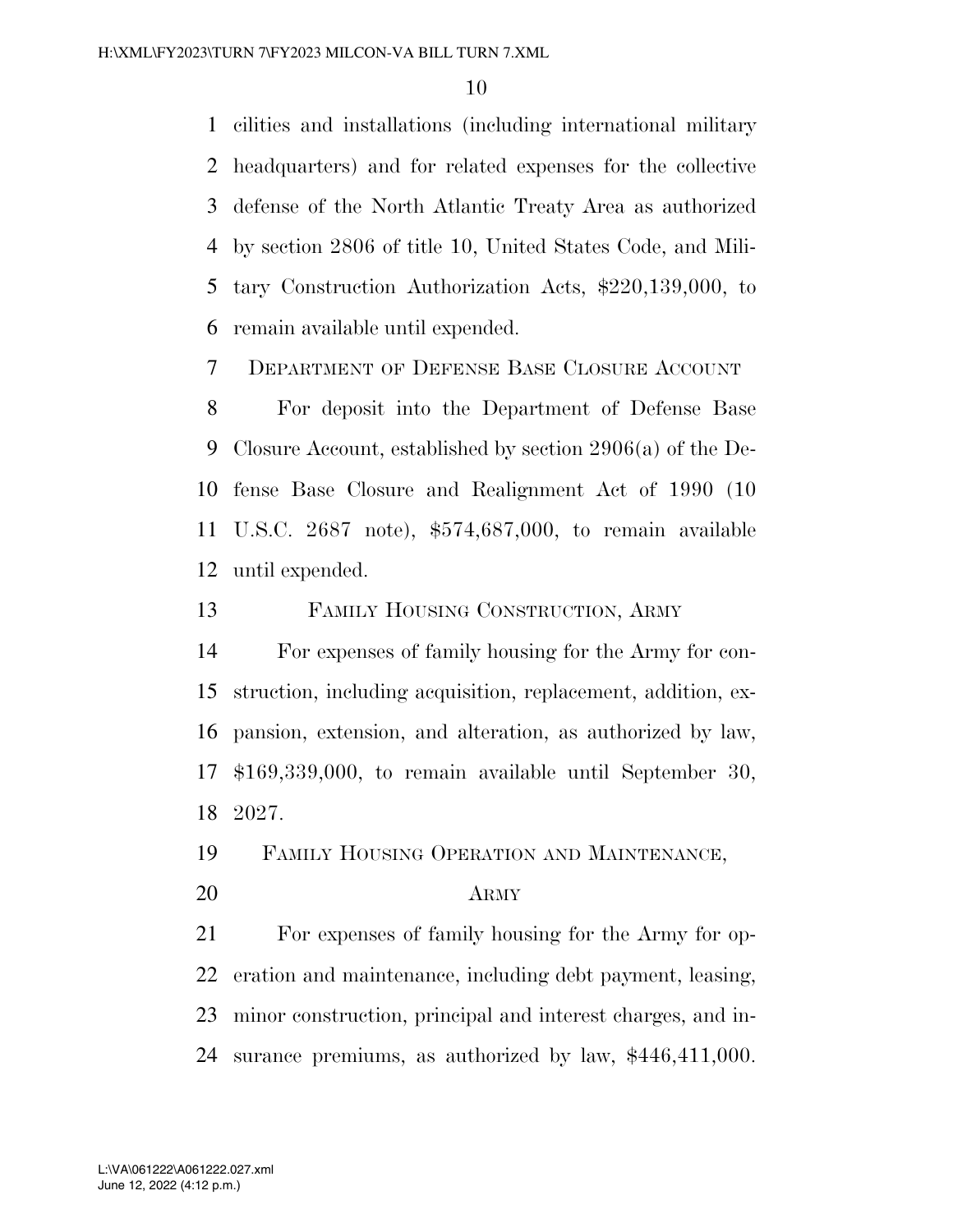|                | 11                                                             |  |  |  |  |
|----------------|----------------------------------------------------------------|--|--|--|--|
| $\mathbf{1}$   | FAMILY HOUSING CONSTRUCTION, NAVY AND MARINE                   |  |  |  |  |
| $\overline{2}$ | <b>CORPS</b>                                                   |  |  |  |  |
| 3              | For expenses of family housing for the Navy and Ma-            |  |  |  |  |
| $\overline{4}$ | rine Corps for construction, including acquisition, replace-   |  |  |  |  |
| 5              | ment, addition, expansion, extension, and alteration, as       |  |  |  |  |
| 6              | authorized by law, \$337,297,000, to remain available until    |  |  |  |  |
| 7              | September 30, 2027.                                            |  |  |  |  |
| 8              | FAMILY HOUSING OPERATION AND MAINTENANCE,                      |  |  |  |  |
| 9              | NAVY AND MARINE CORPS                                          |  |  |  |  |
| 10             | For expenses of family housing for the Navy and Ma-            |  |  |  |  |
| 11             | rine Corps for operation and maintenance, including debt       |  |  |  |  |
| 12             | payment, leasing, minor construction, principal and inter-     |  |  |  |  |
| 13             | est charges, and insurance premiums, as authorized by          |  |  |  |  |
| 14             | law, $$378,224,000$ .                                          |  |  |  |  |
| 15             | FAMILY HOUSING CONSTRUCTION, AIR FORCE                         |  |  |  |  |
| 16             | For expenses of family housing for the Air Force for           |  |  |  |  |
|                | 17 construction, including acquisition, replacement, addition, |  |  |  |  |
| 18             | expansion, extension, and alteration, as authorized by law,    |  |  |  |  |
| 19             | $$232,788,000,$ to remain available until September 30,        |  |  |  |  |
| 20             | 2027.                                                          |  |  |  |  |
| 21             | FAMILY HOUSING OPERATION AND MAINTENANCE, AIR                  |  |  |  |  |
| 22             | FORCE                                                          |  |  |  |  |
| 23             | For expenses of family housing for the Air Force for           |  |  |  |  |
| 24             | operation and maintenance, including debt payment, leas-       |  |  |  |  |
| 25             | ing, minor construction, principal and interest charges,       |  |  |  |  |
|                |                                                                |  |  |  |  |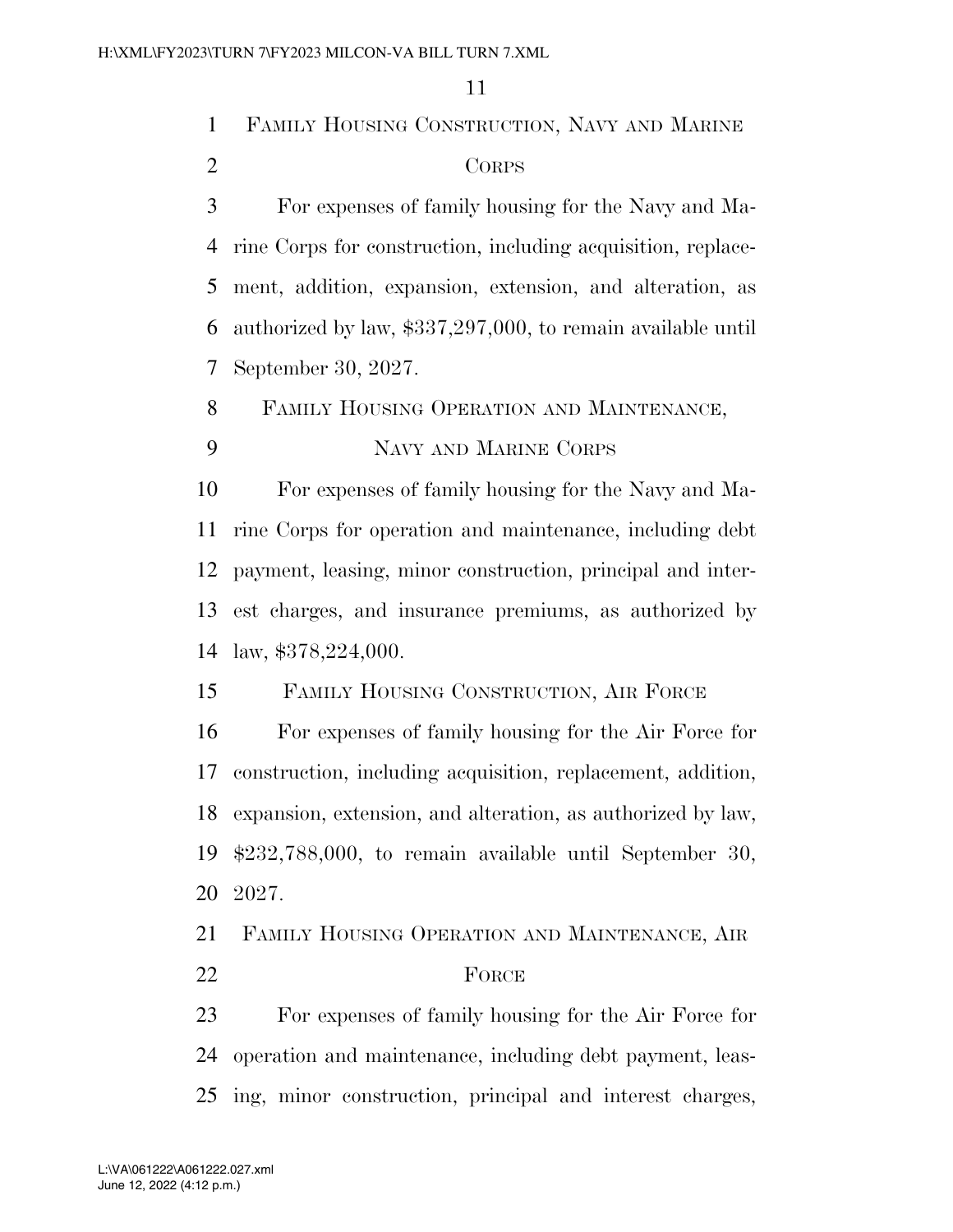and insurance premiums, as authorized by law, \$365,222,000.

FAMILY HOUSING OPERATION AND MAINTENANCE,

### DEFENSE-WIDE

 For expenses of family housing for the activities and agencies of the Department of Defense (other than the military departments) for operation and maintenance, leasing, and minor construction, as authorized by law, \$50,113,000.

10 DEPARTMENT OF DEFENSE

FAMILY HOUSING IMPROVEMENT FUND

 For the Department of Defense Family Housing Im- provement Fund, \$6,442,000, to remain available until ex- pended, for family housing initiatives undertaken pursu- ant to section 2883 of title 10, United States Code, pro- viding alternative means of acquiring and improving mili-tary family housing and supporting facilities.

18 DEPARTMENT OF DEFENSE MILITARY UNACCOMPANIED HOUSING IMPROVEMENT FUND For the Department of Defense Military Unaccom- panied Housing Improvement Fund, \$494,000, to remain available until expended, for unaccompanied housing ini- tiatives undertaken pursuant to section 2883 of title 10, United States Code, providing alternative means of acquir-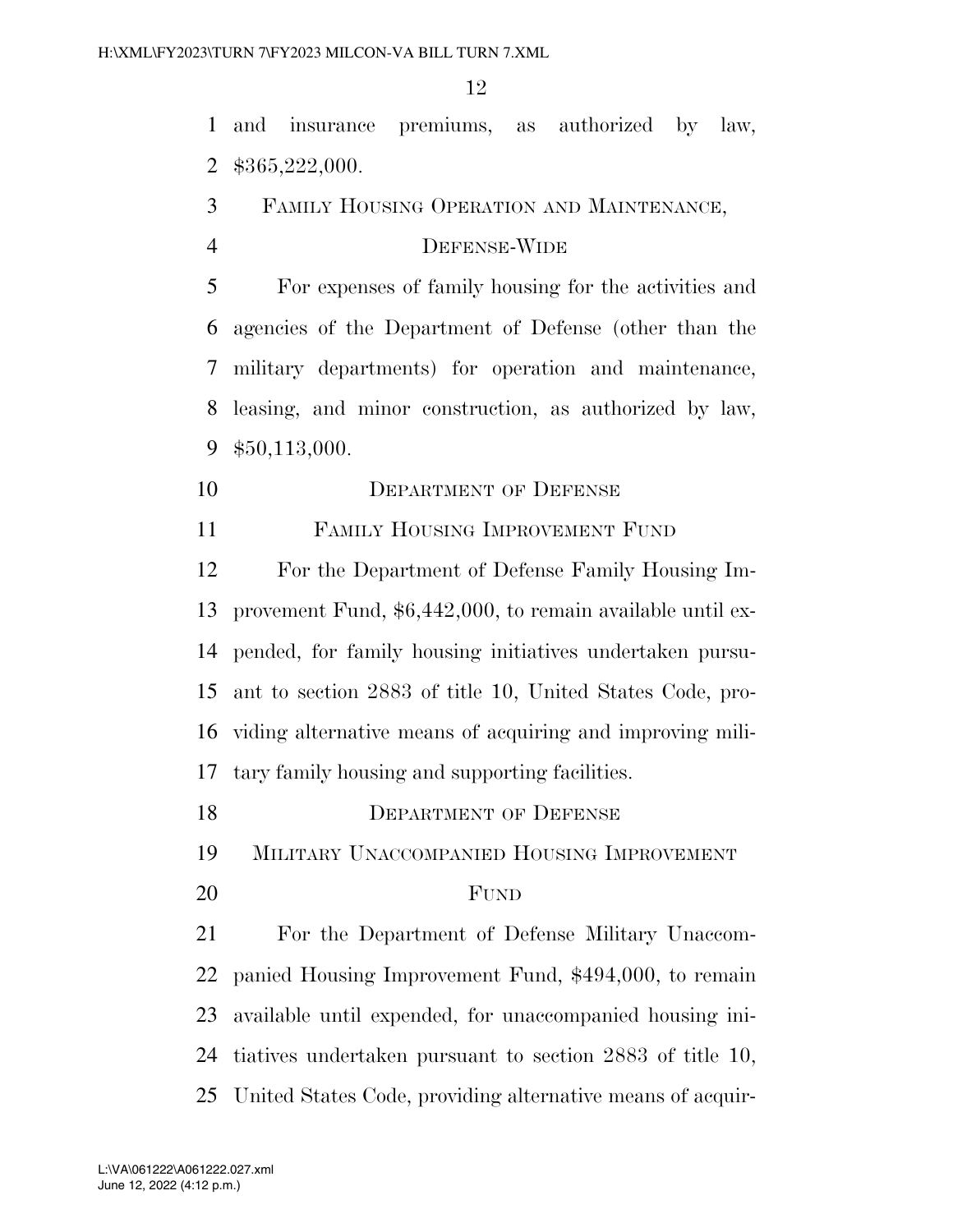ing and improving military unaccompanied housing and supporting facilities.

ADMINISTRATIVE PROVISIONS

# SEC. 101. None of the funds made available in this title shall be expended for payments under a cost-plus-a- fixed-fee contract for construction, where cost estimates exceed \$25,000, to be performed within the United States, except Alaska, without the specific approval in writing of the Secretary of Defense setting forth the reasons there-for.

 SEC. 102. Funds made available in this title for con- struction shall be available for hire of passenger motor ve-hicles.

 SEC. 103. Funds made available in this title for con- struction may be used for advances to the Federal High- way Administration, Department of Transportation, for the construction of access roads as authorized by section 210 of title 23, United States Code, when projects author- ized therein are certified as important to the national de-fense by the Secretary of Defense.

 SEC. 104. None of the funds made available in this title may be used to begin construction of new bases in the United States for which specific appropriations have not been made.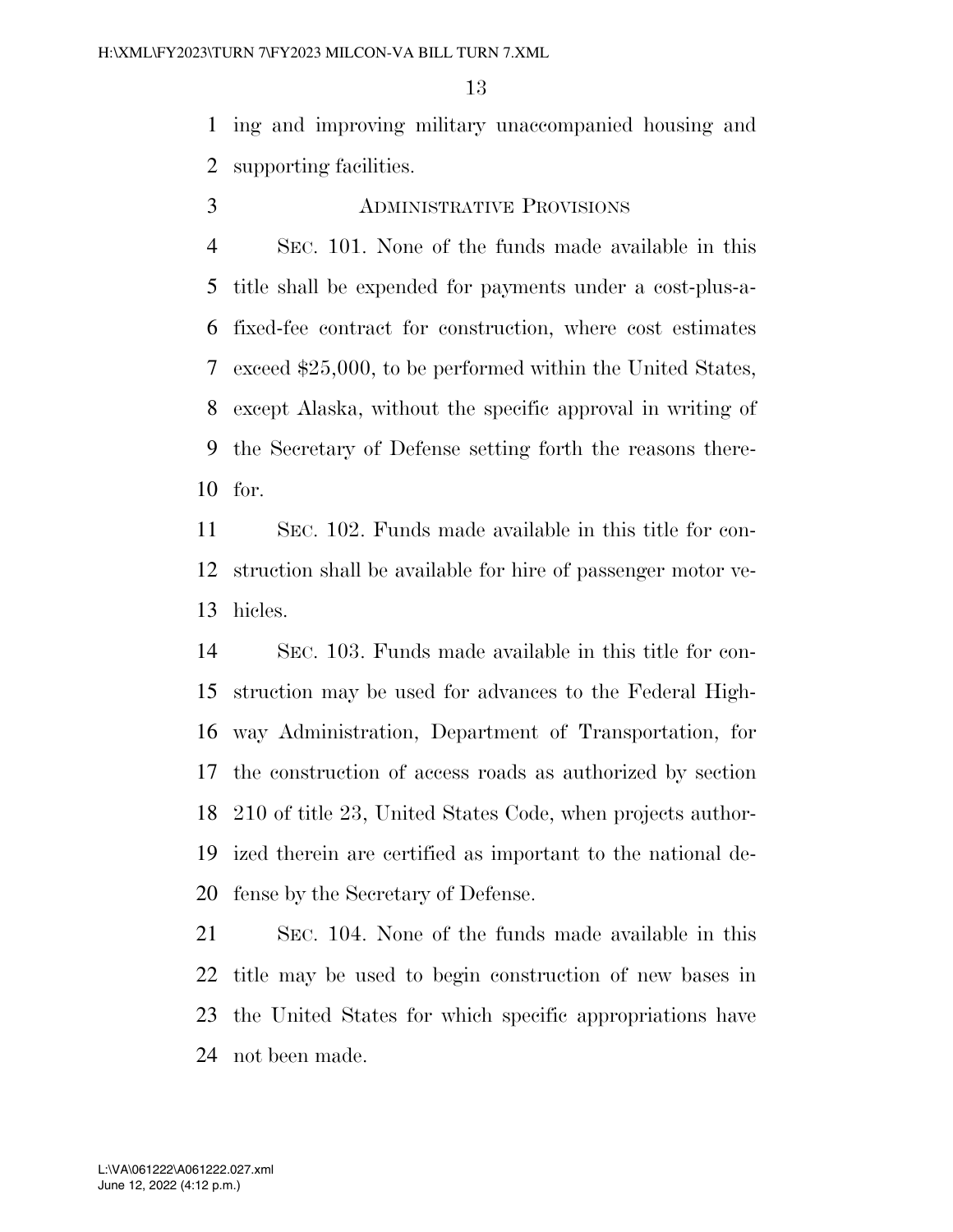SEC. 105. None of the funds made available in this title shall be used for purchase of land or land easements in excess of 100 percent of the value as determined by the Army Corps of Engineers or the Naval Facilities Engi- neering Command, except: (1) where there is a determina- tion of value by a Federal court; (2) purchases negotiated by the Attorney General or the designee of the Attorney General; (3) where the estimated value is less than \$25,000; or (4) as otherwise determined by the Secretary of Defense to be in the public interest.

 SEC. 106. None of the funds made available in this title shall be used to: (1) acquire land; (2) provide for site preparation; or (3) install utilities for any family housing, except housing for which funds have been made available in annual Acts making appropriations for military con-struction.

 SEC. 107. None of the funds made available in this title for minor construction may be used to transfer or relocate any activity from one base or installation to an- other, without prior notification to the Committees on Ap-propriations of both Houses of Congress.

 SEC. 108. None of the funds made available in this title may be used for the procurement of steel for any con-struction project or activity for which American steel pro-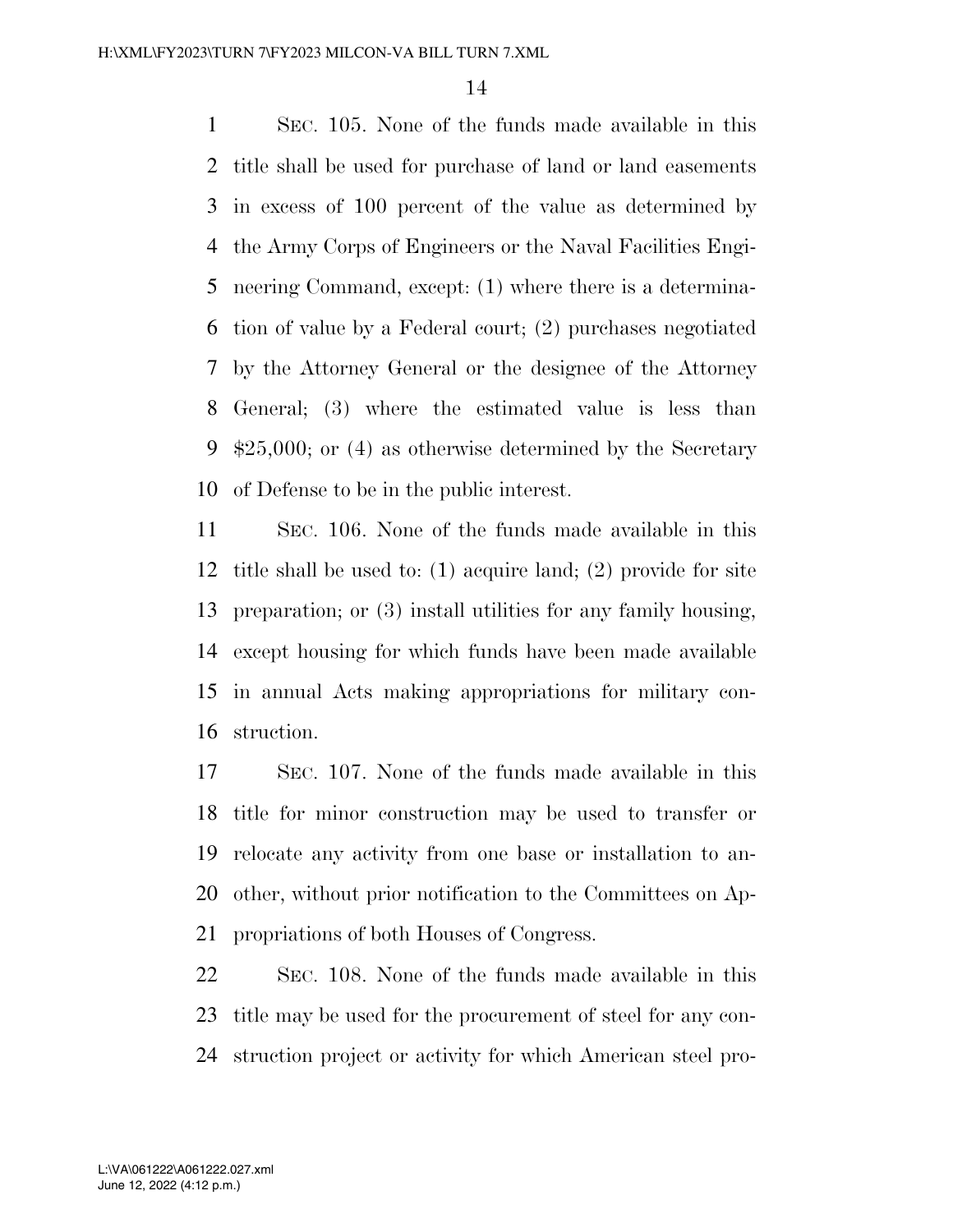ducers, fabricators, and manufacturers have been denied the opportunity to compete for such steel procurement.

 SEC. 109. None of the funds available to the Depart- ment of Defense for military construction or family hous- ing during the current fiscal year may be used to pay real property taxes in any foreign nation.

 SEC. 110. None of the funds made available in this title may be used to initiate a new installation overseas without prior notification to the Committees on Appro-priations of both Houses of Congress.

 SEC. 111. None of the funds made available in this title may be obligated for architect and engineer contracts estimated by the Government to exceed \$500,000 for projects to be accomplished in Japan, in any North Atlan- tic Treaty Organization member country, or in countries bordering the Arabian Gulf, unless such contracts are awarded to United States firms or United States firms in joint venture with host nation firms.

 SEC. 112. None of the funds made available in this title for military construction in the United States terri- tories and possessions in the Pacific and on Kwajalein Atoll, or in countries bordering the Arabian Gulf, may be used to award any contract estimated by the Government to exceed \$1,000,000 to a foreign contractor: *Provided*, That this section shall not be applicable to contract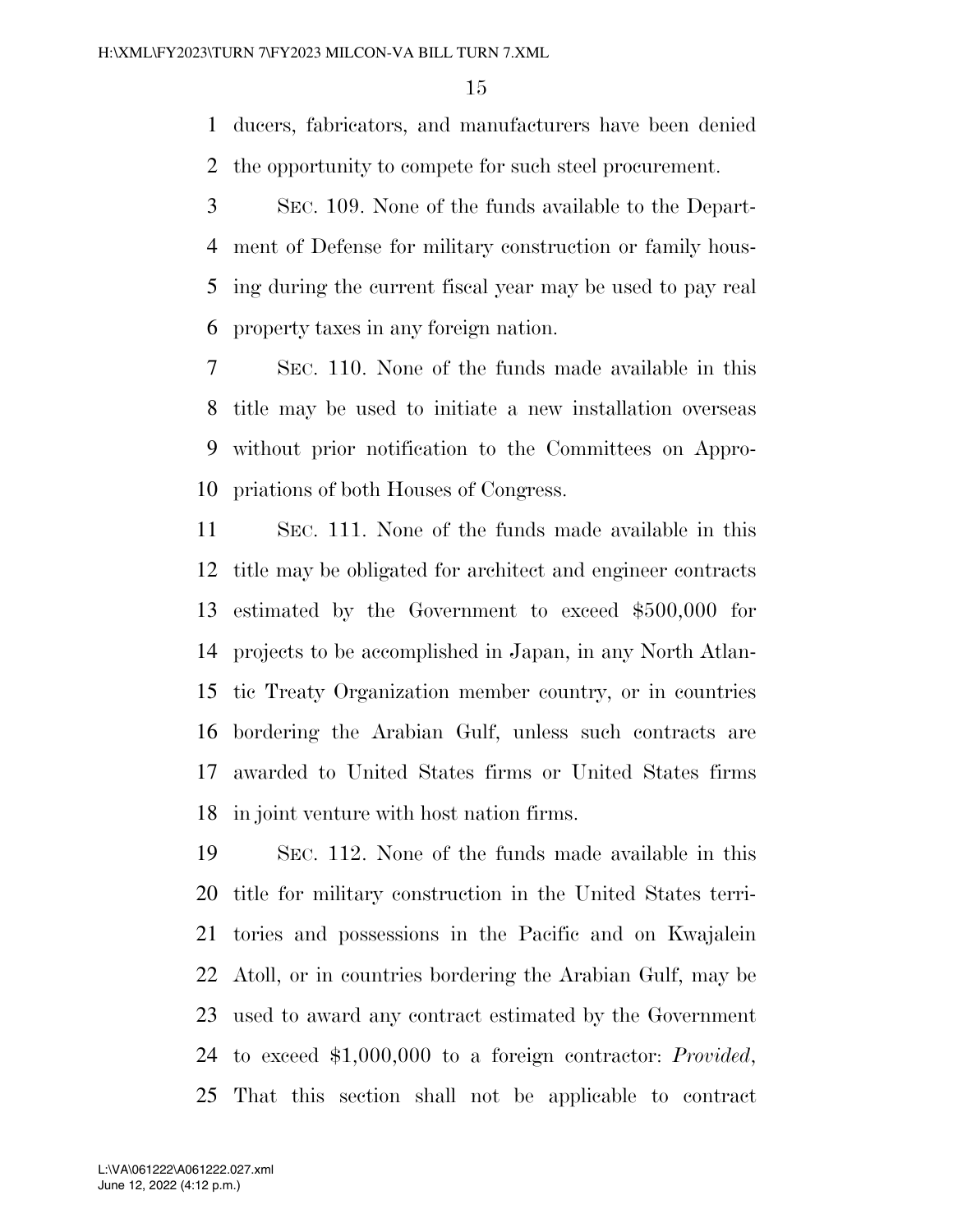awards for which the lowest responsive and responsible bid of a United States contractor exceeds the lowest respon- sive and responsible bid of a foreign contractor by greater than 20 percent: *Provided further*, That this section shall not apply to contract awards for military construction on Kwajalein Atoll for which the lowest responsive and re-sponsible bid is submitted by a Marshallese contractor.

 SEC. 113. The Secretary of Defense shall inform the appropriate committees of both Houses of Congress, in- cluding the Committees on Appropriations, of plans and scope of any proposed military exercise involving United States personnel 30 days prior to its occurring, if amounts expended for construction, either temporary or permanent, are anticipated to exceed \$100,000.

 SEC. 114. Funds appropriated to the Department of Defense for construction in prior years shall be available for construction authorized for each such military depart- ment by the authorizations enacted into law during the current session of Congress.

 SEC. 115. For military construction or family housing projects that are being completed with funds otherwise ex- pired or lapsed for obligation, expired or lapsed funds may be used to pay the cost of associated supervision, inspec- tion, overhead, engineering and design on those projects and on subsequent claims, if any.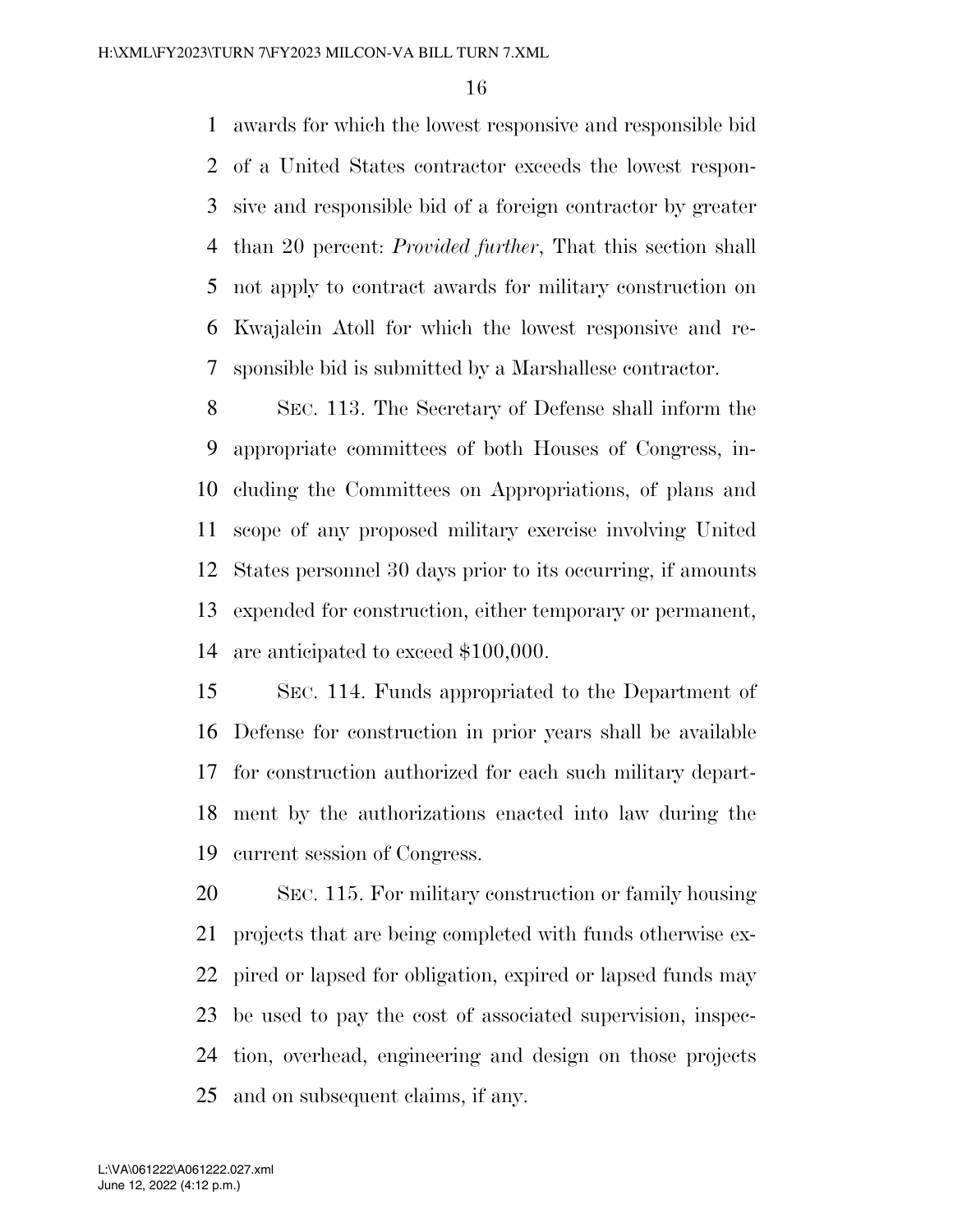SEC. 116. Notwithstanding any other provision of law, any funds made available to a military department or defense agency for the construction of military projects may be obligated for a military construction project or contract, or for any portion of such a project or contract, at any time before the end of the fourth fiscal year after the fiscal year for which funds for such project were made available, if the funds obligated for such project: (1) are obligated from funds available for military construction projects; and (2) do not exceed the amount appropriated for such project, plus any amount by which the cost of such project is increased pursuant to law.

## (INCLUDING TRANSFER OF FUNDS)

 SEC. 117. Subject to 30 days prior notification, or 14 days for a notification provided in an electronic me- dium pursuant to sections 480 and 2883 of title 10, United States Code, to the Committees on Appropriations of both Houses of Congress, such additional amounts as may be determined by the Secretary of Defense may be transferred to: (1) the Department of Defense Family Housing Improvement Fund from amounts appropriated for construction in ''Family Housing'' accounts, to be merged with and to be available for the same purposes and for the same period of time as amounts appropriated directly to the Fund; or (2) the Department of Defense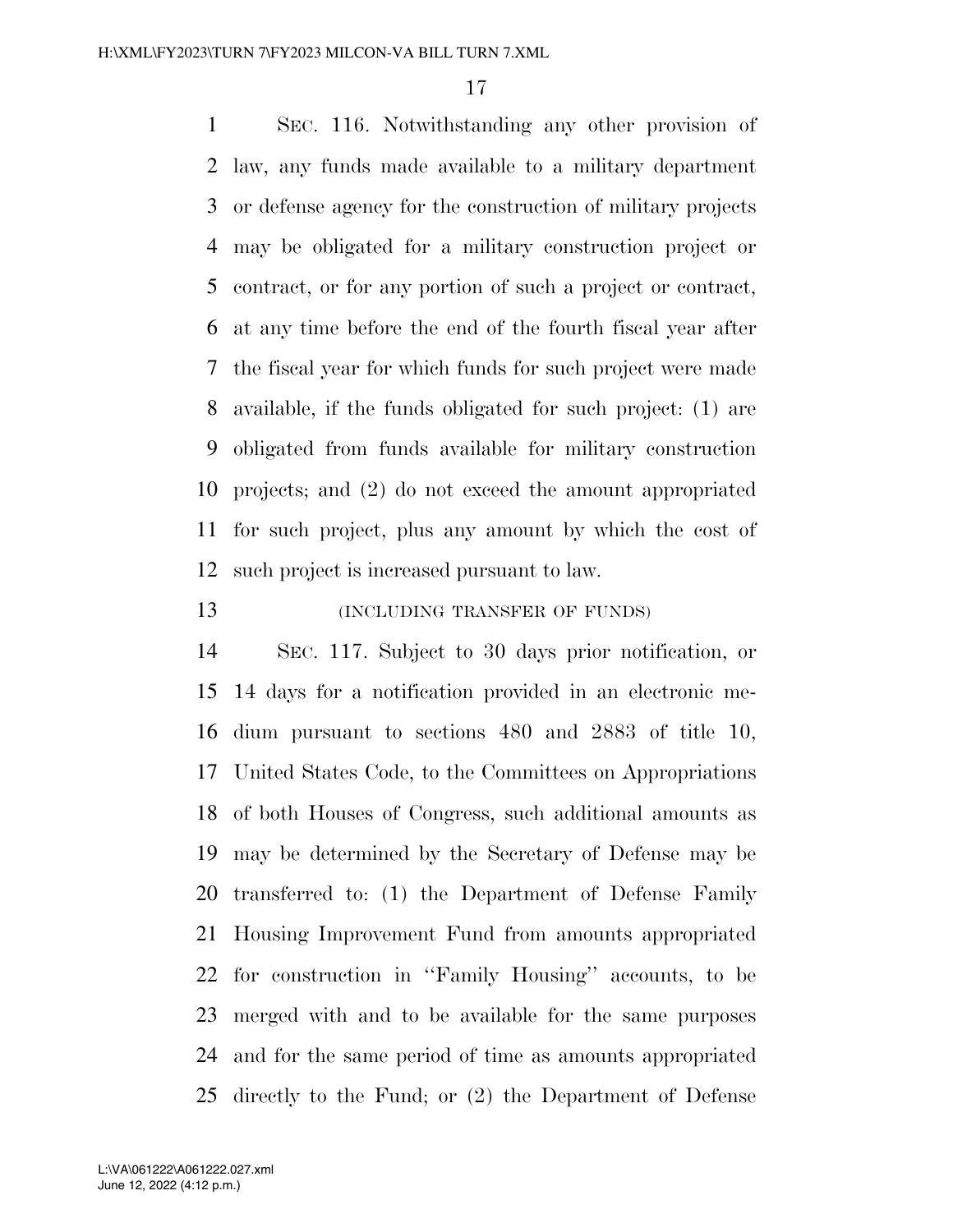Military Unaccompanied Housing Improvement Fund from amounts appropriated for construction of military unaccompanied housing in ''Military Construction'' ac- counts, to be merged with and to be available for the same purposes and for the same period of time as amounts ap- propriated directly to the Fund: *Provided*, That appropria- tions made available to the Funds shall be available to cover the costs, as defined in section 502 of the Congres- sional Budget Act of 1974, of direct loans or loan guaran- tees issued by the Department of Defense pursuant to the provisions of subchapter IV of chapter 169 of title 10, United States Code, pertaining to alternative means of ac- quiring and improving military family housing, military unaccompanied housing, and supporting facilities.

#### (INCLUDING TRANSFER OF FUNDS)

 SEC. 118. In addition to any other transfer authority available to the Department of Defense, amounts may be transferred from the Department of Defense Base Closure Account to the fund established by section 1013(d) of the Demonstration Cities and Metropolitan Development Act of 1966 (42 U.S.C. 3374) to pay for expenses associated with the Homeowners Assistance Program incurred under 23 42 U.S.C.  $3374(a)(1)(A)$ . Any amounts transferred shall be merged with and be available for the same purposes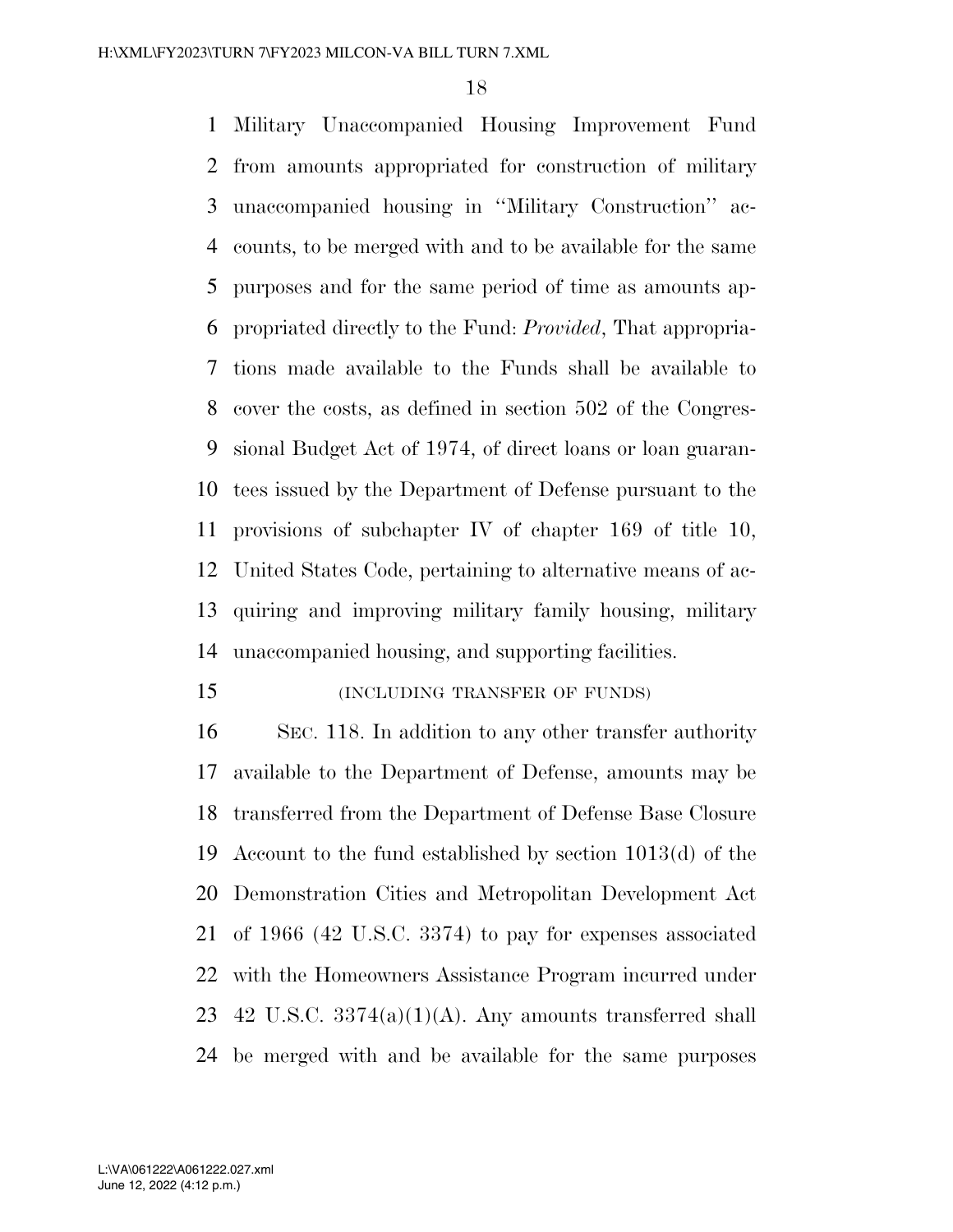and for the same time period as the fund to which trans-ferred.

 SEC. 119. Notwithstanding any other provision of law, funds made available in this title for operation and maintenance of family housing shall be the exclusive source of funds for repair and maintenance of all family housing units, including general or flag officer quarters: *Provided*, That not more than \$35,000 per unit may be spent annually for the maintenance and repair of any gen- eral or flag officer quarters without 30 days prior notifica- tion, or 14 days for a notification provided in an electronic medium pursuant to sections 480 and 2883 of title 10, United States Code, to the Committees on Appropriations of both Houses of Congress, except that an after-the-fact notification shall be submitted if the limitation is exceeded solely due to costs associated with environmental remedi- ation that could not be reasonably anticipated at the time of the budget submission: *Provided further*, That the Under Secretary of Defense (Comptroller) is to report an- nually to the Committees on Appropriations of both Houses of Congress all operation and maintenance ex- penditures for each individual general or flag officer quar-ters for the prior fiscal year.

 SEC. 120. Amounts contained in the Ford Island Im-provement Account established by subsection (h) of sec-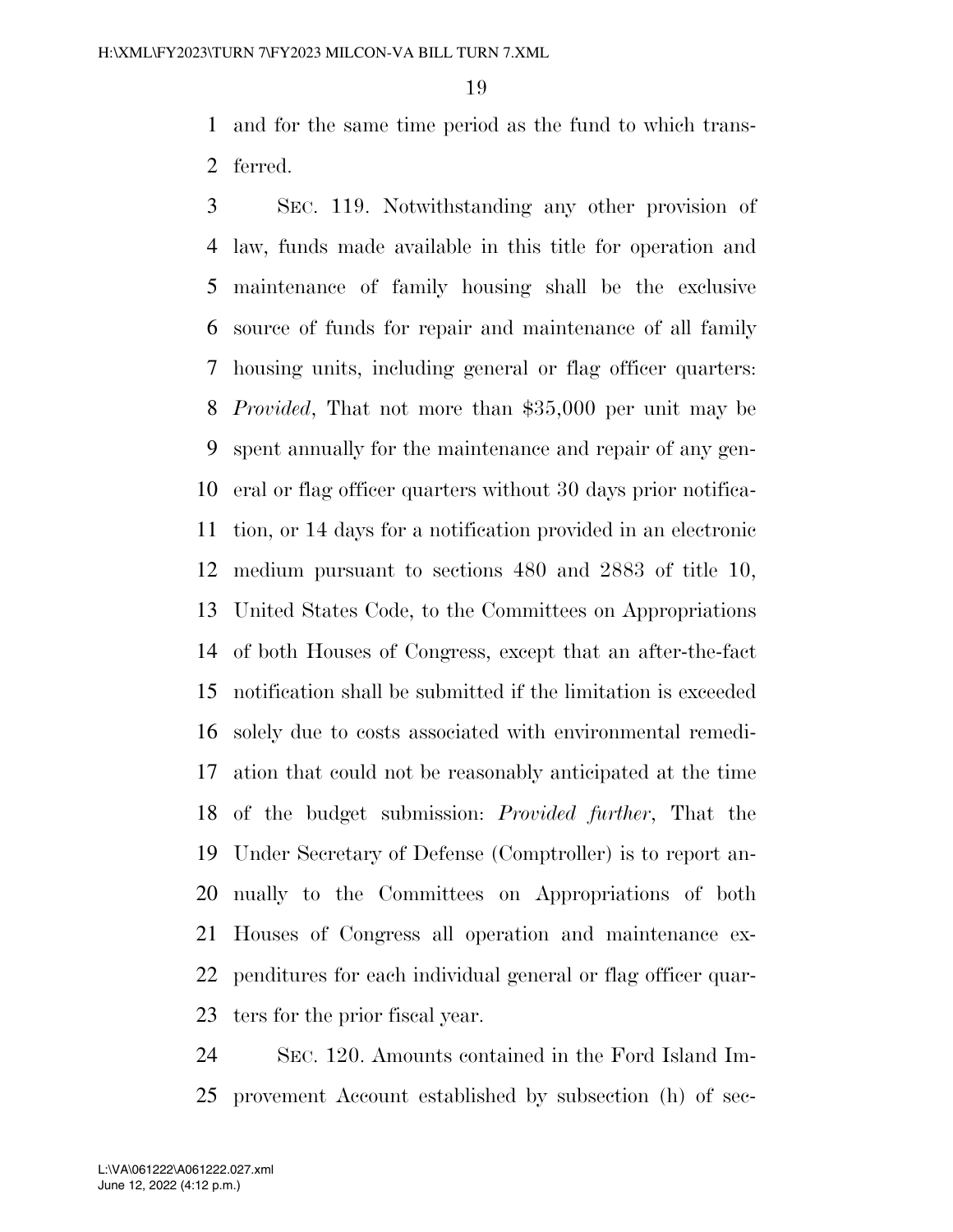tion 2814 of title 10, United States Code, are appro- priated and shall be available until expended for the pur- poses specified in subsection (i)(1) of such section or until transferred pursuant to subsection (i)(3) of such section.

| (INCLUDING TRANSFER OF FUNDS)<br>C |
|------------------------------------|
|------------------------------------|

 SEC. 121. During the 5-year period after appropria- tions available in this Act to the Department of Defense for military construction and family housing operation and maintenance and construction have expired for obligation, upon a determination that such appropriations will not be necessary for the liquidation of obligations or for making authorized adjustments to such appropriations for obliga- tions incurred during the period of availability of such ap- propriations, unobligated balances of such appropriations may be transferred into the appropriation ''Foreign Cur- rency Fluctuations, Construction, Defense'', to be merged with and to be available for the same time period and for the same purposes as the appropriation to which trans-ferred.

 SEC. 122. None of the funds made available in this title may be obligated or expended for planning and design and construction of projects at Arlington National Ceme-tery.

 SEC. 123. All amounts appropriated to the ''Depart-ment of Defense—Military Construction, Army'', ''De-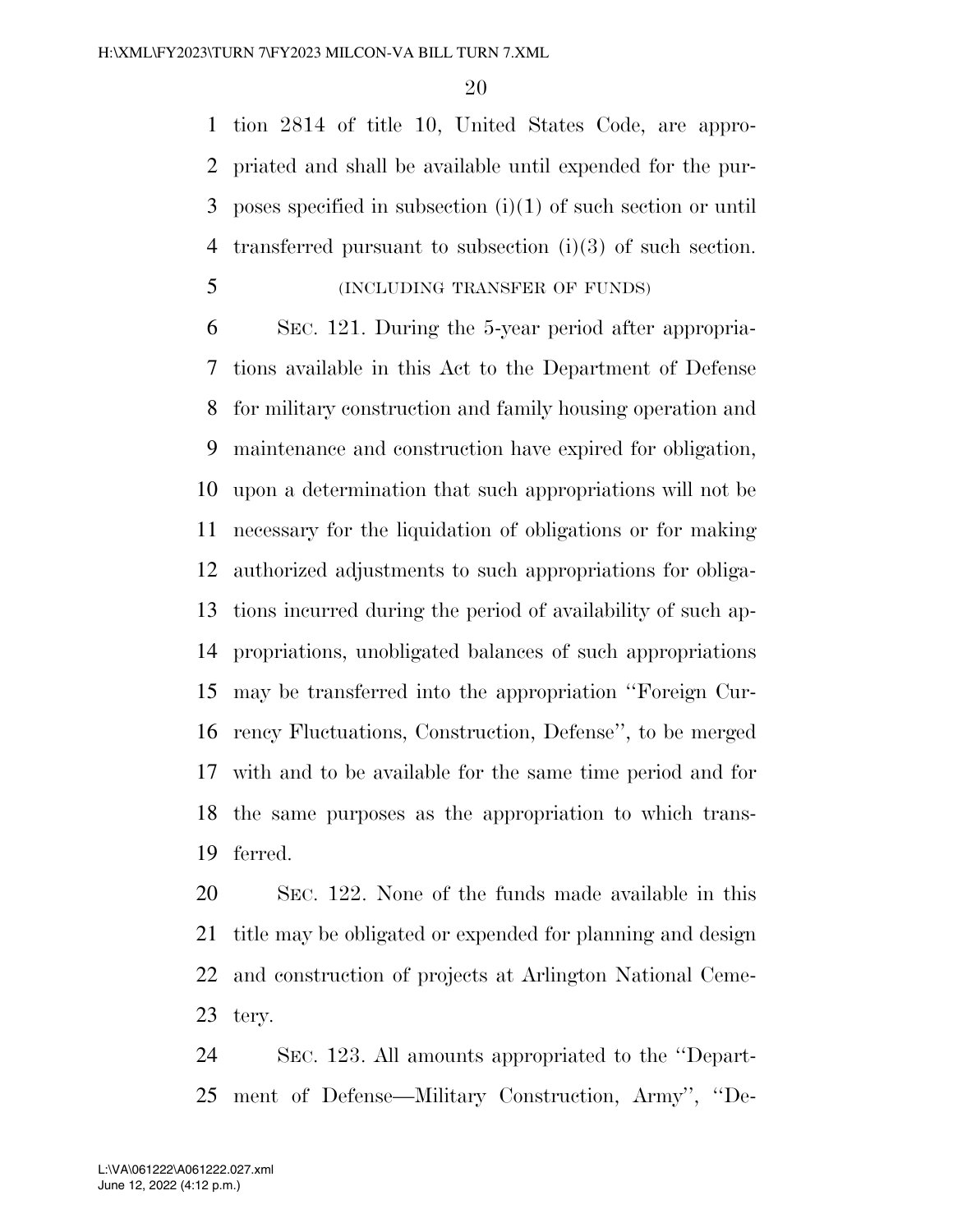partment of Defense—Military Construction, Navy and Marine Corps'', ''Department of Defense—Military Con- struction, Air Force'', and ''Department of Defense—Mili- tary Construction, Defense-Wide'' accounts pursuant to the authorization of appropriations in a National Defense Authorization Act specified for fiscal year 2023 in the funding table in section 4601 of that Act shall be imme- diately available and allotted to contract for the full scope of authorized projects.

 SEC. 124. Notwithstanding section 116 of this Act, funds made available in this Act or any available unobli- gated balances from prior appropriations Acts may be obli- gated before October 1, 2024 for fiscal years 2017 and 2018 military construction projects for which project au- thorization has not lapsed or for which authorization is extended for fiscal year 2023 by a National Defense Au- thorization Act: *Provided*, That no amounts may be obli- gated pursuant to this section from amounts that were designated by the Congress as an emergency requirement pursuant to a concurrent resolution on the budget or the Balanced Budget and Emergency Deficit Control Act of 1985.

 SEC. 125. For the purposes of this Act, the term ''congressional defense committees'' means the Commit-tees on Armed Services of the House of Representatives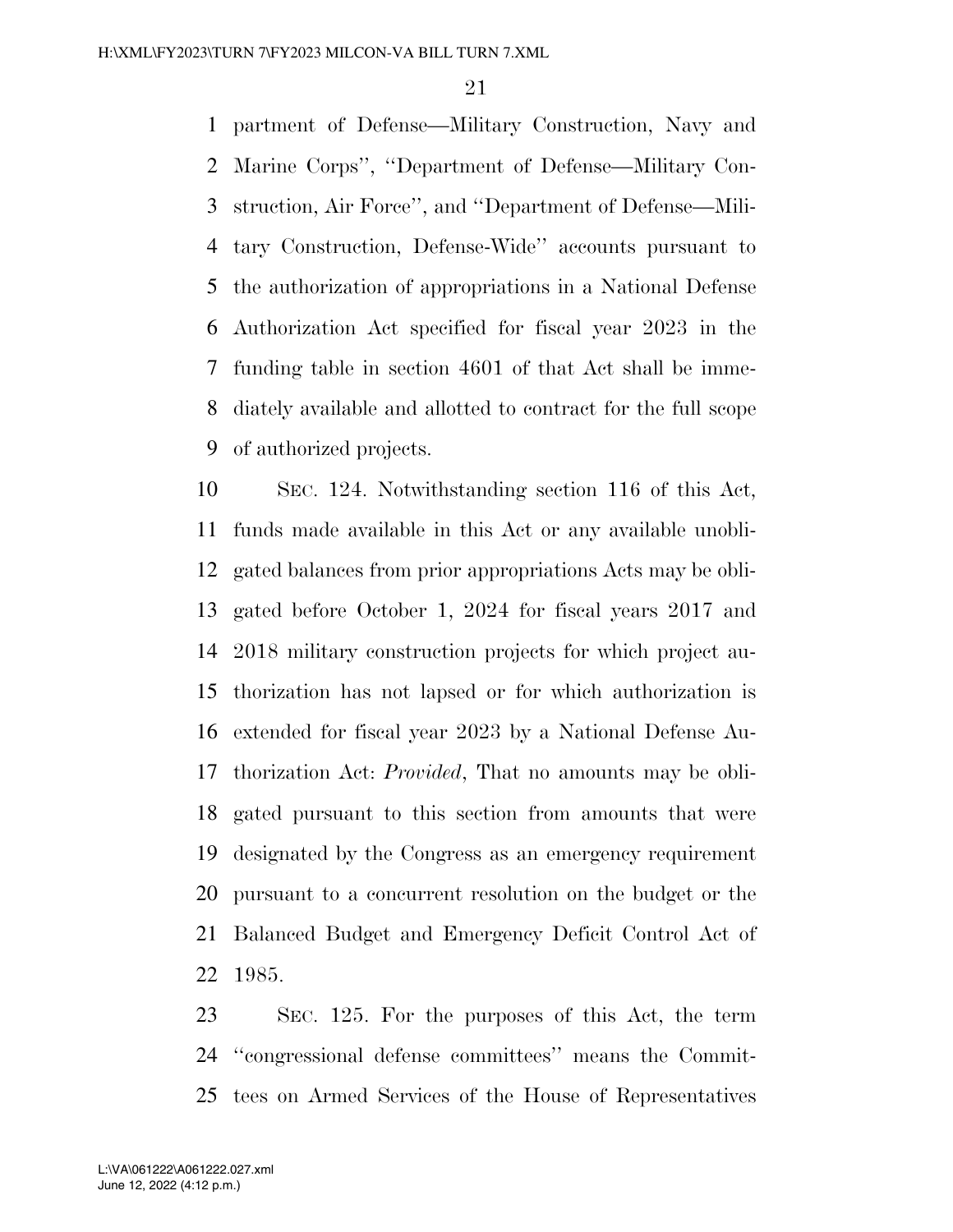and the Senate, the Subcommittee on Military Construc- tion and Veterans Affairs of the Committee on Appropria- tions of the Senate, and the Subcommittee on Military Construction and Veterans Affairs of the Committee on Appropriations of the House of Representatives.

 SEC. 126. For an additional amount for the accounts and in the amounts specified for planning and design and unspecified minor construction, for improving military in- stallation resilience, to remain available until September 30, 2027:

''Military Construction, Army'', \$40,000,000;

 ''Military Construction, Navy and Marine Corps'', \$40,000,000;

 ''Military Construction, Air Force'', \$40,000,000; and

 ''Military Construction, Defense-Wide'', \$15,000,000:

 *Provided*, That not later than 60 days after the date of enactment of this Act, the Secretary of the military de- partment concerned, or their designee, shall submit to the Committees on Appropriations of both Houses of Congress an expenditure plan for funds provided under this section: *Provided further*, That the Secretary of the military de- partment concerned may not obligate or expend any funds prior to approval by the Committees on Appropriations of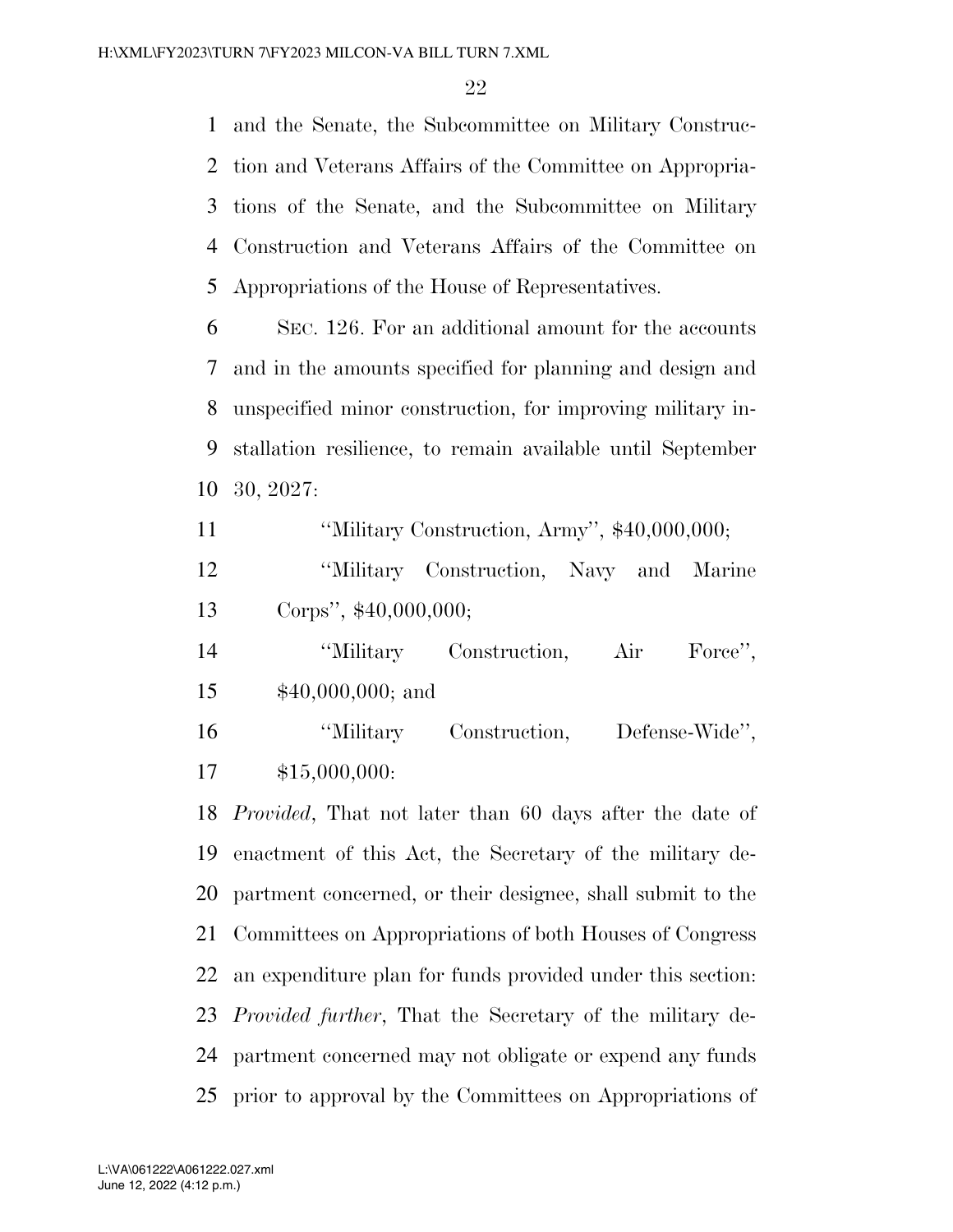both Houses of Congress of the expenditure plan required by this section.

 SEC. 127. For an additional amount for the accounts and in the amounts specified for planning and design, for child development centers, to remain available until Sep-tember 30, 2027:

''Military Construction, Army'', \$15,000,000;

 ''Military Construction, Navy and Marine Corps'', \$15,000,000; and

 ''Military Construction, Air Force'', \$15,000,000:

 *Provided*, That not later than 60 days after the date of enactment of this Act, the Secretary of the military de- partment concerned, or their designee, shall submit to the Committees on Appropriations of both Houses of Congress an expenditure plan for funds provided under this section. SEC. 128. For an additional amount for ''Military Construction, Air Force'', \$360,000,000, to remain avail- able until September 30, 2027, for expenses incurred as a result of natural disasters: *Provided*, That not later than 60 days after the date of enactment of this Act, the Sec- retary of the Air Force, or their designee, shall submit to the Committees on Appropriations of both Houses of Congress an expenditure plan for funds provided under this section.

June 12, 2022 (4:12 p.m.) L:\VA\061222\A061222.027.xml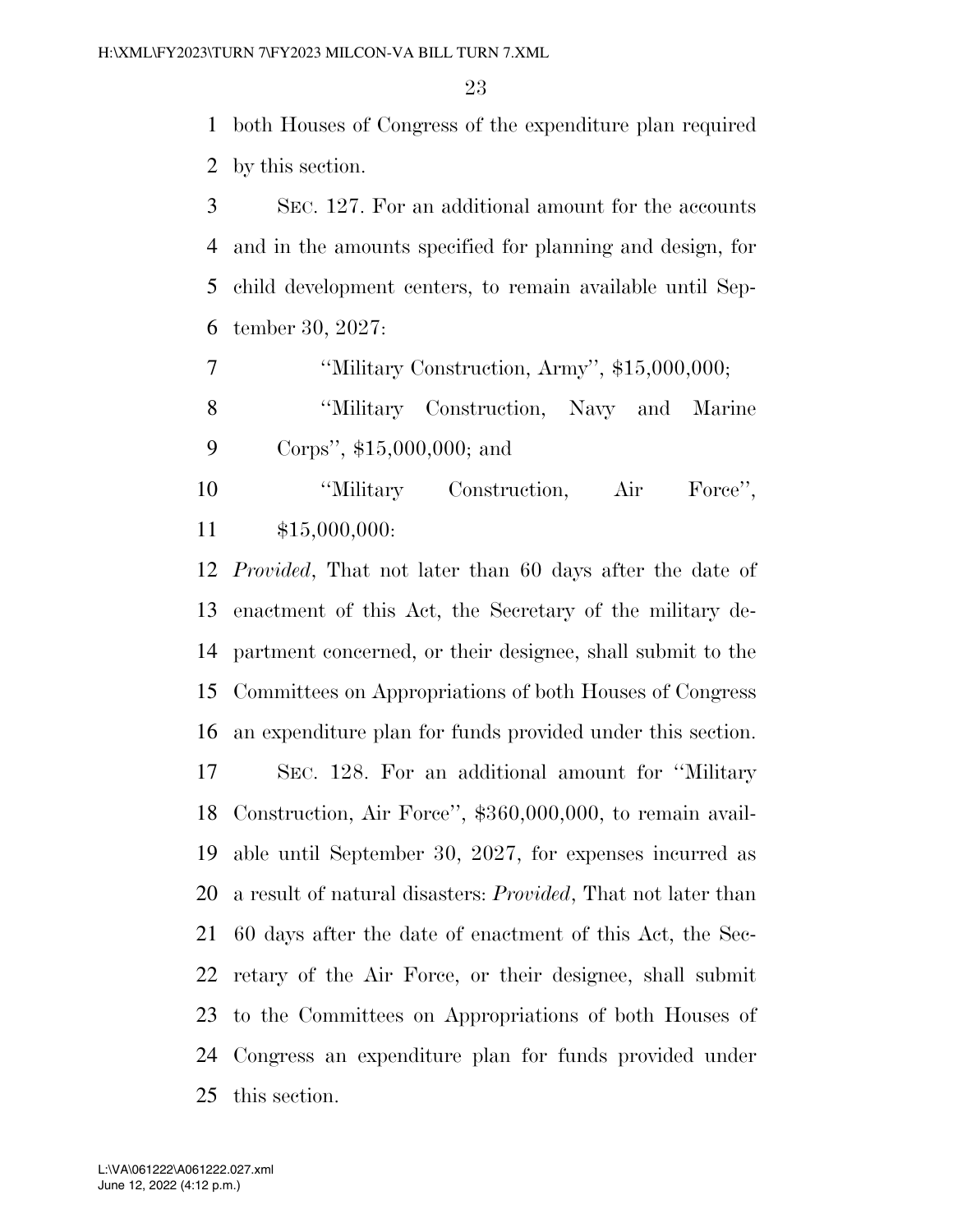SEC. 129. For an additional amount for the accounts and in the amounts specified for planning and design, un- specified minor construction, and authorized major con- struction projects, for construction improvements to De- partment of Defense laboratory facilities, to remain avail-able until September 30, 2027:

7 ''Military Construction, Army'', \$40,000,000;

 ''Military Construction, Navy and Marine Corps'', \$30,000,000; and

 ''Military Construction, Air Force'', \$30,000,000:

 *Provided*, That not later than 30 days after the date of enactment of this Act, the Secretary of the military de- partment concerned, or their designee, shall submit to the Committees on Appropriations of both Houses of Congress an expenditure plan for funds provided under this section: *Provided further,* That the Secretary of the military de- partment concerned may not obligate or expend any funds prior to approval by the Committees on Appropriations of both Houses of Congress of the expenditure plan required by this section.

 SEC. 130. For an additional amount for ''Military Construction, Air Force Reserve'', \$8,000,000, to remain available until September 30, 2027: *Provided*, That such funds may only be obligated to carry out construction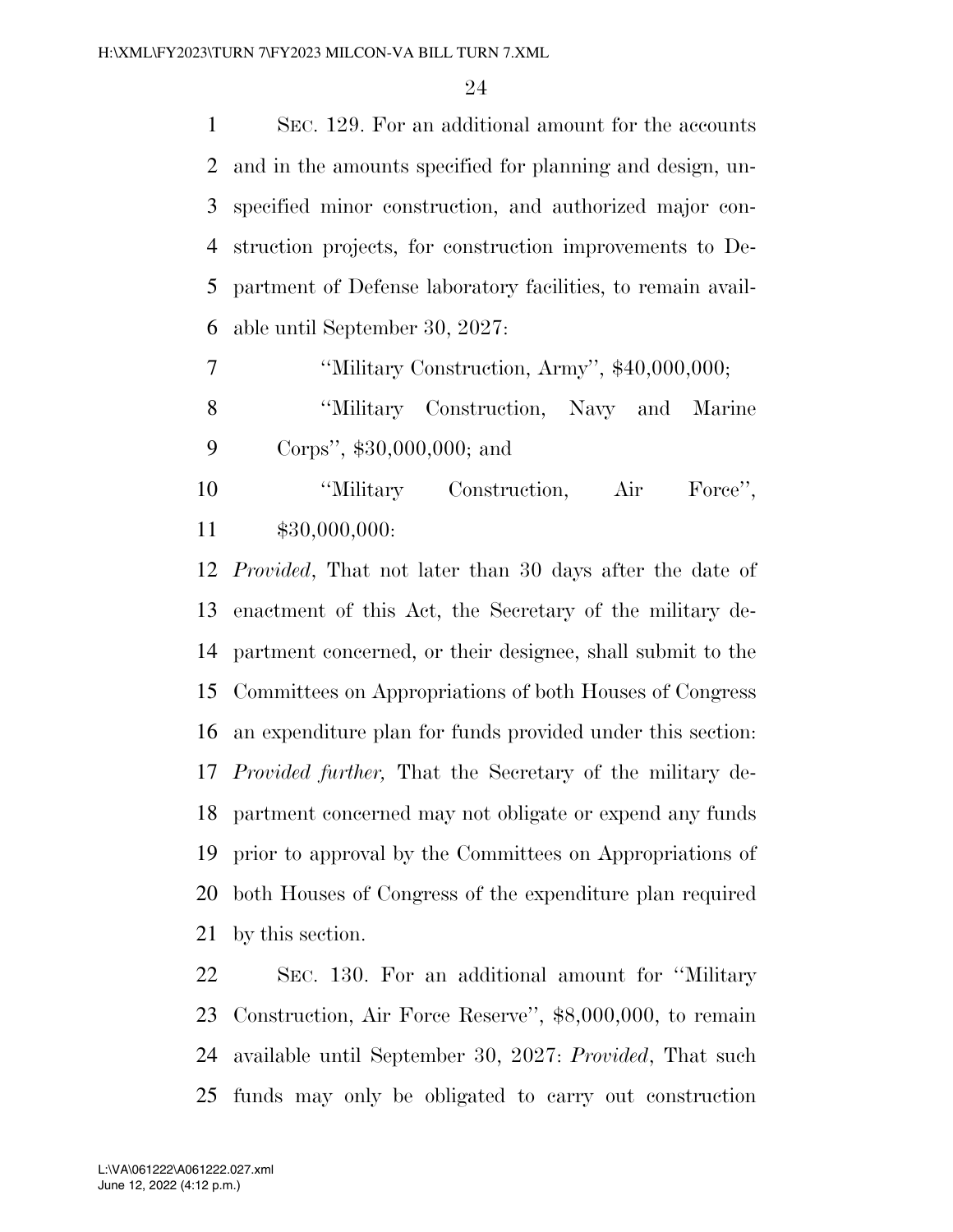projects identified in the Department of the Air Force's unfunded priority list for fiscal year 2023 submitted to Congress: *Provided further*, That not later than 60 days after the date of enactment of this Act, the Secretary of the Air Force, or a duly authorized designee, shall submit to the Committees on Appropriations of both Houses of Congress an expenditure plan for funds provided under this section.

 SEC. 131. For an additional amount for the accounts and in the amounts specified to address cost increases identified subsequent to the fiscal year 2023 budget re- quest for authorized major construction projects included in that request, to remain available until September 30, 2027:

 ''Military Construction, Army'', \$253,500,000; ''Military Construction, Navy and Marine Corps'', \$200,000,000;

18 

<sup>'</sup>Military Construction, Air Force'', \$30,000,000;

 ''Military Construction, Defense-Wide'', \$37,897,000;

 ''Military Construction, Army National Guard'', \$89,000,000;

 ''Military Construction, Air National Guard'', \$11,000,000;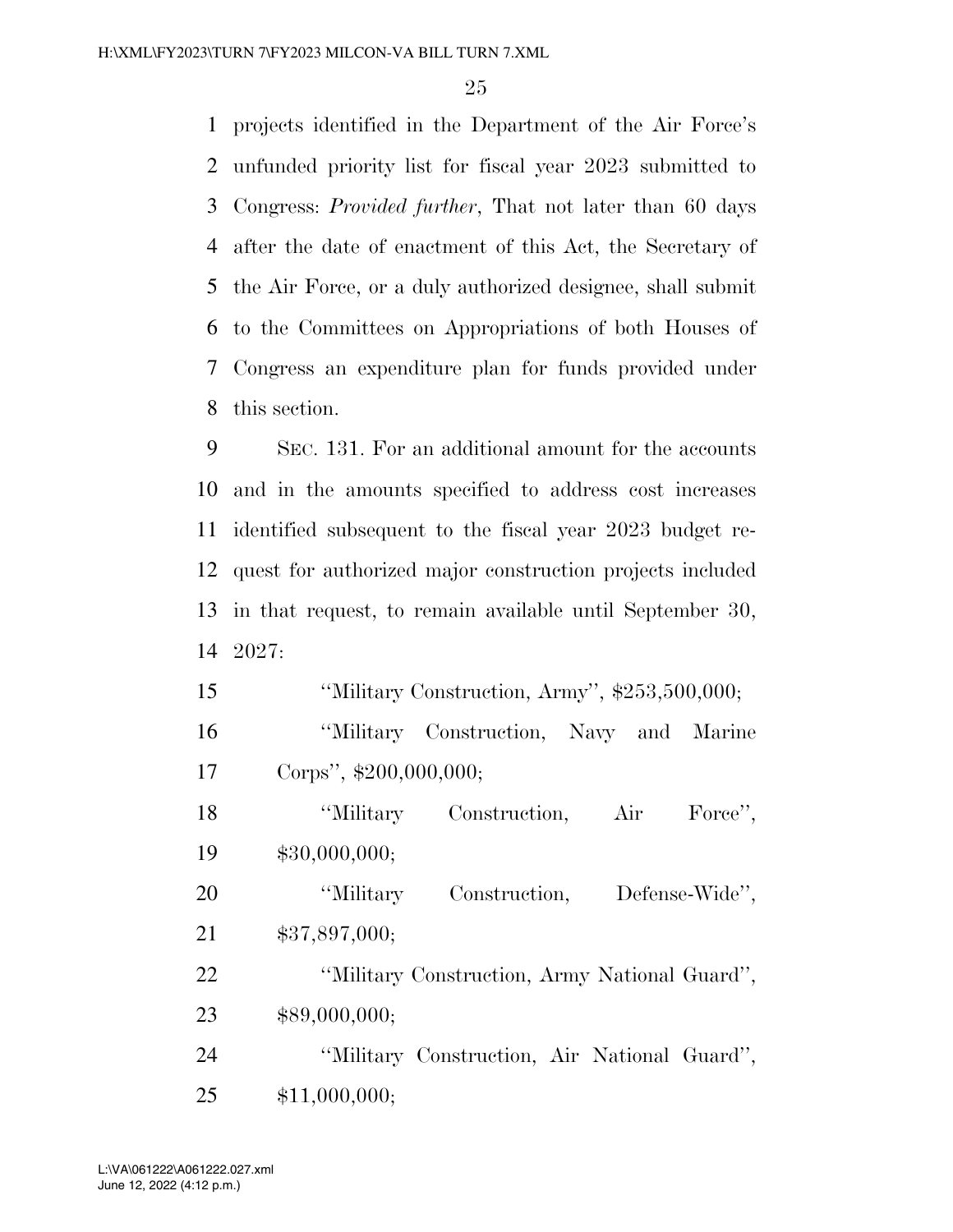|    |                    | "Military Construction, Army Reserve", |  |  |  |
|----|--------------------|----------------------------------------|--|--|--|
| 2  | $$66,000,000;$ and |                                        |  |  |  |
| -3 |                    | "Military Construction, Navy Reserve", |  |  |  |

\$2,660,000:

 *Provided*, That not later than 30 days after the date of enactment of this Act, the Secretary of the military de- partment concerned, or their designee, shall submit to the Committees on Appropriations of both Houses of Congress an expenditure plan for funds provided under this section: *Provided further,* That the Secretary of the military de- partment concerned may not obligate or expend any funds prior to approval by the Committees on Appropriations of both Houses of Congress of the expenditure plan required by this section.

 SEC. 132. For an additional amount for ''Military Construction, Defense-Wide'' , \$8,000,000, to remain available until September 30, 2027, to address cost in- creases for authorized major construction projects funded by this Act: *Provided*, That not later than 30 days after the date of enactment of this Act, the Secretary of De- fense, or their designee, shall submit to the Committees on Appropriations of both Houses of Congress an expendi- ture plan for funds provided under this section: *Provided further*, That the Secretary of Defense may not obligate or expend any funds prior to approval by the Committees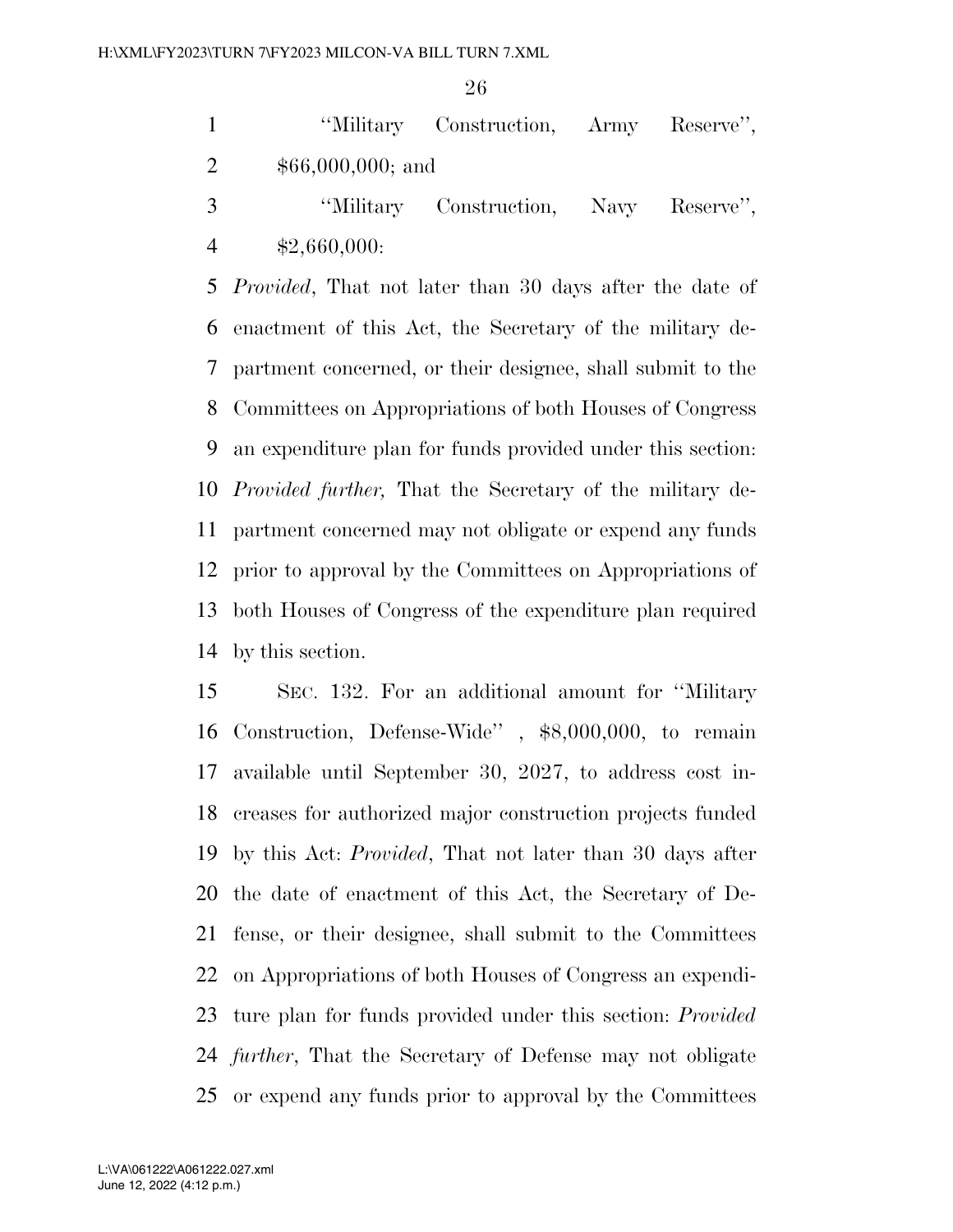on Appropriations of both Houses of Congress of the ex-penditure plan required by this section.

 SEC. 133. For an additional amount for ''Military Construction, Navy and Marine Corps'', \$100,000,000, to remain available until September 30, 2027, for planning and design of water treatment and distribution facilities construction, including relating to improvements of infra- structure and defueling at the Red Hill Bulk Fuel Storage Facility: *Provided,* That not later than 180 days after the date of enactment of this Act, the Secretary of the Navy, or their designee, shall submit to the Committees on Ap- propriations of both Houses of Congress an expenditure plan for funds provided under this section: *Provided fur- ther*, That the Secretary of the Navy may not obligate or expend any funds prior to approval by the Committees on Appropriations of both Houses of Congress of the expendi-ture plan required by this section.

 SEC. 134. For an additional amount for the accounts and in the amounts specified for barracks and unaccom- panied personnel housing, to remain available until Sep-tember 30, 2027:

 ''Military Construction, Army National Guard'', \$15,243,000; and

 ''Military Construction, Army Reserve'', \$68,400,000: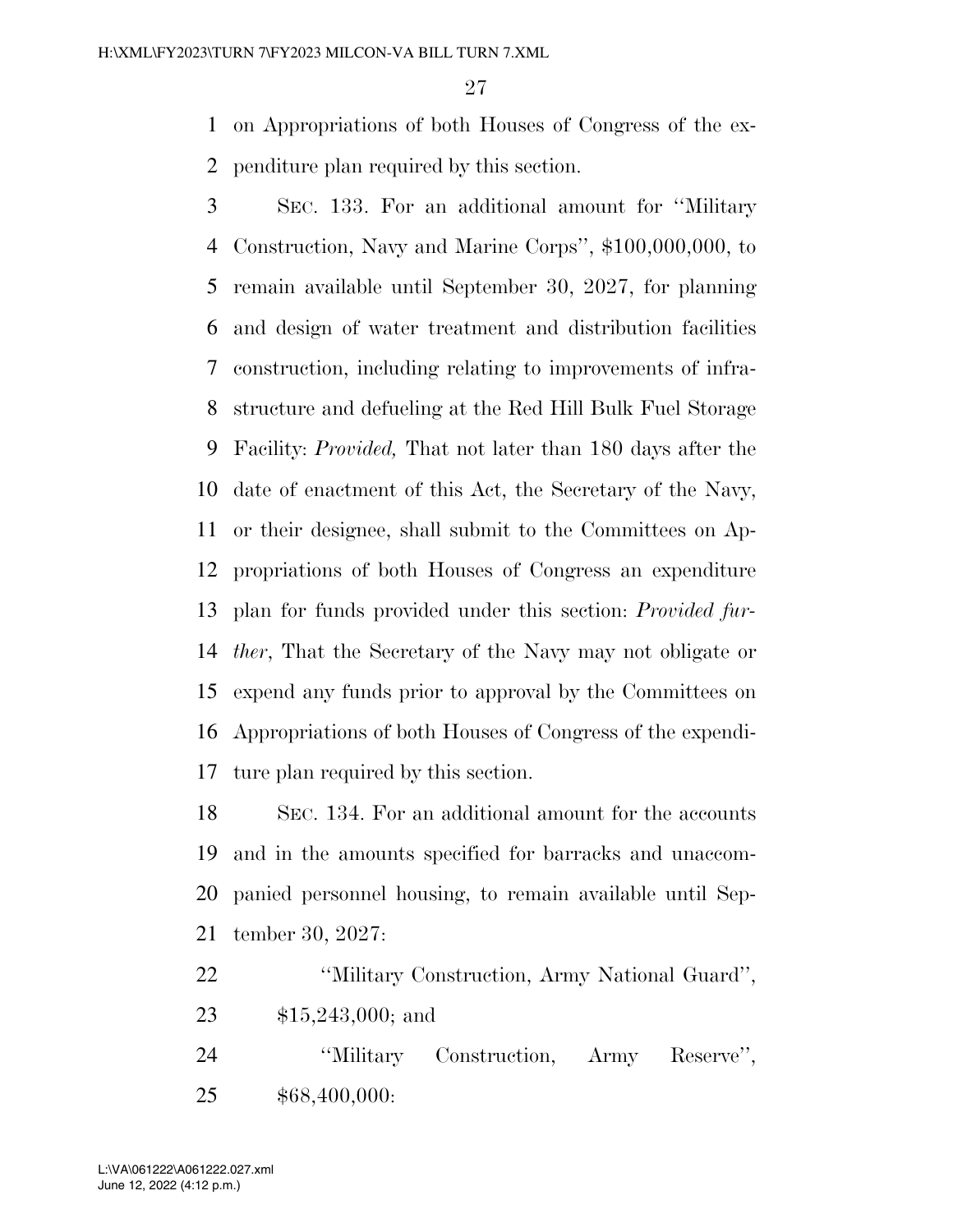*Provided*, That such funds may only be obligated to carry out construction projects identified in the Department's unfunded priority list for fiscal year 2023 submitted to Congress: *Provided further*, That not later than 30 days after the date of enactment of this Act, the Secretary of the Army, or their designee, shall submit to the Commit- tees on Appropriations of both Houses of Congress an ex-penditure plan for funds provided under this section.

 SEC. 135. For an additional amount for ''Family Housing Construction, Army'' , \$138,783,000, to remain available until September 30, 2027: *Provided*, That such funds may only be obligated to carry out construction, im- provement, and replacement projects identified in the De- partment of the Army's cost to complete projects list of previously appropriated projects submitted to Congress: *Provided further*, That, of the amount made available under this section, \$28,900,000 shall be available for projects within the continental United States: *Provided further*, That such projects are subject to authorization prior to obligation and expenditure of funds to carry out construction: *Provided further*, That not later than 30 days after the date of enactment of this Act, the Secretary of the Army, or their designee, shall submit to the Com- mittees on Appropriations of both Houses of Congress an expenditure plan for funds provided under this section.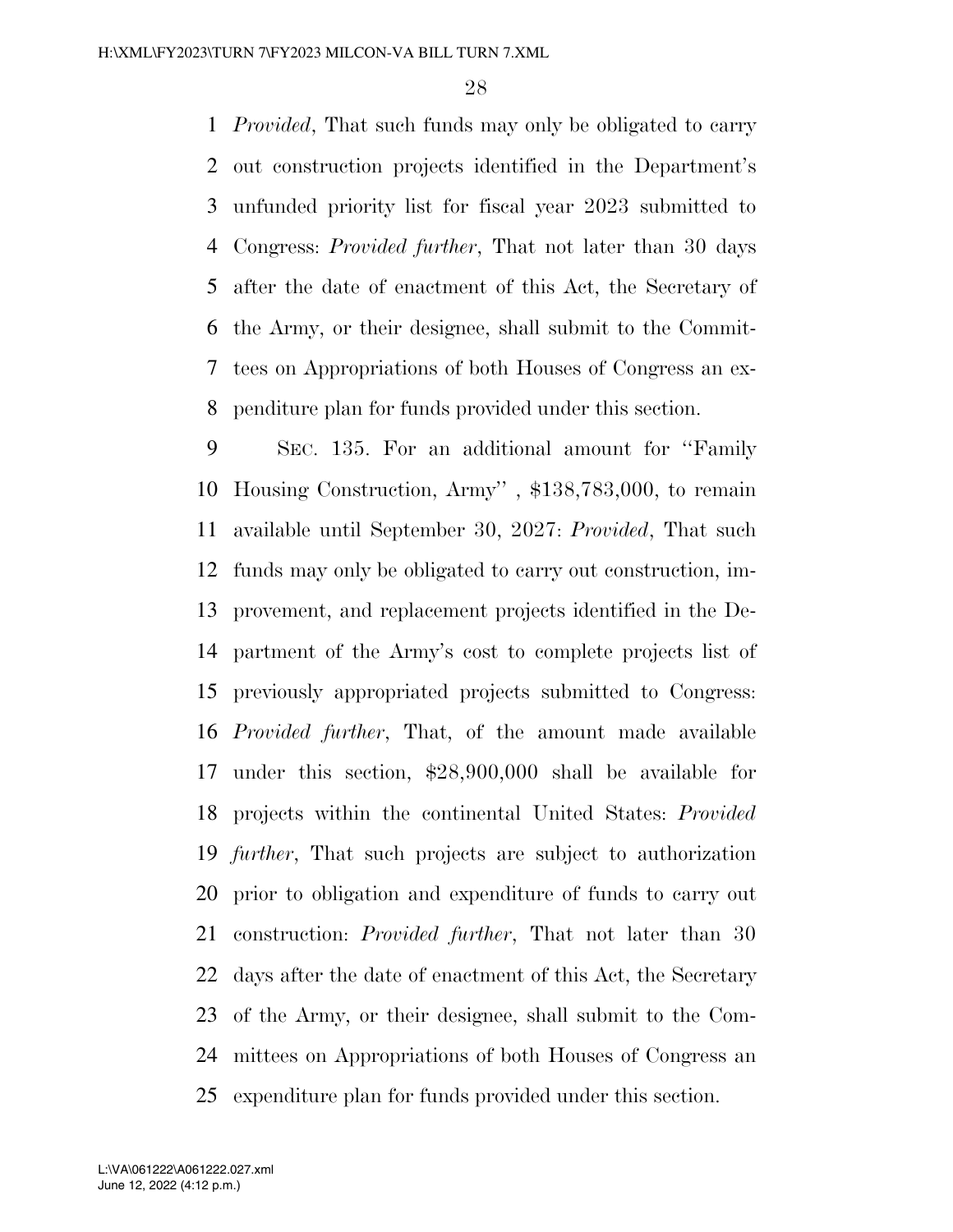SEC. 136. For an additional amount for the accounts and in the amounts specified for child development cen-ters, to remain available until September 30, 2027:

4 "Wilitary Construction, Army", \$9,000,000; and

 ''Military Construction, Navy and Marine Corps'', \$47,940,000; and

8 
<sup>"Military Construction, Air Force",</sup> \$22,393,000:

 *Provided*, That such funds may only be obligated to carry out construction projects identified in the respective mili- tary department's Future Years Defense Program list for fiscal year 2023 submitted to Congress, or the respective military department's cost to complete project list of pre- viously appropriated projects submitted to Congress: *Pro- vided further*, That not later than 30 days after the date of enactment of this Act, the Secretary of the military de- partment concerned, or their designee, shall submit to the Committees on Appropriations of both Houses of Congress an expenditure plan for funds provided under this section.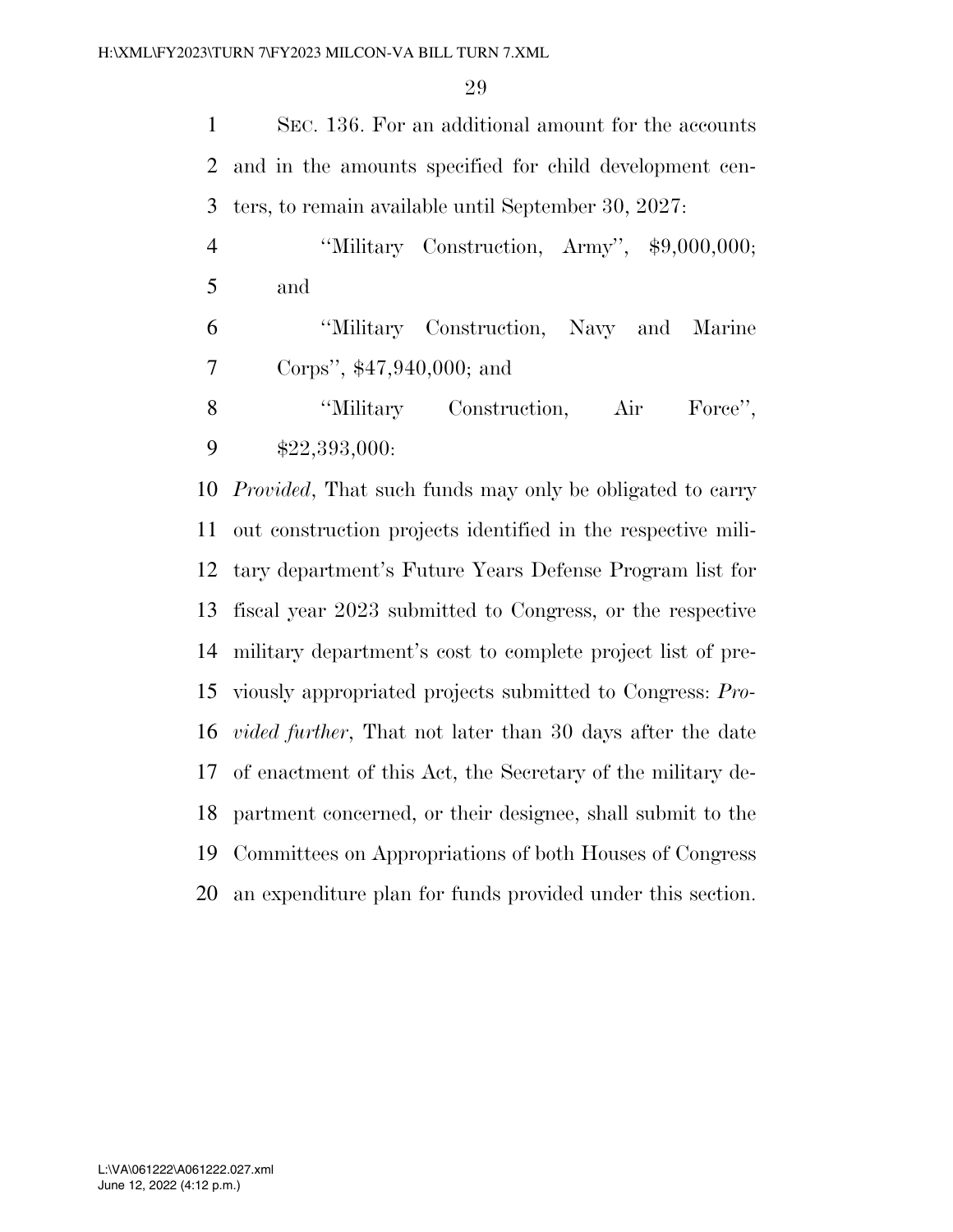# TITLE II DEPARTMENT OF VETERANS AFFAIRS VETERANS BENEFITS ADMINISTRATION COMPENSATION AND PENSIONS (INCLUDING TRANSFER OF FUNDS)

 For the payment of compensation benefits to or on behalf of veterans and a pilot program for disability ex- aminations as authorized by section 107 and chapters 11, 13, 18, 51, 53, 55, and 61 of title 38, United States Code; pension benefits to or on behalf of veterans as authorized by chapters 15, 51, 53, 55, and 61 of title 38, United States Code; and burial benefits, the Reinstated Entitle- ment Program for Survivors, emergency and other offi- cers' retirement pay, adjusted-service credits and certifi- cates, payment of premiums due on commercial life insur- ance policies guaranteed under the provisions of title IV of the Servicemembers Civil Relief Act (50 U.S.C. App. 541 et seq.) and for other benefits as authorized by sec- tions 107, 1312, 1977, and 2106, and chapters 23, 51, 53, 55, and 61 of title 38, United States Code, \$146,778,136,000, which shall become available on Octo- ber 1, 2023, to remain available until expended: *Provided*, That not to exceed \$21,423,000 of the amount made avail- able for fiscal year 2024 under this heading shall be reim-bursed to ''General Operating Expenses, Veterans Bene-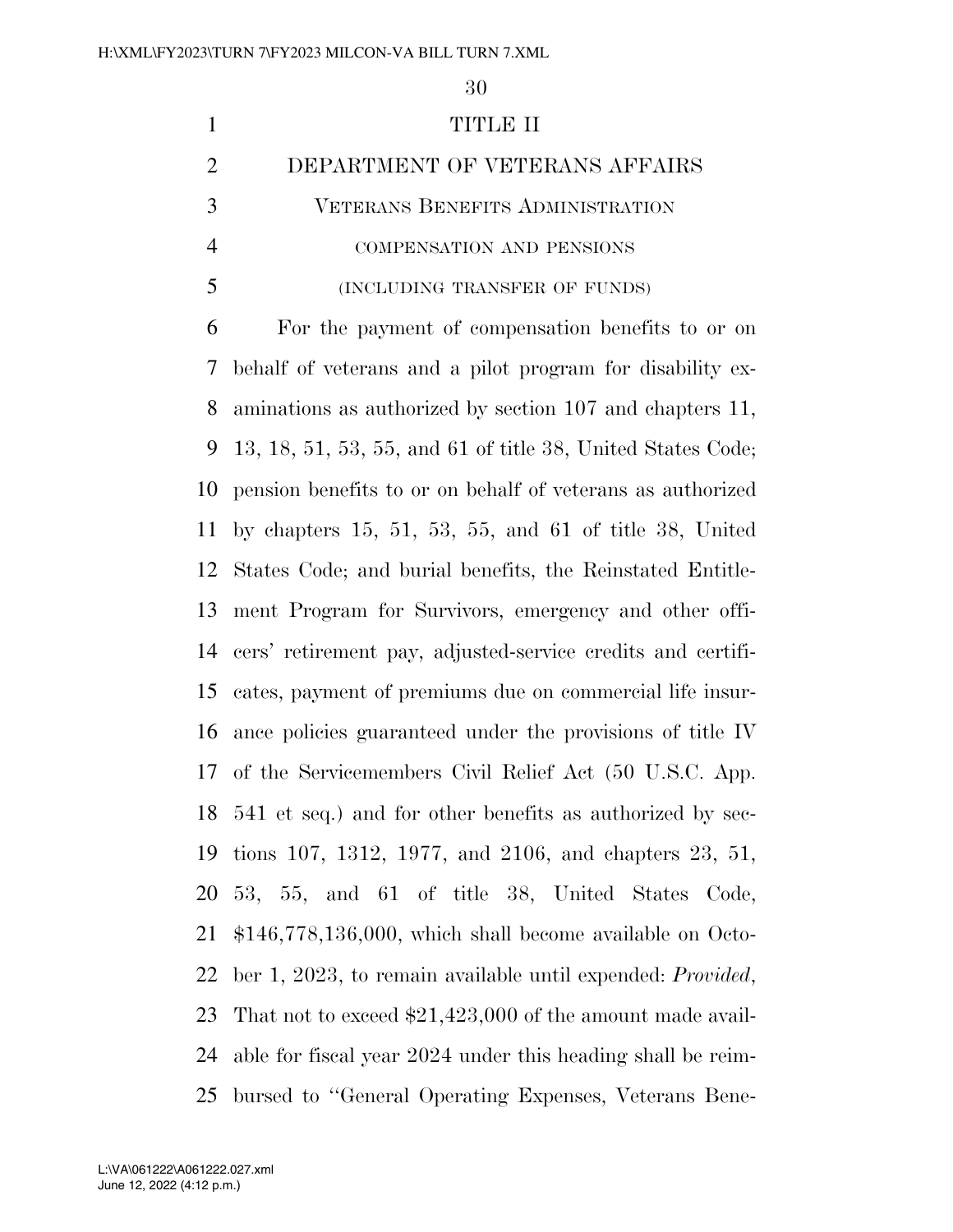fits Administration'', and ''Information Technology Sys- tems'' for necessary expenses in implementing the provi- sions of chapters 51, 53, and 55 of title 38, United States Code, the funding source for which is specifically provided as the ''Compensation and Pensions'' appropriation: *Pro- vided further*, That such sums as may be earned on an actual qualifying patient basis, shall be reimbursed to ''Medical Care Collections Fund'' to augment the funding of individual medical facilities for nursing home care pro-vided to pensioners as authorized.

#### 11 READJUSTMENT BENEFITS

 For the payment of readjustment and rehabilitation benefits to or on behalf of veterans as authorized by chap- ters 21, 30, 31, 33, 34, 35, 36, 39, 41, 51, 53, 55, and 61 of title 38, United States Code, \$8,452,500,000, which shall become available on October 1, 2023, to remain available until expended: *Provided*, That expenses for re- habilitation program services and assistance which the Secretary is authorized to provide under subsection (a) of section 3104 of title 38, United States Code, other than 21 under paragraphs  $(1)$ ,  $(2)$ ,  $(5)$ , and  $(11)$  of that sub-section, shall be charged to this account.

### **VETERANS INSURANCE AND INDEMNITIES**

 For military and naval insurance, national service life insurance, servicemen's indemnities, service-disabled vet-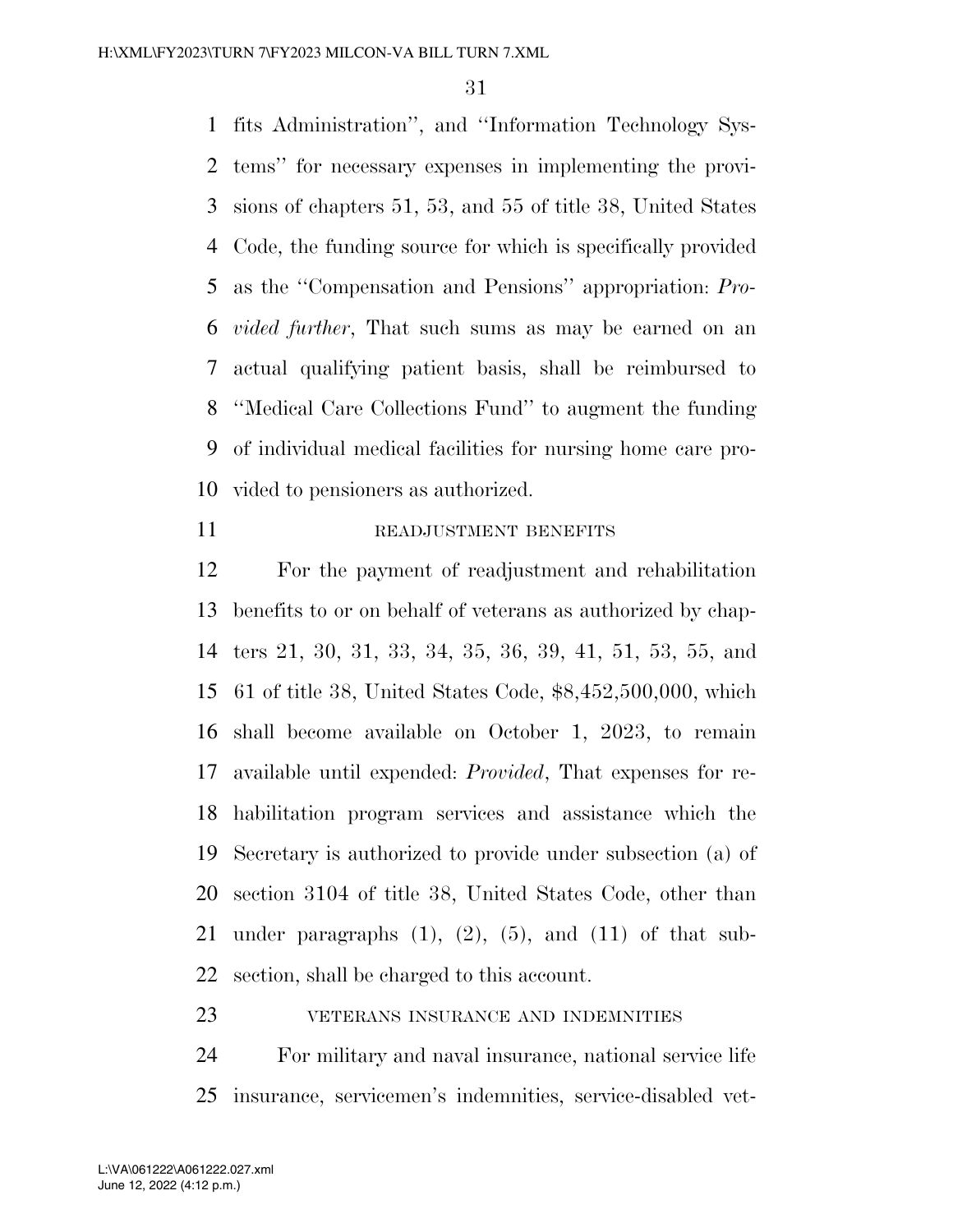erans insurance, and veterans mortgage life insurance as authorized by chapters 19 and 21 of title 38, United States Code, \$121,126,000, which shall become available on October 1, 2023, to remain available until expended.

### VETERANS HOUSING BENEFIT PROGRAM FUND

 For the cost of direct and guaranteed loans, such sums as may be necessary to carry out the program, as authorized by subchapters I through III of chapter 37 of title 38, United States Code: *Provided*, That such costs, including the cost of modifying such loans, shall be as de- fined in section 502 of the Congressional Budget Act of 1974: *Provided further*, That, during fiscal year 2023, within the resources available, not to exceed \$500,000 in gross obligations for direct loans are authorized for spe-cially adapted housing loans.

 In addition, for administrative expenses to carry out the direct and guaranteed loan programs, \$282,361,131. VOCATIONAL REHABILITATION LOANS PROGRAM ACCOUNT

 For the cost of direct loans, \$7,171, as authorized by chapter 31 of title 38, United States Code: *Provided*, That such costs, including the cost of modifying such loans, shall be as defined in section 502 of the Congres- sional Budget Act of 1974: *Provided further*, That funds made available under this heading are available to sub-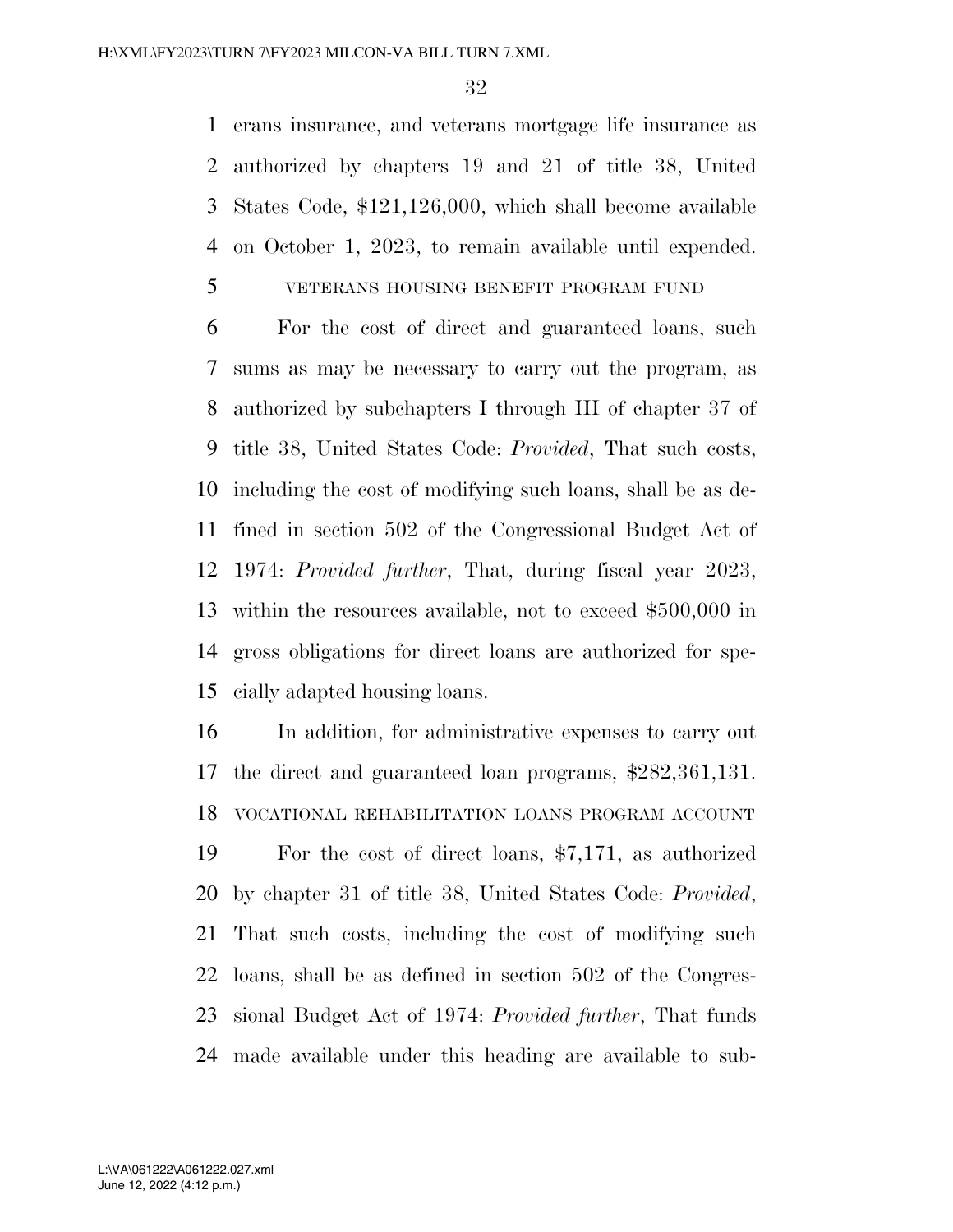sidize gross obligations for the principal amount of direct loans not to exceed \$942,330.

 In addition, for administrative expenses necessary to carry out the direct loan program, \$445,698, which may be paid to the appropriation for ''General Operating Ex-penses, Veterans Benefits Administration''.

NATIVE AMERICAN VETERAN HOUSING LOAN PROGRAM

### ACCOUNT

 For administrative expenses to carry out the direct loan program authorized by subchapter V of chapter 37 of title 38, United States Code, \$1,400,000.

 GENERAL OPERATING EXPENSES, VETERANS BENEFITS ADMINISTRATION

 For necessary operating expenses of the Veterans Benefits Administration, not otherwise provided for, in- cluding hire of passenger motor vehicles, reimbursement of the General Services Administration for security guard services, and reimbursement of the Department of De- fense for the cost of overseas employee mail, \$3,863,000,000: *Provided*, That expenses for services and assistance authorized under paragraphs (1), (2), (5), and (11) of section 3104(a) of title 38, United States Code, that the Secretary of Veterans Affairs determines are nec- essary to enable entitled veterans: (1) to the maximum ex-tent feasible, to become employable and to obtain and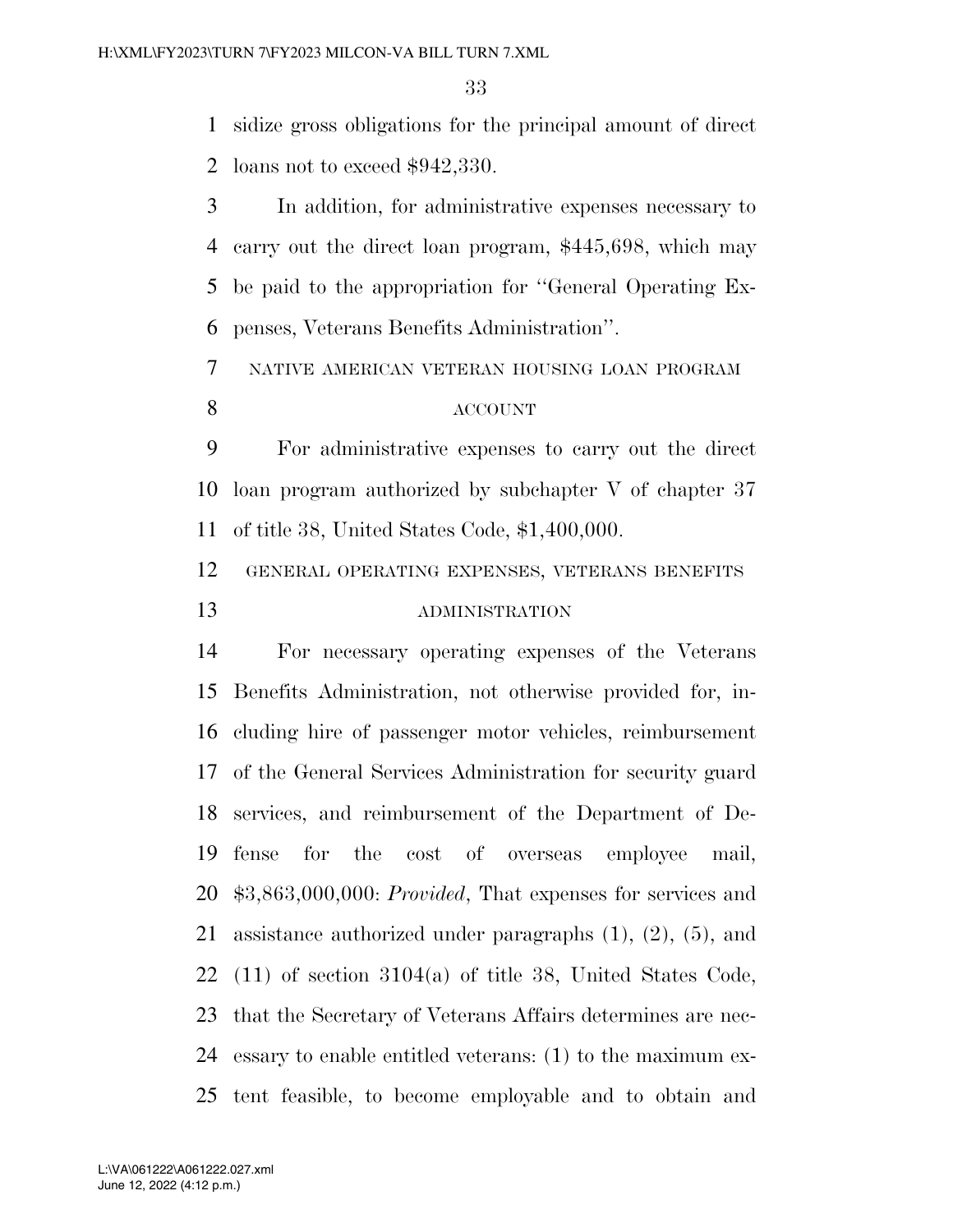maintain suitable employment; or (2) to achieve maximum independence in daily living, shall be charged to this ac- count: *Provided further*, That, of the funds made available under this heading, not to exceed 10 percent shall remain available until September 30, 2024.

# VETERANS HEALTH ADMINISTRATION MEDICAL SERVICES

 For necessary expenses for furnishing, as authorized by law, inpatient and outpatient care and treatment to beneficiaries of the Department of Veterans Affairs and veterans described in section 1705(a) of title 38, United States Code, including care and treatment in facilities not under the jurisdiction of the Department, and including medical supplies and equipment, bioengineering services, food services, and salaries and expenses of healthcare em- ployees hired under title 38, United States Code, assist- ance and support services for caregivers as authorized by section 1720G of title 38, United States Code, loan repay- ments authorized by section 604 of the Caregivers and Veterans Omnibus Health Services Act of 2010 (Public Law 111–163; 124 Stat. 1174; 38 U.S.C. 7681 note), monthly assistance allowances authorized by section 322(d) of title 38, United States Code, grants authorized by section 521A of title 38, United States Code, and ad-ministrative expenses necessary to carry out sections

June 12, 2022 (4:12 p.m.) L:\VA\061222\A061222.027.xml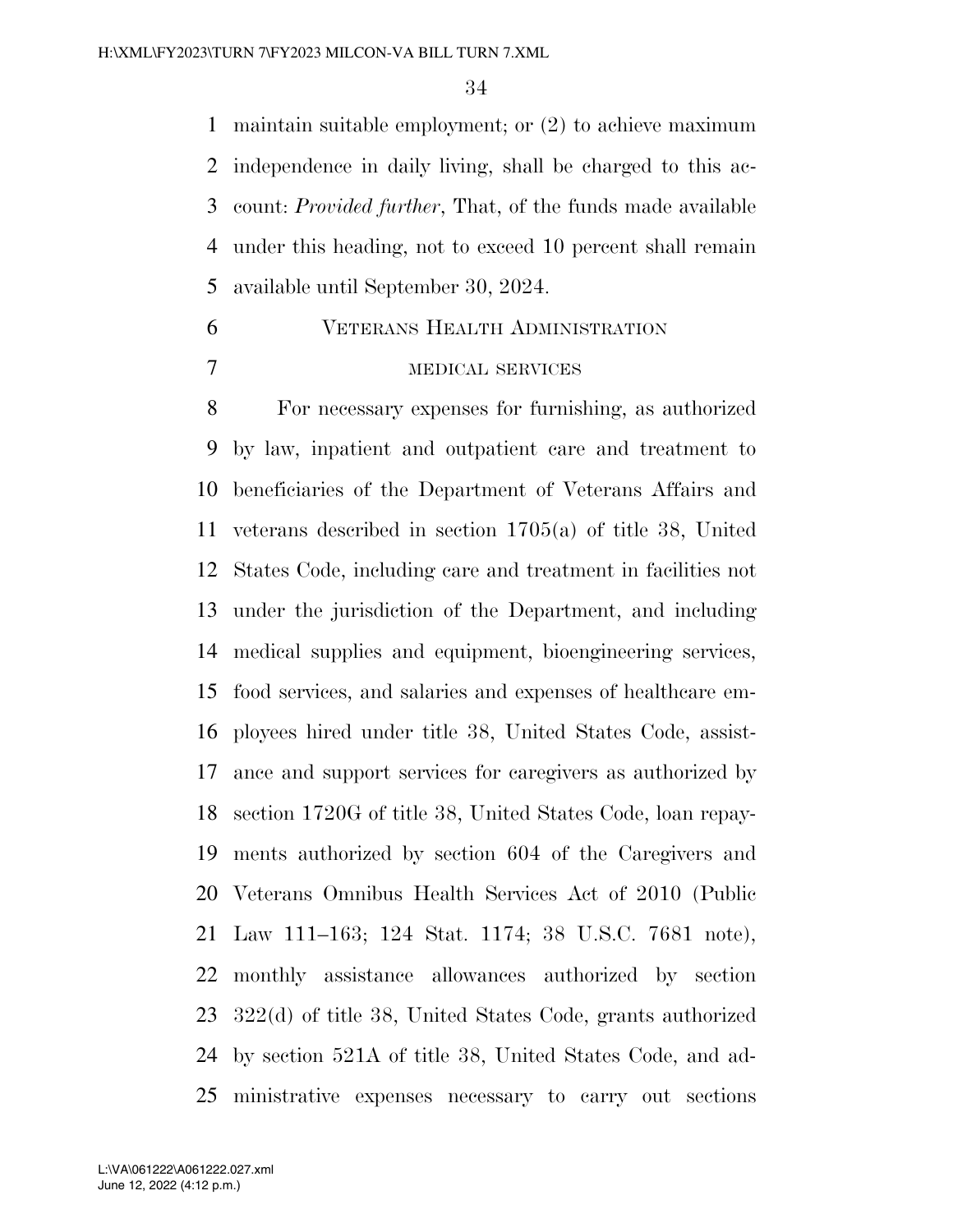322(d) and 521A of title 38, United States Code, and hos- pital care and medical services authorized by section 1787 of title 38, United States Code; \$327,000,000, which shall be in addition to funds previously appropriated under this heading that become available on October 1, 2022; and, in addition, \$74,004,000,000, plus reimbursements, shall become available on October 1, 2023, and shall remain available until September 30, 2024: *Provided*, That, of the amount made available on October 1, 2023, under this heading, \$1,500,000,000 shall remain available until Sep- tember 30, 2025: *Provided further*, That, notwithstanding any other provision of law, the Secretary of Veterans Af- fairs shall establish a priority for the provision of medical treatment for veterans who have service-connected disabil- ities, lower income, or have special needs: *Provided further*, That, notwithstanding any other provision of law, the Sec- retary of Veterans Affairs shall give priority funding for the provision of basic medical benefits to veterans in en- rollment priority groups 1 through 6: *Provided further*, That, notwithstanding any other provision of law, the Sec- retary of Veterans Affairs may authorize the dispensing of prescription drugs from Veterans Health Administra- tion facilities to enrolled veterans with privately written prescriptions based on requirements established by the Secretary: *Provided further*, That the implementation of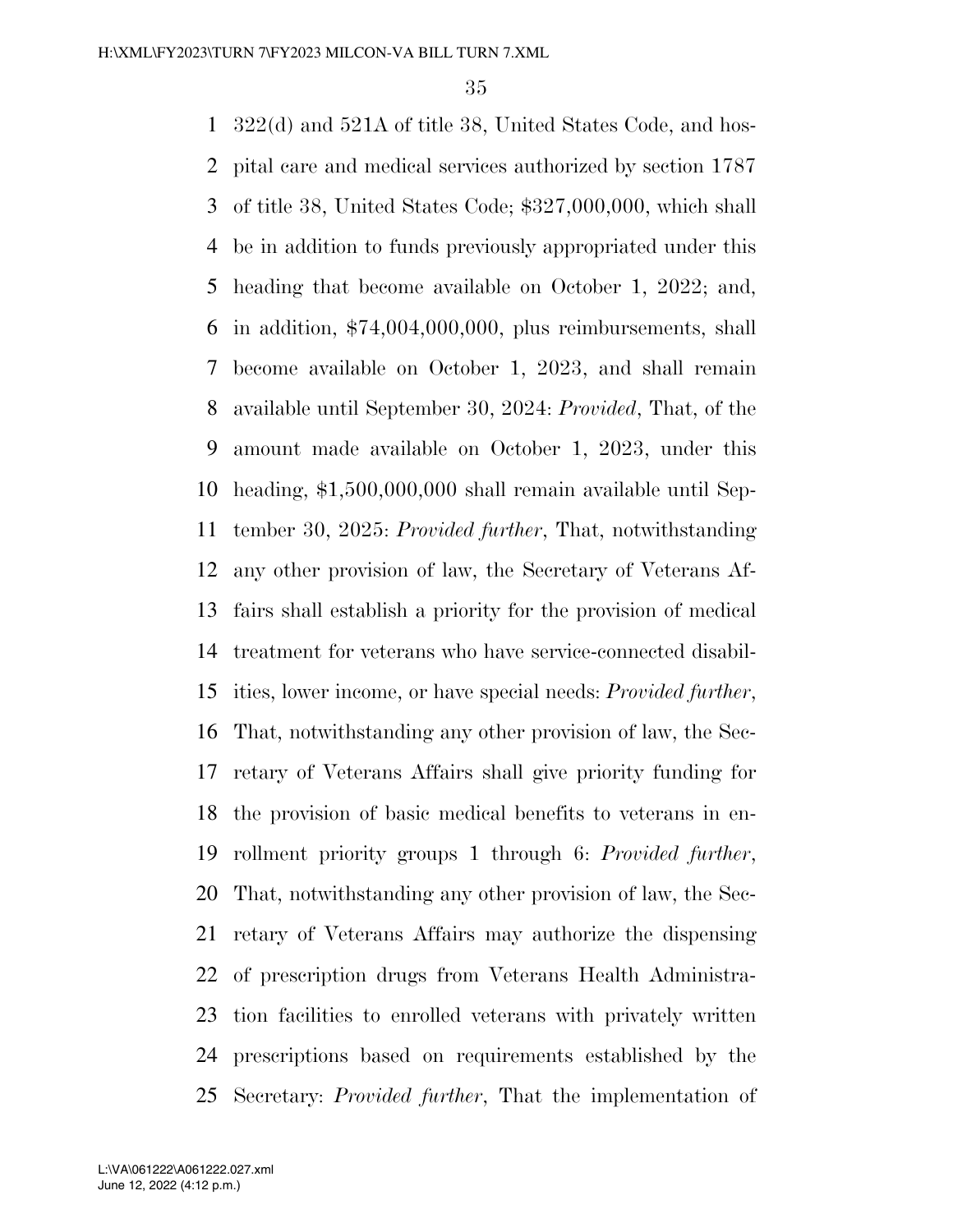the program described in the previous proviso shall incur no additional cost to the Department of Veterans Affairs: *Provided further*, That the Secretary of Veterans Affairs shall ensure that sufficient amounts appropriated under this heading for medical supplies and equipment are avail- able for the acquisition of prosthetics designed specifically for female veterans.

8 MEDICAL COMMUNITY CARE

 For necessary expenses for furnishing health care to individuals pursuant to chapter 17 of title 38, United States Code, at non-Department facilities, \$4,300,000,000, which shall be in addition to funds pre- viously appropriated under this heading that become avail- able on October 1, 2022; and, in addition, \$33,000,000,000, plus reimbursements, shall become available on October 1, 2023, and shall remain available until September 30, 2024: *Provided*, That, of the amount made available on October 1, 2023, under this heading, \$2,000,000,000 shall remain available until September 30, 2025.

## 21 MEDICAL SUPPORT AND COMPLIANCE

 For necessary expenses in the administration of the medical, hospital, nursing home, domiciliary, construction, supply, and research activities, as authorized by law; ad-ministrative expenses in support of capital policy activi-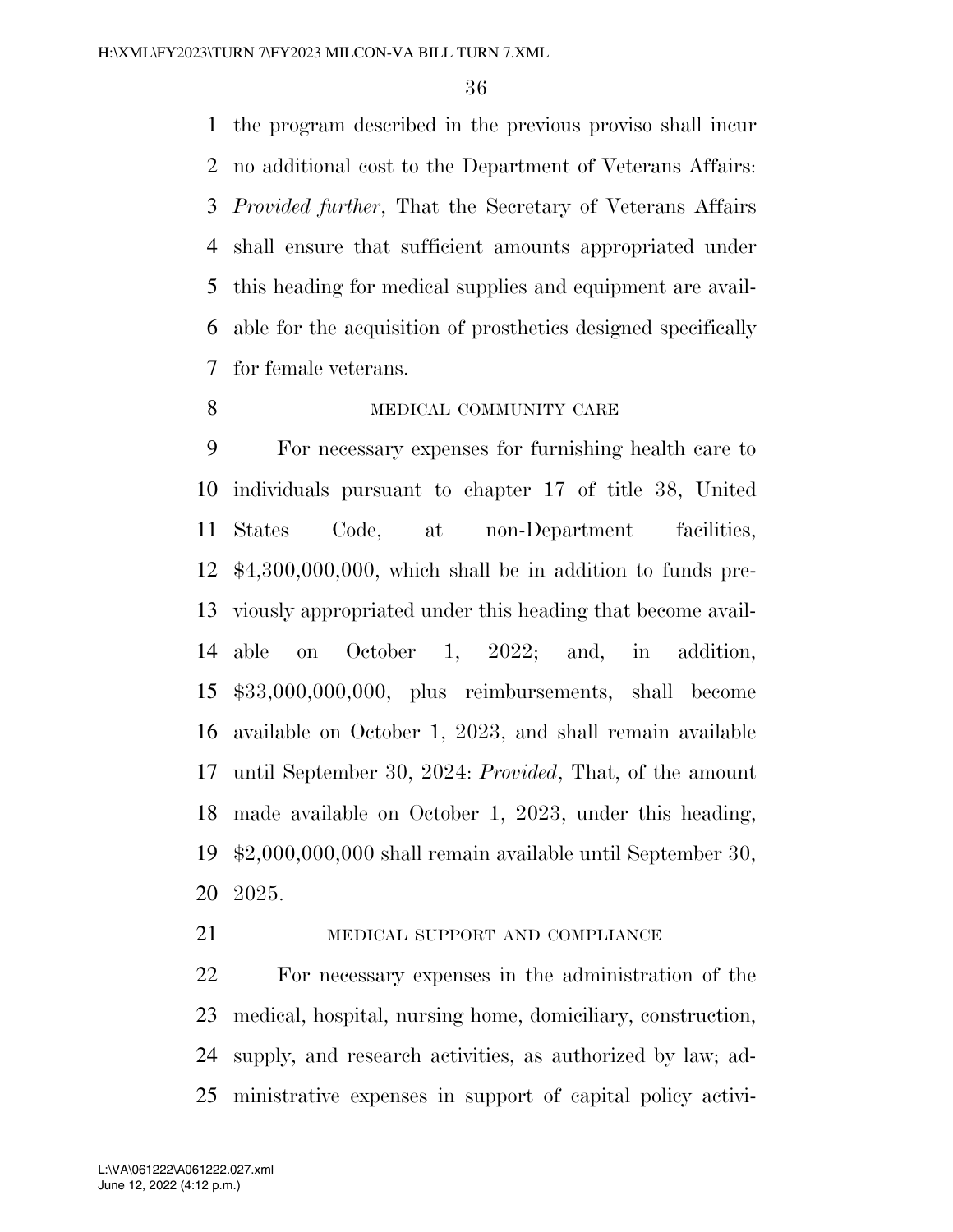ties; and administrative and legal expenses of the Depart- ment for collecting and recovering amounts owed the De- partment as authorized under chapter 17 of title 38, United States Code, and the Federal Medical Care Recov- ery Act (42 U.S.C. 2651 et seq.), \$1,400,000,000, which shall be in addition to funds previously appropriated under this heading that become available on October 1, 2022; and, in addition, \$12,300,000,000, plus reimbursements, shall become available on October 1, 2023, and shall re- main available until September 30, 2024: *Provided*, That, of the amount made available on October 1, 2023, under this heading, \$200,000,000 shall remain available until September 30, 2025.

### MEDICAL FACILITIES

 For necessary expenses for the maintenance and op- eration of hospitals, nursing homes, domiciliary facilities, and other necessary facilities of the Veterans Health Ad- ministration; for administrative expenses in support of planning, design, project management, real property ac- quisition and disposition, construction, and renovation of any facility under the jurisdiction or for the use of the Department; for oversight, engineering, and architectural activities not charged to project costs; for repairing, alter- ing, improving, or providing facilities in the several hos-pitals and homes under the jurisdiction of the Depart-

June 12, 2022 (4:12 p.m.) L:\VA\061222\A061222.027.xml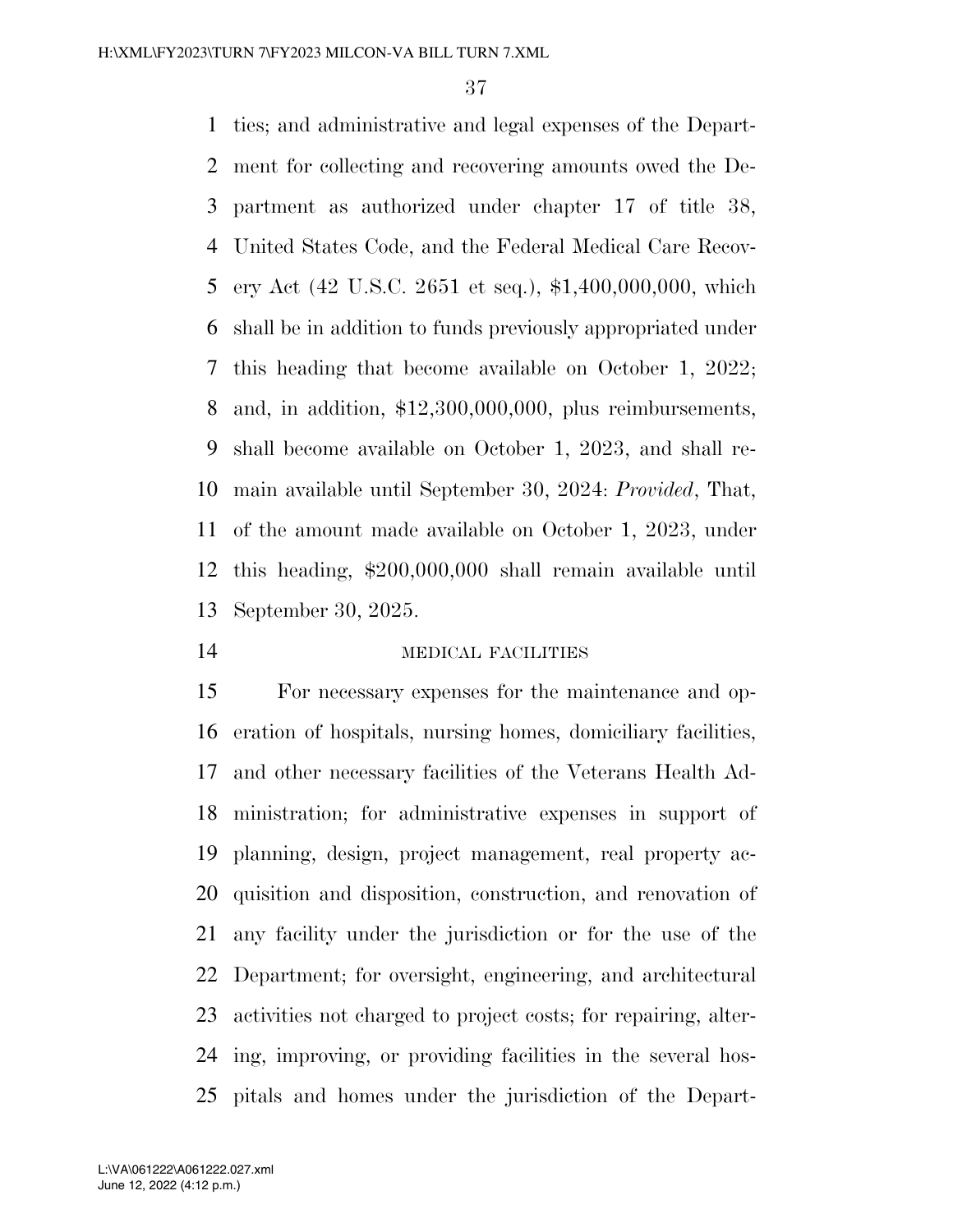ment, not otherwise provided for, either by contract or by the hire of temporary employees and purchase of mate- rials; for leases of facilities; and for laundry services; \$1,500,000,000, which shall be in addition to funds pre- viously appropriated under this heading that become avail- able on October 1, 2022; and, in addition, \$8,800,000,000, plus reimbursements, shall become avail- able on October 1, 2023, and shall remain available until September 30, 2024: *Provided*, That, of the amount made available on October 1, 2023, under this heading, \$350,000,000 shall remain available until September 30, 2025.

13 MEDICAL AND PROSTHETIC RESEARCH

 For necessary expenses in carrying out programs of medical and prosthetic research and development as au- thorized by chapter 73 of title 38, United States Code, \$926,000,000, plus reimbursements, shall remain avail- able until September 30, 2024: *Provided*, That the Sec- retary of Veterans Affairs shall ensure that sufficient amounts appropriated under this heading are available for prosthetic research specifically for female veterans, and for toxic exposure research.

NATIONAL CEMETERY ADMINISTRATION

 For necessary expenses of the National Cemetery Ad-ministration for operations and maintenance, not other-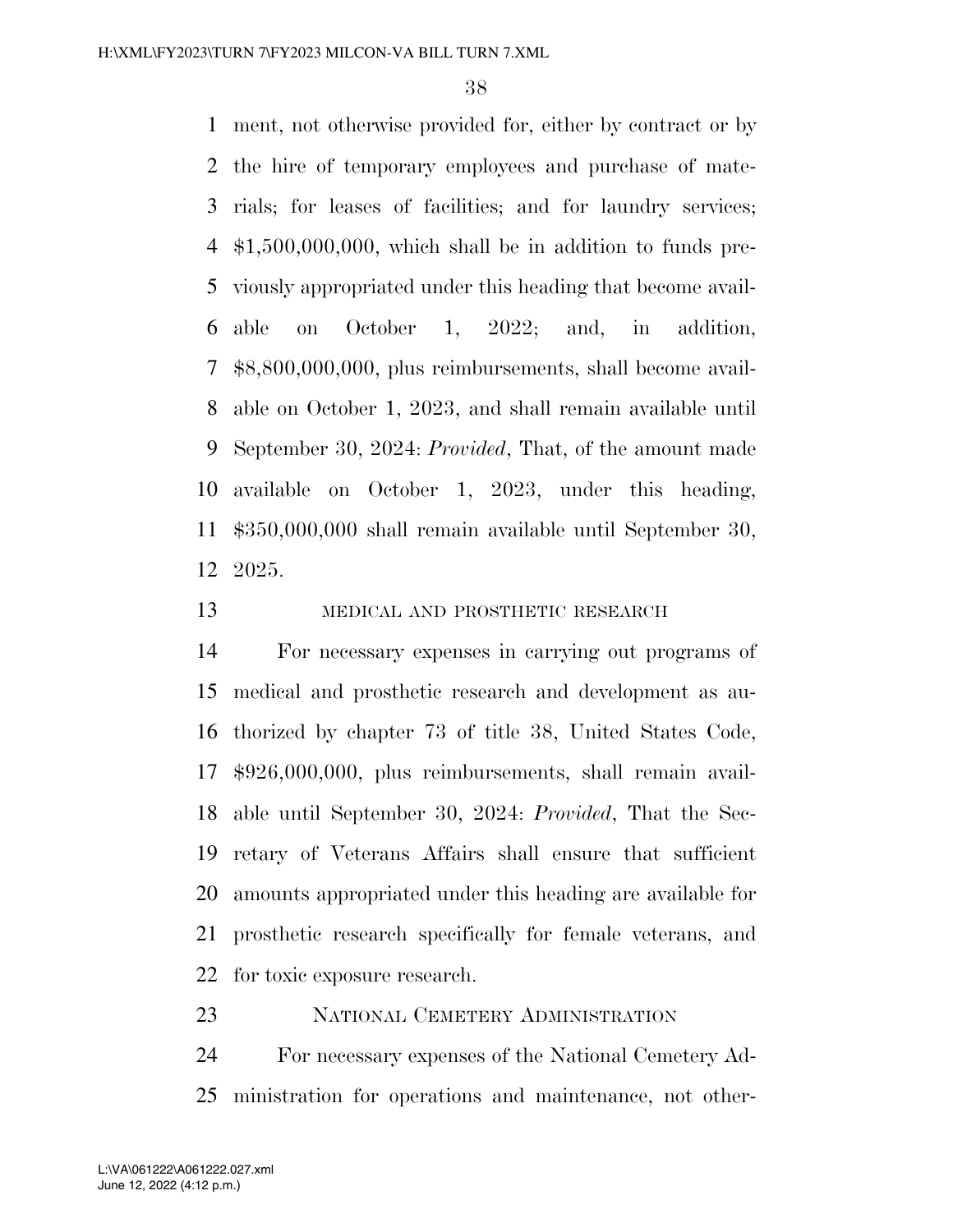wise provided for, including uniforms or allowances there- for; cemeterial expenses as authorized by law; purchase of one passenger motor vehicle for use in cemeterial oper- ations; hire of passenger motor vehicles; and repair, alter- ation or improvement of facilities under the jurisdiction of the National Cemetery Administration, \$430,000,000, of which not to exceed 10 percent shall remain available until September 30, 2024.

 DEPARTMENTAL ADMINISTRATION GENERAL ADMINISTRATION

**INCLUDING TRANSFER OF FUNDS**)

 For necessary operating expenses of the Department of Veterans Affairs, not otherwise provided for, including administrative expenses in support of Department-wide capital planning, management and policy activities, uni- forms, or allowances therefor; not to exceed \$25,000 for official reception and representation expenses; hire of pas- senger motor vehicles; and reimbursement of the General Services Administration for security guard services, \$435,000,000, of which not to exceed 10 percent shall re- main available until September 30, 2024: *Provided*, That funds provided under this heading may be transferred to ''General Operating Expenses, Veterans Benefits Adminis-tration''.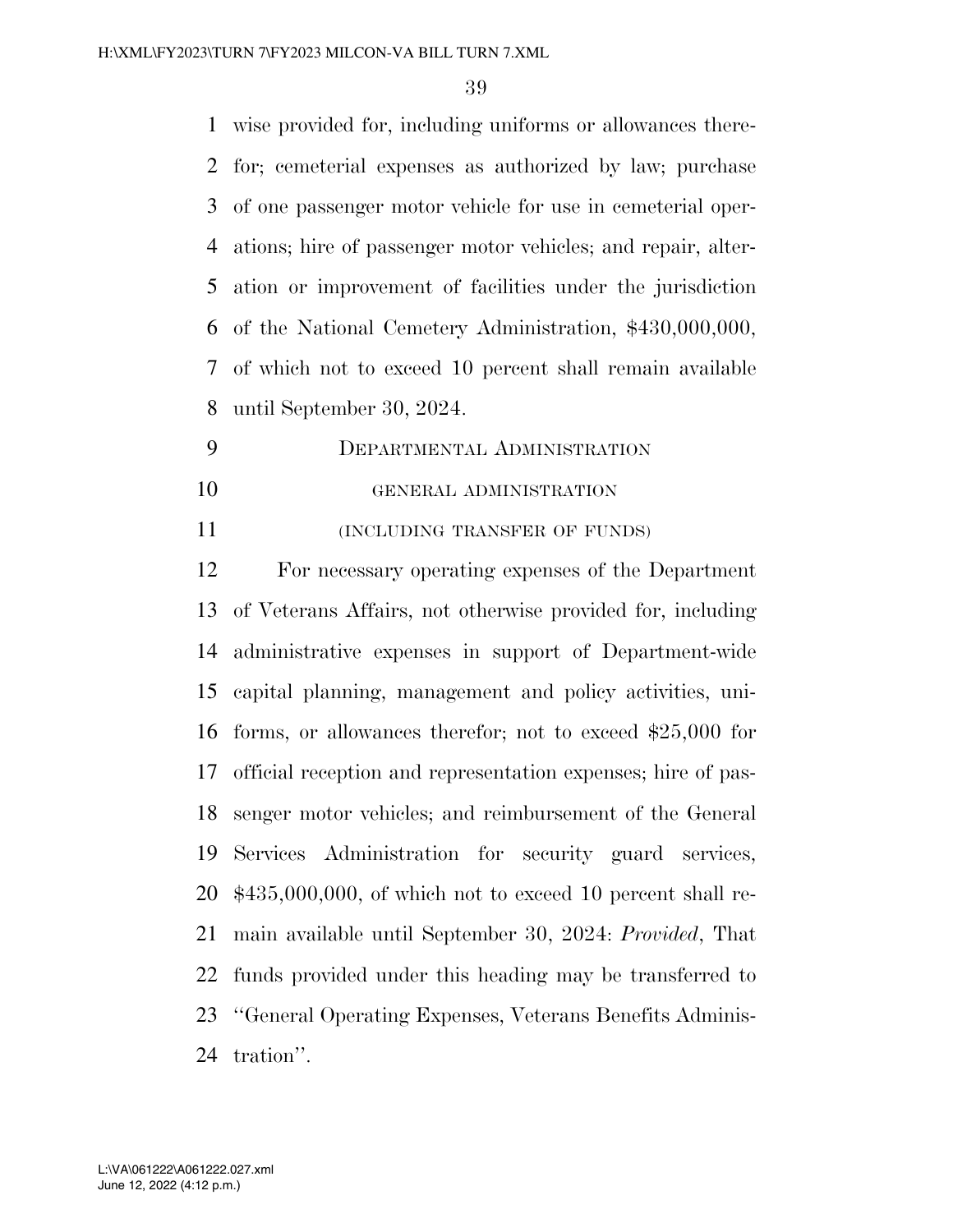### BOARD OF VETERANS APPEALS

 For necessary operating expenses of the Board of Veterans Appeals, \$285,000,000, of which not to exceed 10 percent shall remain available until September 30, 2024.

 INFORMATION TECHNOLOGY SYSTEMS (INCLUDING TRANSFER OF FUNDS)

 For necessary expenses for information technology systems and telecommunications support, including devel- opmental information systems and operational information systems; for pay and associated costs; and for the capital asset acquisition of information technology systems, in- cluding management and related contractual costs of said acquisitions, including contractual costs associated with operations authorized by section 3109 of title 5, United States Code, \$5,782,000,000, plus reimbursements: *Pro- vided*, That \$1,494,230,000 shall be for pay and associ- ated costs, of which not to exceed 3 percent shall remain available until September 30, 2024: *Provided further*, That \$4,145,678,000 shall be for operations and maintenance, of which not to exceed 5 percent shall remain available until September 30, 2024: *Provided further*, That \$142,092,000 shall be for information technology systems development, and shall remain available until September 30, 2024: *Provided further*, That amounts made available

June 12, 2022 (4:12 p.m.) L:\VA\061222\A061222.027.xml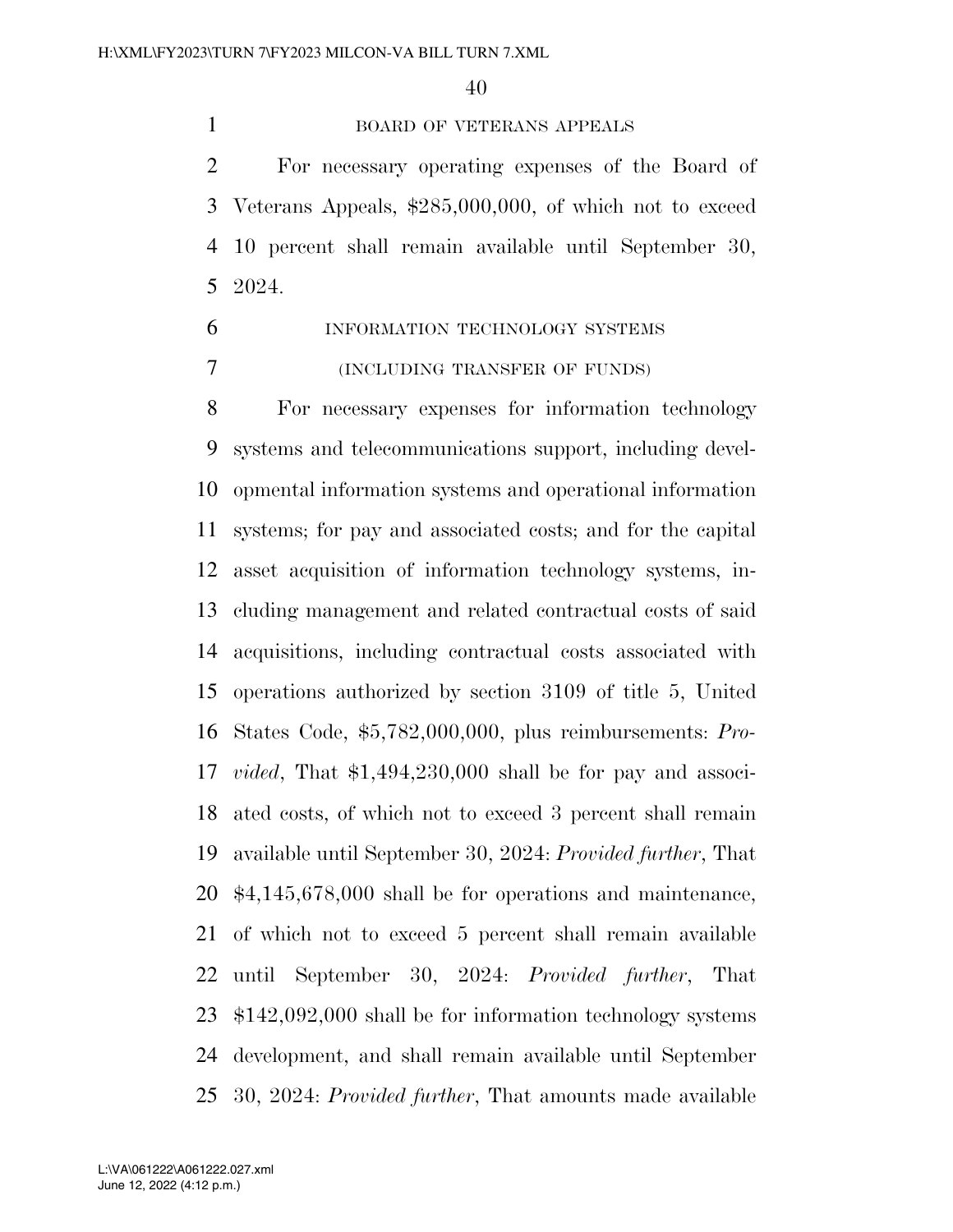for salaries and expenses, operations and maintenance, and information technology systems development may be transferred among the three subaccounts after the Sec- retary of Veterans Affairs requests from the Committees on Appropriations of both Houses of Congress the author- ity to make the transfer and an approval is issued: *Pro- vided further*, That amounts made available for the ''Infor- mation Technology Systems'' account for development may be transferred among projects or to newly defined projects: *Provided further*, That no project may be in- creased or decreased by more than \$3,000,000 of cost prior to submitting a request to the Committees on Appro- priations of both Houses of Congress to make the transfer and an approval is issued, or absent a response, a period of 30 days has elapsed: *Provided further*, That the funds made available under this heading for information tech- nology systems development shall be for the projects, and in the amounts, specified in the table entitled ''Informa- tion Technology Development Projects'' under this head-ing in the report accompanying this Act.

VETERANS ELECTRONIC HEALTH RECORD

 For activities related to implementation, preparation, development, interface, management, rollout, and mainte- nance of a Veterans Electronic Health Record system, in-cluding contractual costs associated with operations au-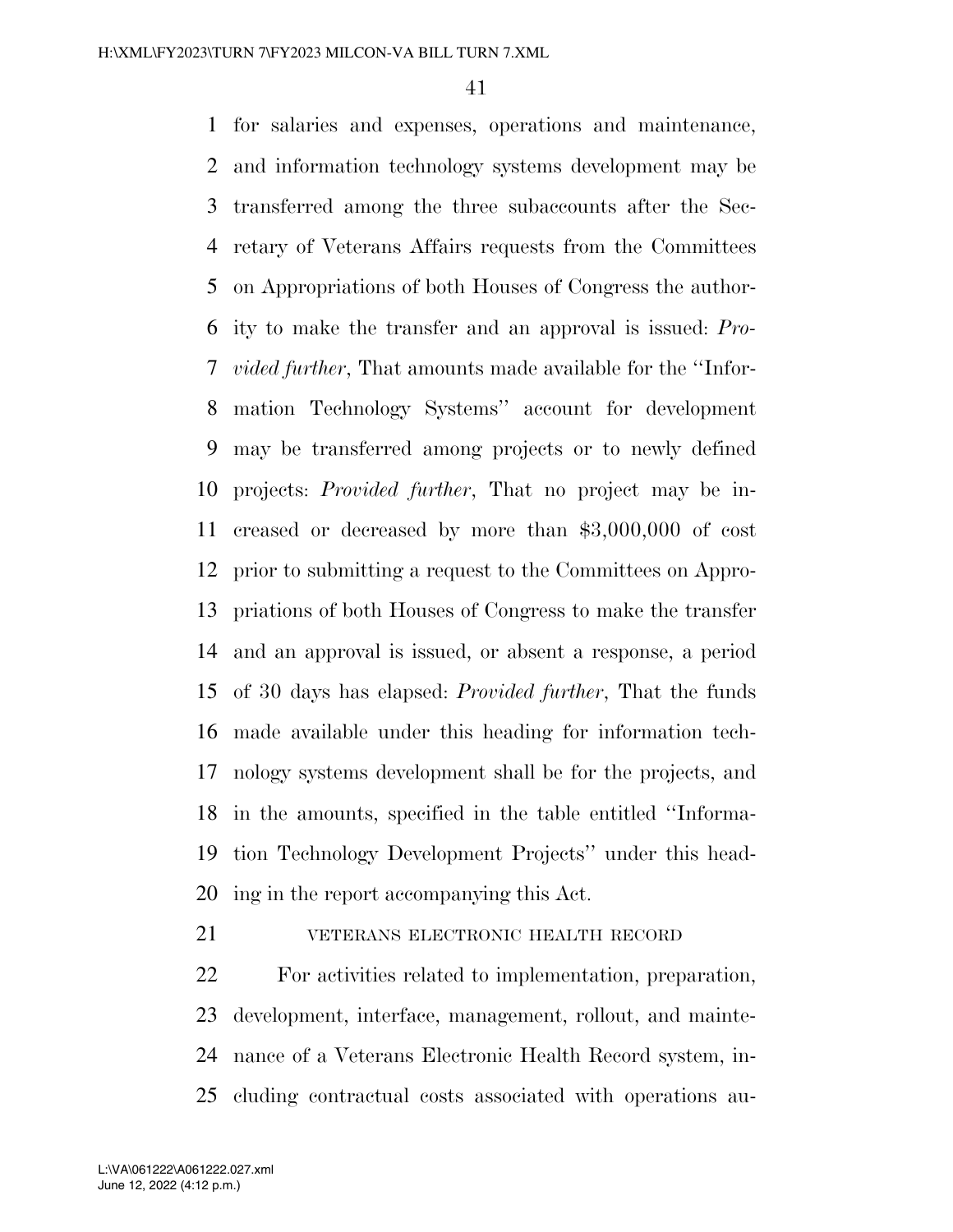thorized by section 3109 of title 5, United States Code, and salaries and expenses of employees hired under titles 5 and 38, United States Code, \$1,759,000,000, to remain available until September 30, 2025: *Provided*, That the Secretary of Veterans Affairs shall submit to the Commit- tees on Appropriations of both Houses of Congress quar- terly reports detailing obligations, expenditures, and de- ployment implementation by facility, including any changes from the deployment plan or schedule: *Provided further*, That the funds provided in this account shall only be available to the Office of the Deputy Secretary, to be administered by that Office: *Provided further*, That 25 percent of the funds made available under this heading shall not be available until July 1, 2023, and are contin- gent upon the Secretary of Veterans Affairs providing a certification of any changes to the deployment schedules contained in the plan submitted pursuant to the last pro- viso under this heading in division J of Public Law 117- 103, an updated plan with benchmarks and measurable metrics for deployment, and an updated plan for address- ing all required infrastructure upgrades, no later than 30 days prior to that date to the Committees on Appropria- tions, and upon approval of the Committees on Appropria-tions prior to that date.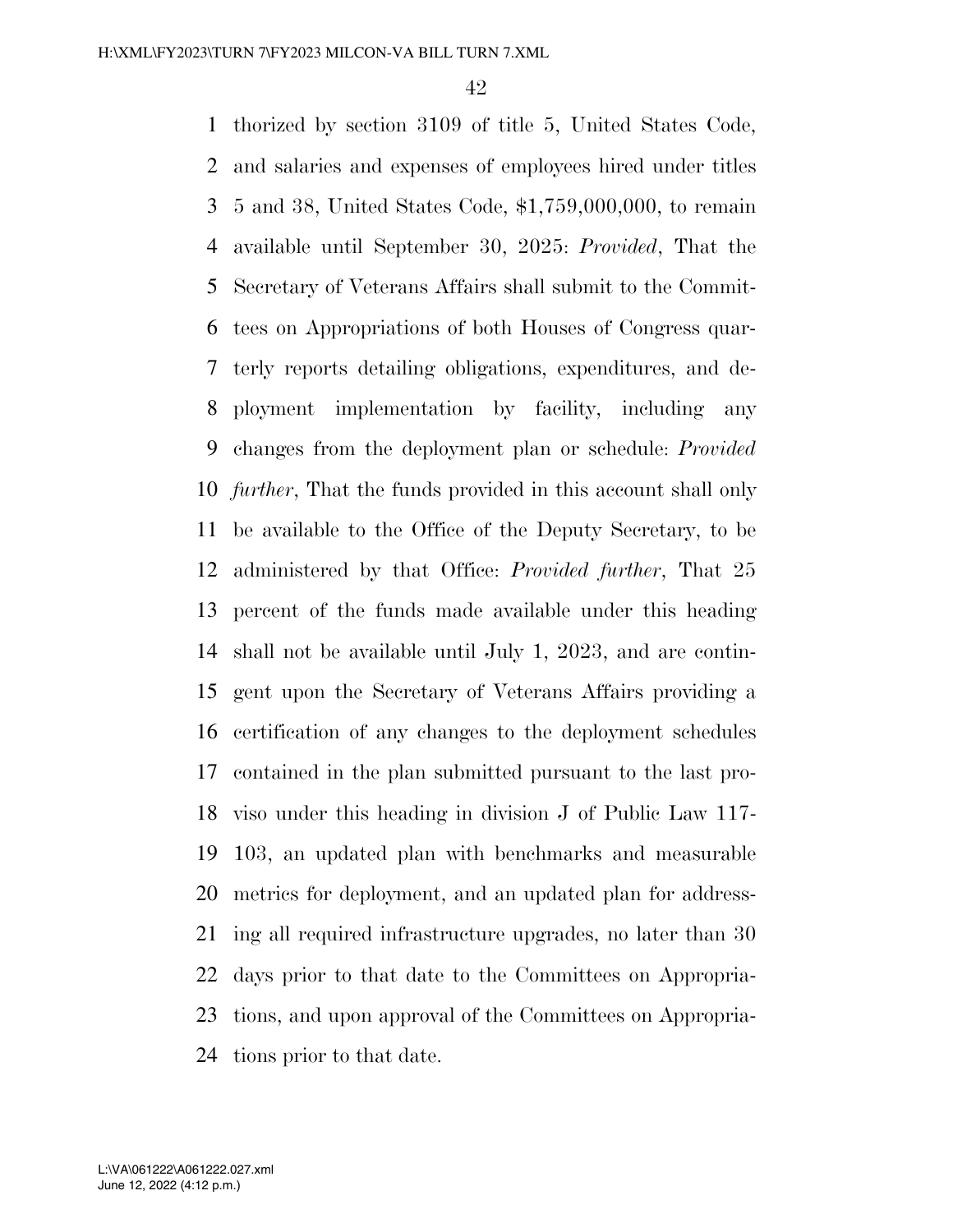### 1 OFFICE OF INSPECTOR GENERAL

 For necessary expenses of the Office of Inspector General, to include information technology, in carrying out the provisions of the Inspector General Act of 1978 (5 U.S.C. App.), \$273,000,000, of which not to exceed 10 percent shall remain available until September 30, 2024. CONSTRUCTION, MAJOR PROJECTS

 For constructing, altering, extending, and improving any of the facilities, including parking projects, under the jurisdiction or for the use of the Department of Veterans Affairs, or for any of the purposes set forth in sections 316, 2404, 2406 and chapter 81 of title 38, United States Code, not otherwise provided for, including planning, ar- chitectural and engineering services, construction manage- ment services, maintenance or guarantee period services costs associated with equipment guarantees provided under the project, services of claims analysts, offsite utility and storm drainage system construction costs, and site ac- quisition, where the estimated cost of a project is more 20 than the amount set forth in section  $8104(a)(3)(A)$  of title 38, United States Code, or where funds for a project were made available in a previous major project appropriation, \$1,371,890,000, of which \$731,722,000 shall remain available until September 30, 2027, and of which \$640,168,000 shall remain available until expended, of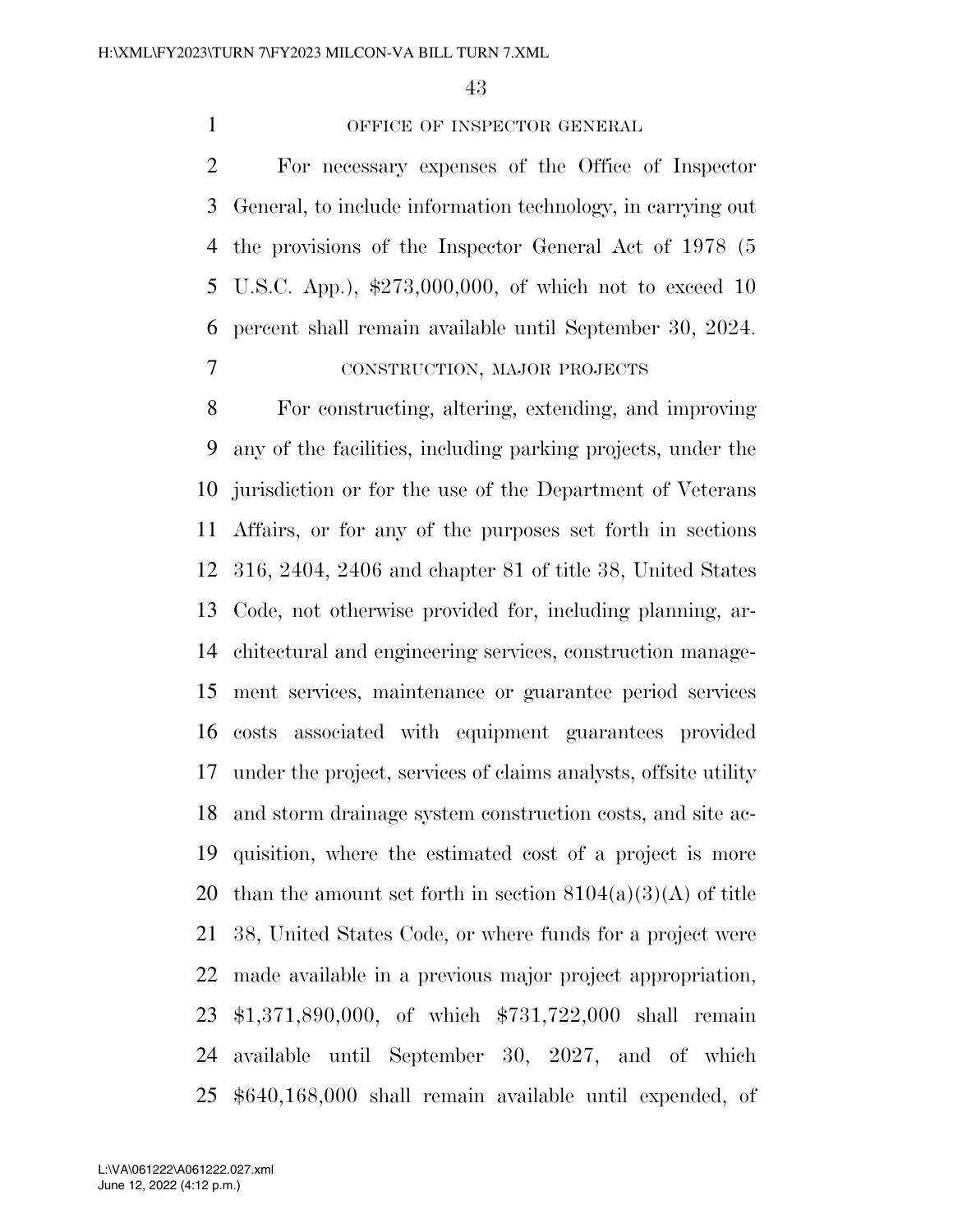which \$1,500,000 shall be available for seismic improve- ment projects and seismic program management activities, including for projects that would otherwise be funded by the Construction, Minor Projects, Medical Facilities or National Cemetery Administration accounts: *Provided*, That except for advance planning activities, including needs assessments which may or may not lead to capital investments, and other capital asset management related activities, including portfolio development and manage- ment activities, and planning, cost estimating, and design for major medical facility projects and major medical facil- ity leases and investment strategy studies funded through the advance planning fund and the planning and design activities funded through the design fund, staffing ex- penses, and funds provided for the purchase, security, and maintenance of land for the National Cemetery Adminis- tration through the land acquisition line item, none of the funds made available under this heading shall be used for any project that has not been notified to Congress through the budgetary process or that has not been approved by the Congress through statute, joint resolution, or in the explanatory statement accompanying such Act and pre- sented to the President at the time of enrollment: *Provided further*, That such sums as may be necessary shall be available to reimburse the ''General Administration'' ac-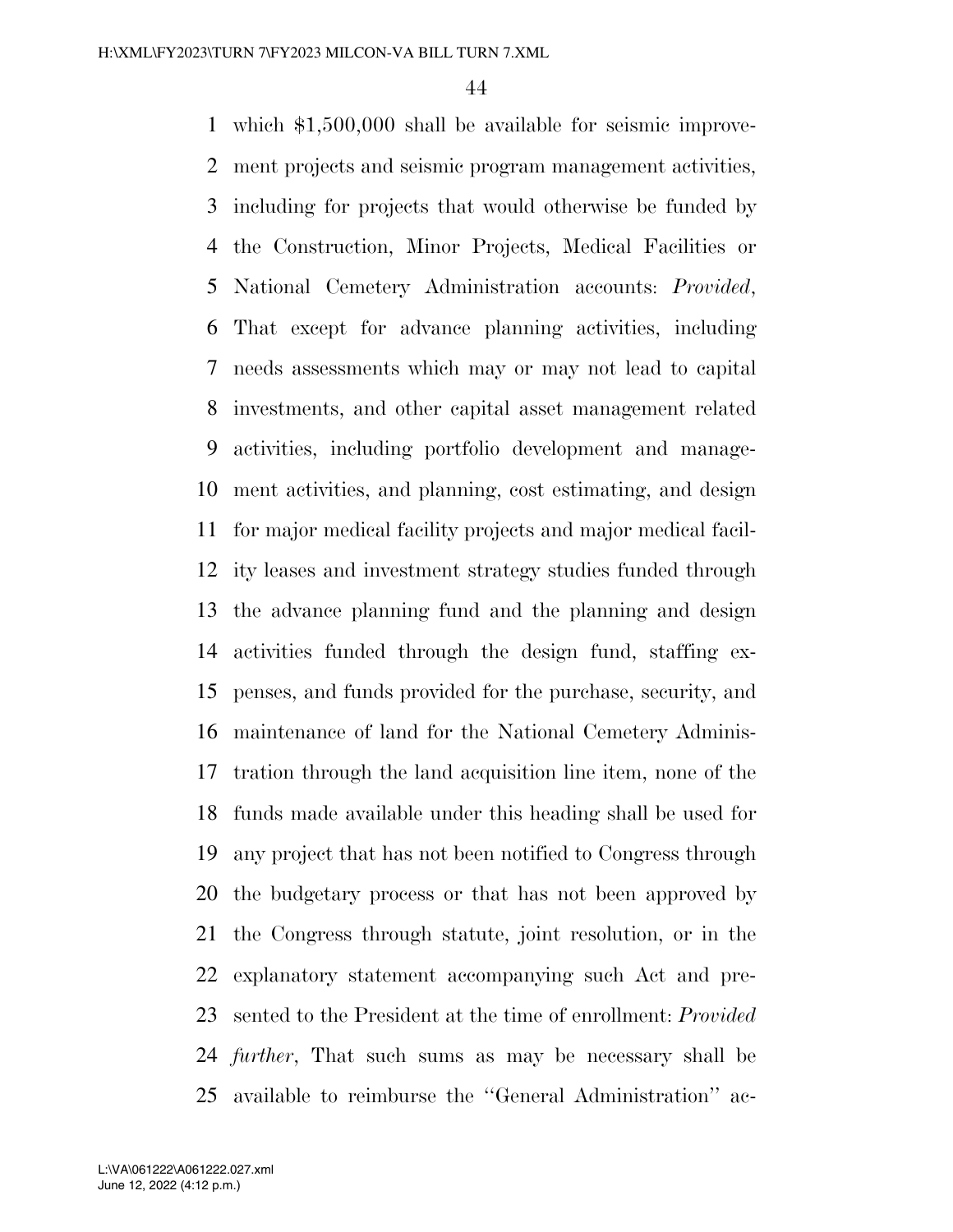count for payment of salaries and expenses of all Office of Construction and Facilities Management employees to support the full range of capital infrastructure services provided, including minor construction and leasing serv- ices: *Provided further*, That funds made available under this heading for fiscal year 2023, for each approved project shall be obligated: (1) by the awarding of a con- struction documents contract by September 30, 2023; and (2) by the awarding of a construction contract by Sep- tember 30, 2024: *Provided further*, That the Secretary of Veterans Affairs shall promptly submit to the Committees on Appropriations of both Houses of Congress a written report on any approved major construction project for which obligations are not incurred within the time limita- tions established above: *Provided further*, That notwith- standing the requirements of section 8104(a) of title 38, United States Code, amounts made available under this heading for seismic improvement projects and seismic pro- gram management activities shall be available for the com- pletion of both new and existing seismic projects of the Department.

22 CONSTRUCTION, MINOR PROJECTS

 For constructing, altering, extending, and improving any of the facilities, including parking projects, under the jurisdiction or for the use of the Department of Veterans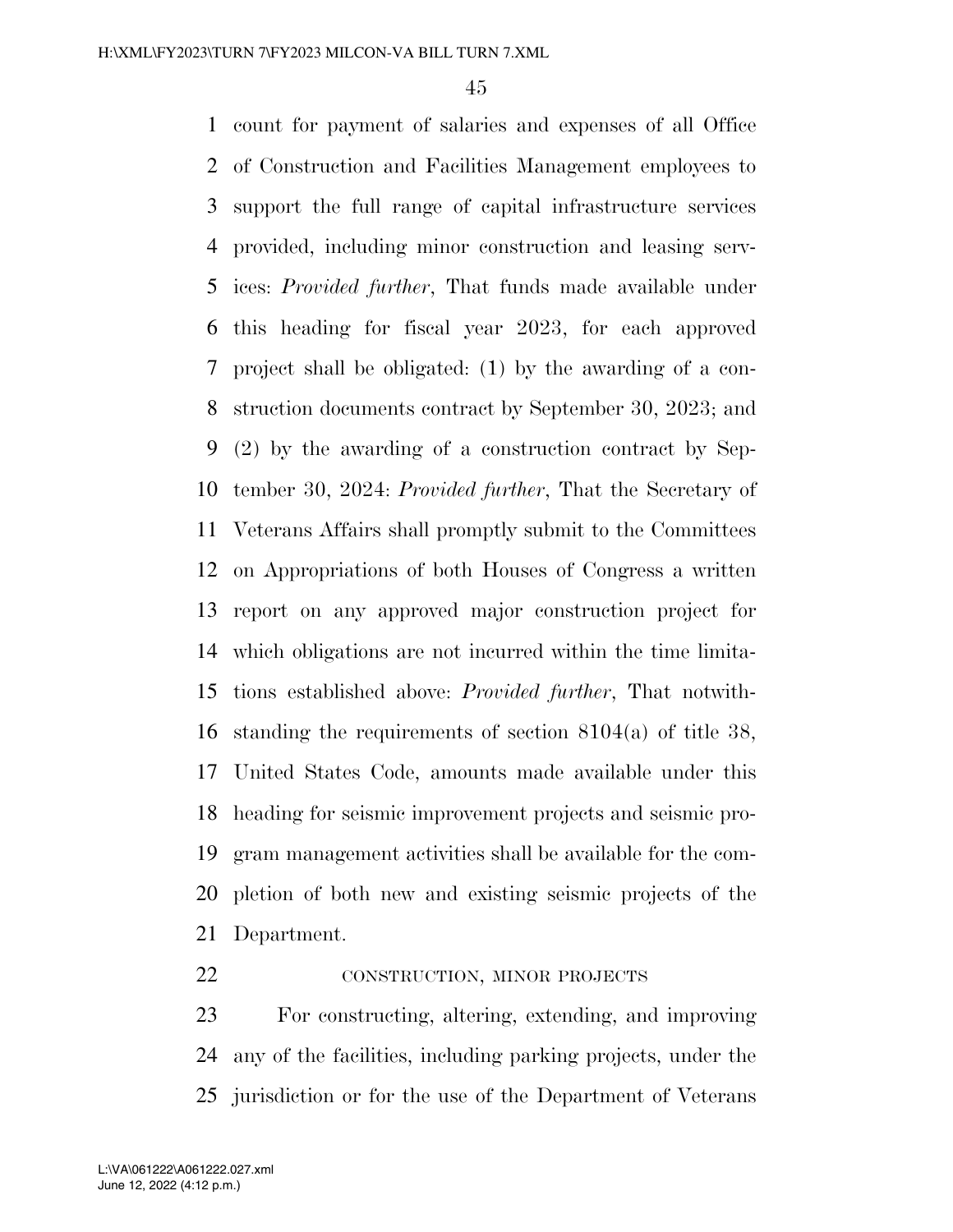Affairs, including planning and assessments of needs which may lead to capital investments, architectural and engineering services, maintenance or guarantee period services costs associated with equipment guarantees pro- vided under the project, services of claims analysts, offsite utility and storm drainage system construction costs, and site acquisition, or for any of the purposes set forth in sections 316, 2404, 2406 and chapter 81 of title 38, United States Code, not otherwise provided for, where the estimated cost of a project is equal to or less than the 11 amount set forth in section  $8104(a)(3)(A)$  of title 38, United States Code, \$626,110,000, of which \$563,499,000 shall remain available until September 30, 2027, and of which \$62,611,000 shall remain available until expended, along with unobligated balances of pre- vious ''Construction, Minor Projects'' appropriations which are hereby made available for any project where the estimated cost is equal to or less than the amount set forth in such section: *Provided*, That funds made available under this heading shall be for: (1) repairs to any of the nonmedical facilities under the jurisdiction or for the use of the Department which are necessary because of loss or damage caused by any natural disaster or catastrophe; and (2) temporary measures necessary to prevent or to minimize further loss by such causes.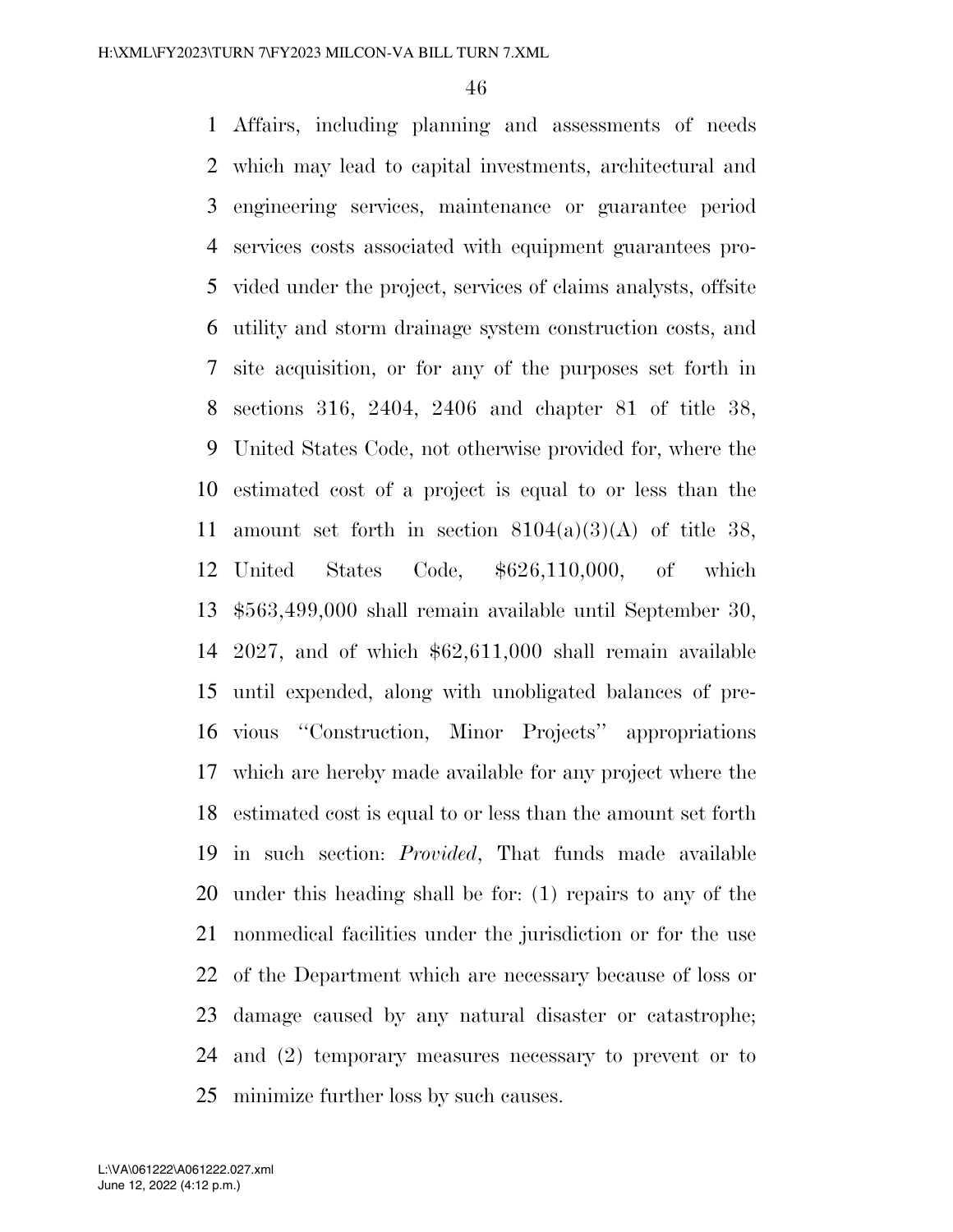GRANTS FOR CONSTRUCTION OF STATE EXTENDED CARE

# FACILITIES

 For grants to assist States to acquire or construct State nursing home and domiciliary facilities and to re- model, modify, or alter existing hospital, nursing home, and domiciliary facilities in State homes, for furnishing care to veterans as authorized by sections 8131 through 8137 of title 38, United States Code, \$150,000,000, to remain available until expended.

GRANTS FOR CONSTRUCTION OF VETERANS CEMETERIES

 For grants to assist States and tribal organizations in establishing, expanding, or improving veterans ceme- teries as authorized by section 2408 of title 38, United States Code, \$50,000,000, to remain available until ex-pended.

#### ASSET AND INFRASTRUCTURE REVIEW

 For carrying out the VA Asset and Infrastructure Review Act of 2018 (subtitle A of title II of Public Law 115–182), \$5,000,000, to remain available until Sep-tember 30, 2024.

**ADMINISTRATIVE PROVISIONS (INCLUDING TRANSFER OF FUNDS)** 

 SEC. 201. Any appropriation for fiscal year 2023 for ''Compensation and Pensions'', ''Readjustment Benefits'', and ''Veterans Insurance and Indemnities'' may be trans-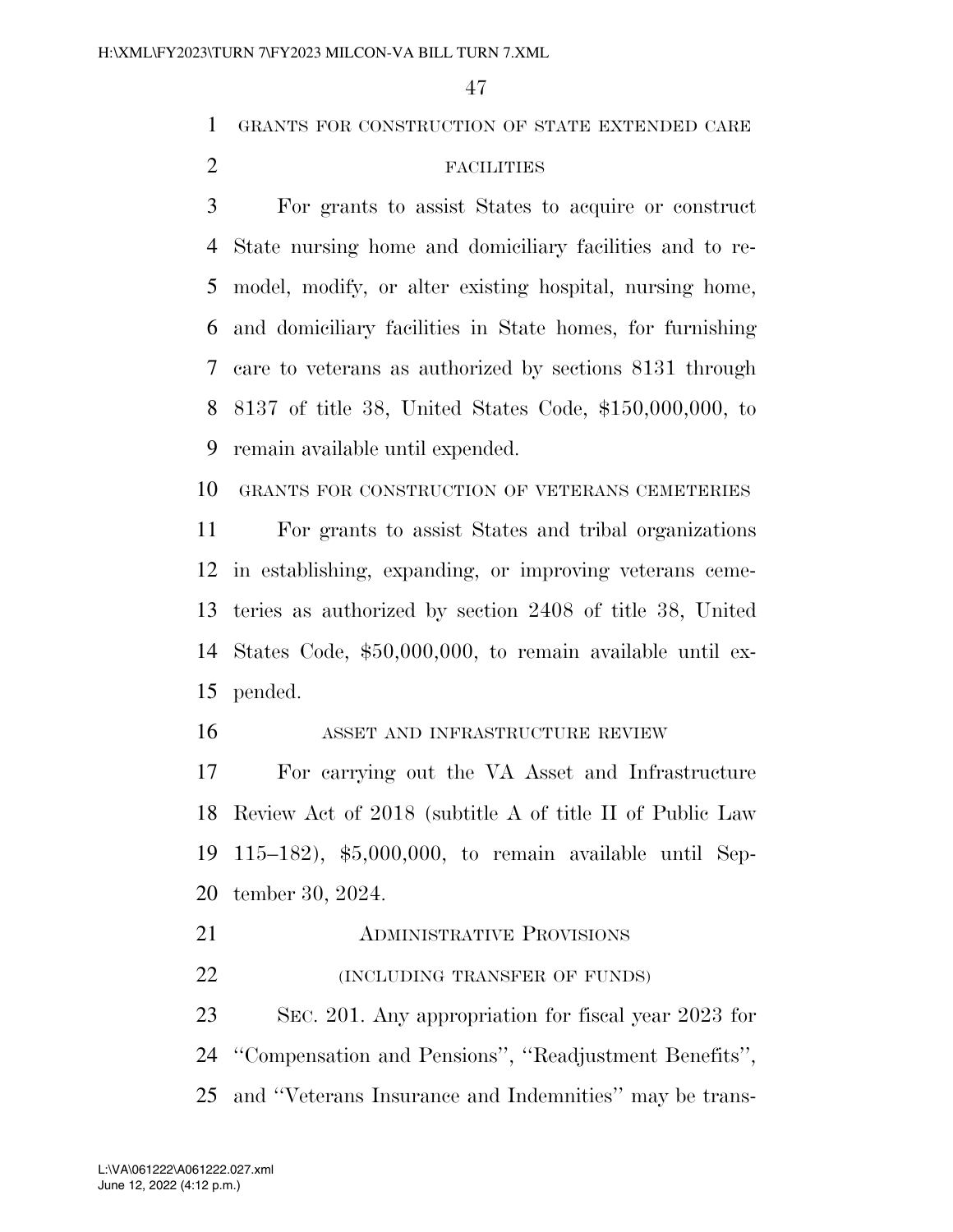ferred as necessary to any other of the mentioned appro- priations: *Provided*, That, before a transfer may take place, the Secretary of Veterans Affairs shall request from the Committees on Appropriations of both Houses of Con- gress the authority to make the transfer and such Com- mittees issue an approval, or absent a response, a period of 30 days has elapsed.

# 8 (INCLUDING TRANSFER OF FUNDS)

 SEC. 202. Amounts made available for the Depart- ment of Veterans Affairs for fiscal year 2023, in this or any other Act, under the ''Medical Services'', ''Medical Community Care'', ''Medical Support and Compliance'', and ''Medical Facilities'' accounts may be transferred among the accounts: *Provided*, That any transfers among the ''Medical Services'', ''Medical Community Care'', and ''Medical Support and Compliance'' accounts of 1 percent or less of the total amount appropriated to the account in this or any other Act may take place subject to notifica- tion from the Secretary of Veterans Affairs to the Com- mittees on Appropriations of both Houses of Congress of the amount and purpose of the transfer: *Provided further*, That any transfers among the ''Medical Services'', ''Med- ical Community Care'', and ''Medical Support and Compli- ance'' accounts in excess of 1 percent, or exceeding the cumulative 1 percent for the fiscal year, may take place

June 12, 2022 (4:12 p.m.) L:\VA\061222\A061222.027.xml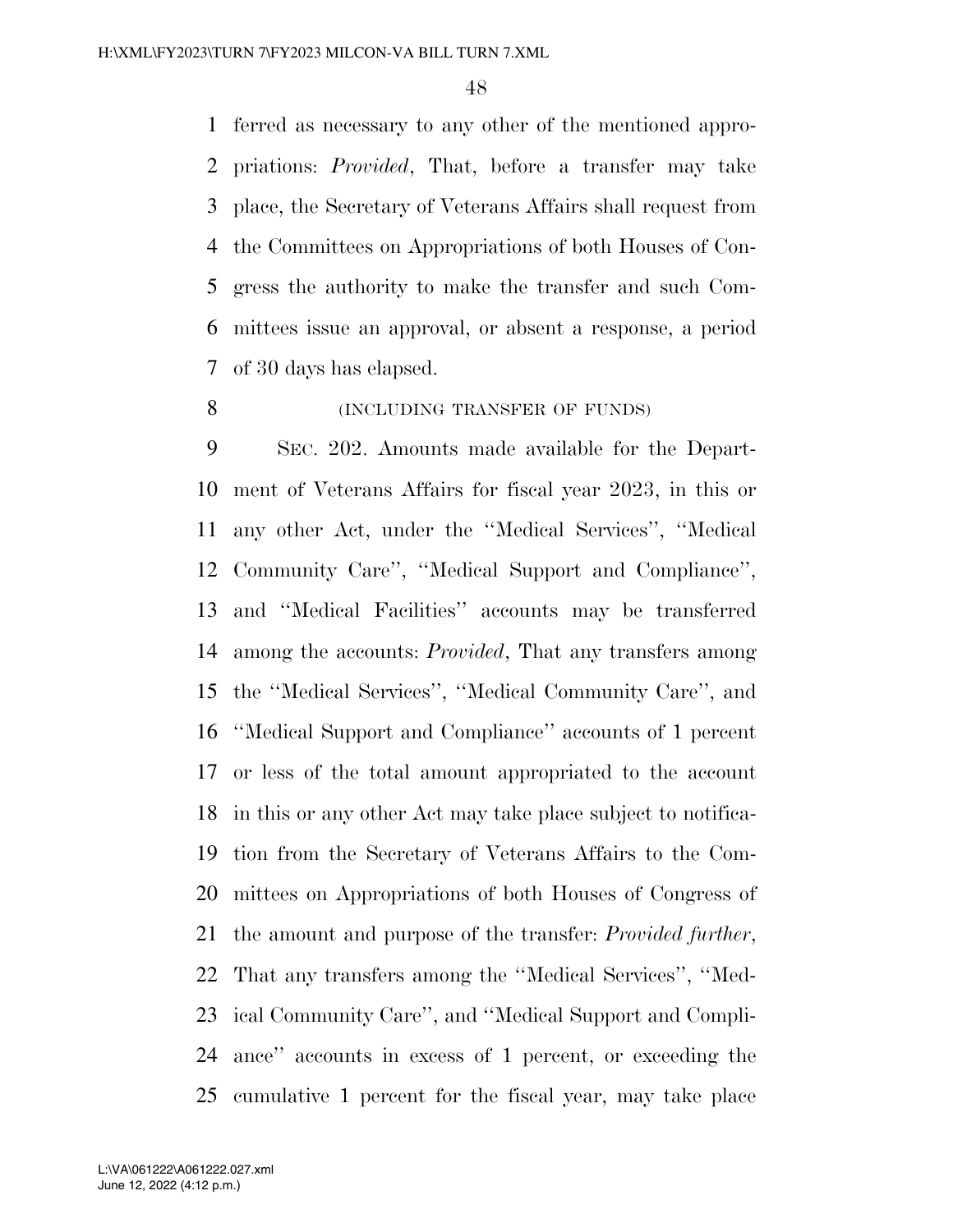only after the Secretary requests from the Committees on Appropriations of both Houses of Congress the authority to make the transfer and an approval is issued: *Provided further*, That any transfers to or from the ''Medical Facili- ties'' account may take place only after the Secretary re- quests from the Committees on Appropriations of both Houses of Congress the authority to make the transfer and an approval is issued.

 SEC. 203. Appropriations available in this title for salaries and expenses shall be available for services au- thorized by section 3109 of title 5, United States Code; hire of passenger motor vehicles; lease of a facility or land or both; and uniforms or allowances therefore, as author- ized by sections 5901 through 5902 of title 5, United States Code.

 SEC. 204. No appropriations in this title (except the appropriations for ''Construction, Major Projects'', and ''Construction, Minor Projects'') shall be available for the purchase of any site for or toward the construction of any new hospital or home.

 SEC. 205. No appropriations in this title shall be available for hospitalization or examination of any persons (except beneficiaries entitled to such hospitalization or ex- amination under the laws providing such benefits to vet-erans, and persons receiving such treatment under sec-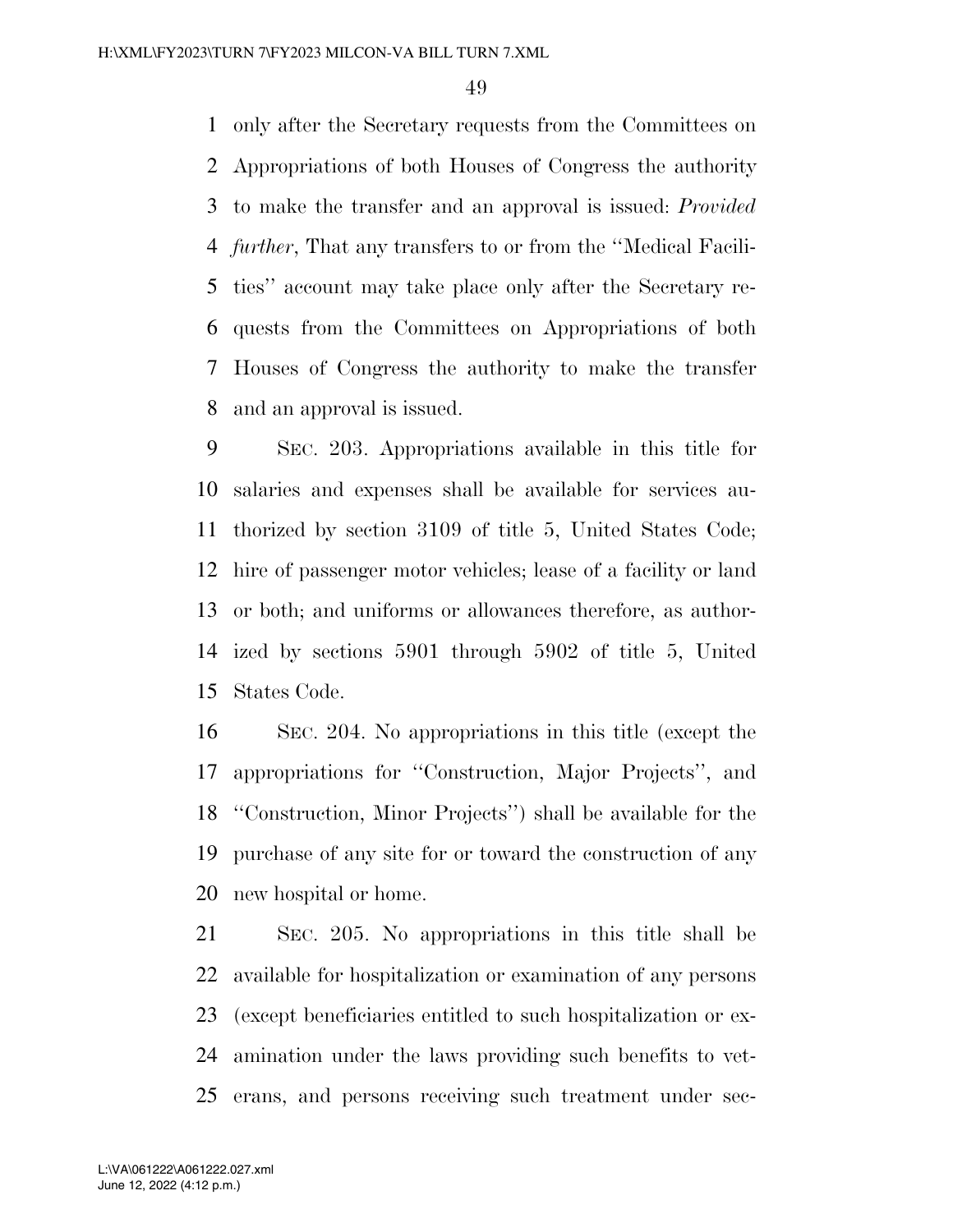tions 7901 through 7904 of title 5, United States Code, or the Robert T. Stafford Disaster Relief and Emergency Assistance Act (42 U.S.C. 5121 et seq.)), unless reim- bursement of the cost of such hospitalization or examina- tion is made to the ''Medical Services'' account at such rates as may be fixed by the Secretary of Veterans Affairs.

 SEC. 206. Appropriations available in this title for ''Compensation and Pensions'', ''Readjustment Benefits'', and ''Veterans Insurance and Indemnities'' shall be avail- able for payment of prior year accrued obligations re- quired to be recorded by law against the corresponding prior year accounts within the last quarter of fiscal year 2022.

 SEC. 207. Appropriations available in this title shall be available to pay prior year obligations of corresponding prior year appropriations accounts resulting from sections 3328(a), 3334, and 3712(a) of title 31, United States Code, except that if such obligations are from trust fund accounts they shall be payable only from ''Compensation and Pensions''.

**(INCLUDING TRANSFER OF FUNDS)** 

 SEC. 208. Notwithstanding any other provision of law, during fiscal year 2023, the Secretary of Veterans Affairs shall, from the National Service Life Insurance Fund under section 1920 of title 38, United States Code,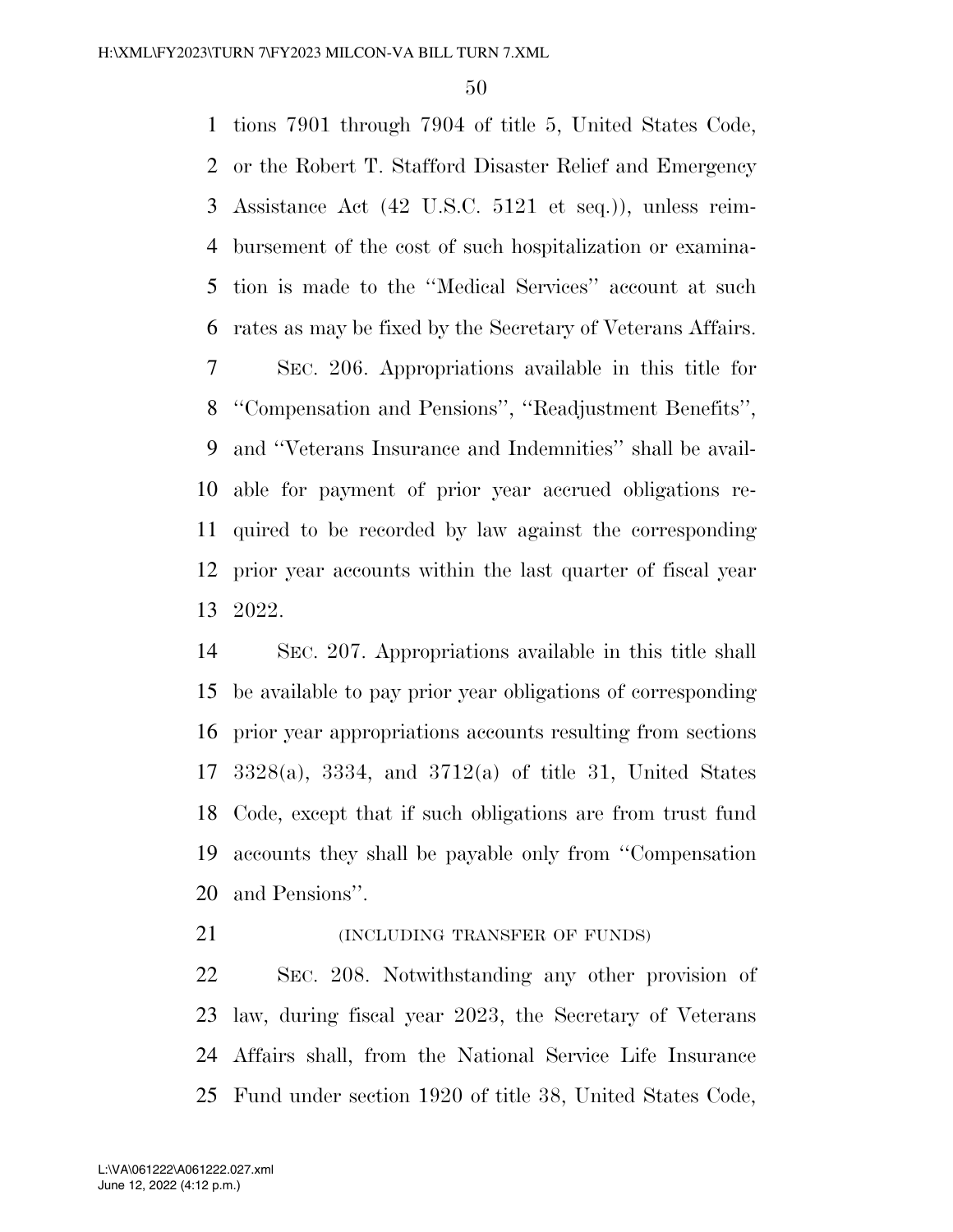the Veterans' Special Life Insurance Fund under section 1923 of title 38, United States Code, and the United States Government Life Insurance Fund under section 1955 of title 38, United States Code, reimburse the ''Gen- eral Operating Expenses, Veterans Benefits Administra- tion'' and ''Information Technology Systems'' accounts for the cost of administration of the insurance programs fi- nanced through those accounts: *Provided*, That reimburse- ment shall be made only from the surplus earnings accu- mulated in such an insurance program during fiscal year 2023 that are available for dividends in that program after claims have been paid and actuarially determined reserves have been set aside: *Provided further*, That if the cost of administration of such an insurance program exceeds the amount of surplus earnings accumulated in that program, reimbursement shall be made only to the extent of such surplus earnings: *Provided further*, That the Secretary shall determine the cost of administration for fiscal year 2023 which is properly allocable to the provision of each such insurance program and to the provision of any total disability income insurance included in that insurance pro-gram.

 SEC. 209. Amounts deducted from enhanced-use lease proceeds to reimburse an account for expenses in-curred by that account during a prior fiscal year for pro-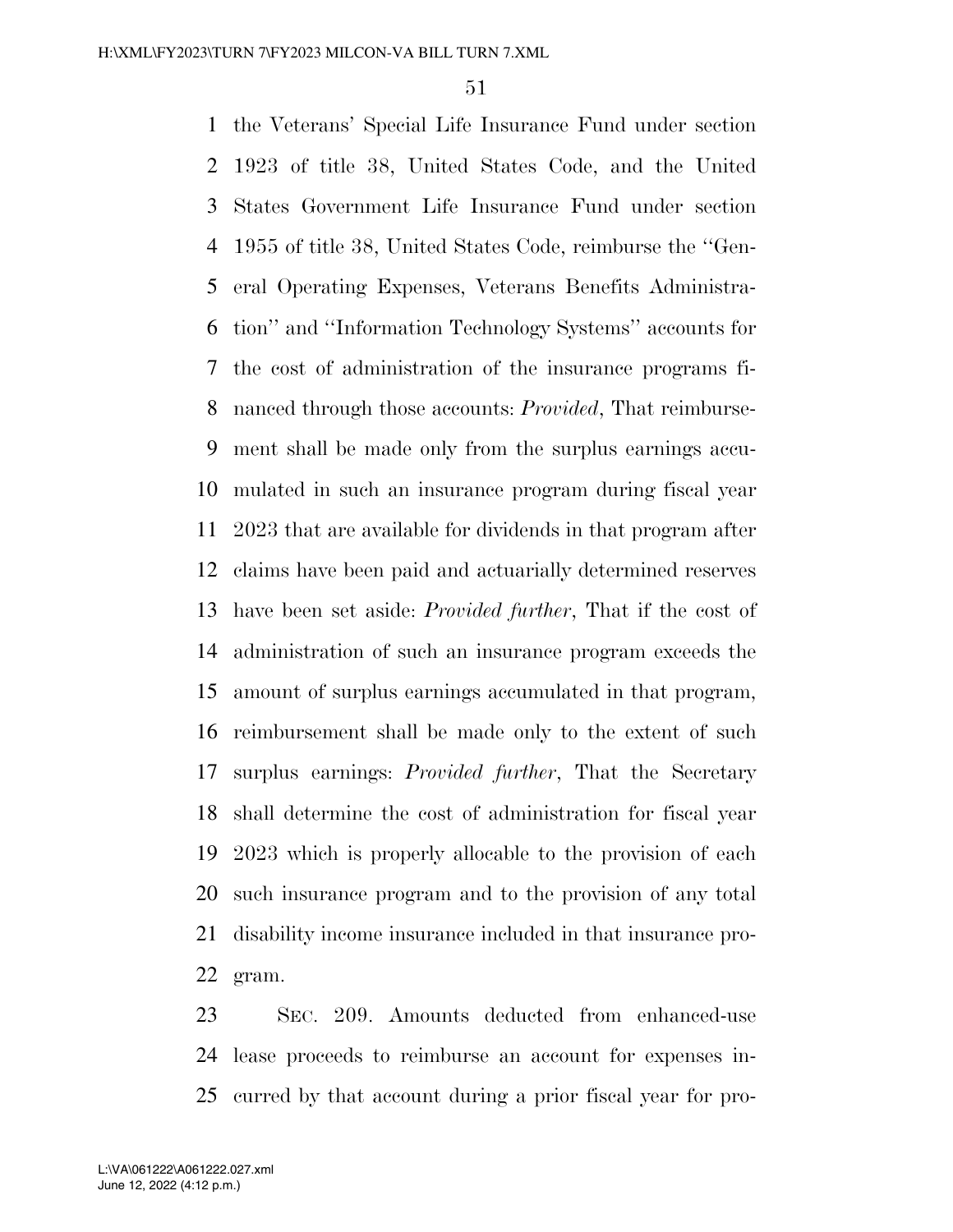viding enhanced-use lease services shall be available until expended.

# (INCLUDING TRANSFER OF FUNDS)

 SEC. 210. Funds available in this title or funds for salaries and other administrative expenses shall also be available to reimburse the Office of Resolution Manage- ment, Diversity and Inclusion, the Office of Employment Discrimination Complaint Adjudication, and the Alter- native Dispute Resolution function within the Office of Human Resources and Administration for all services pro- vided at rates which will recover actual costs but not to exceed \$86,481,000 for the Office of Resolution Manage- ment, Diversity and Inclusion, \$6,812,000 for the Office of Employment Discrimination Complaint Adjudication, and \$4,576,000 for the Alternative Dispute Resolution function within the Office of Human Resources and Ad- ministration: *Provided*, That payments may be made in advance for services to be furnished based on estimated costs: *Provided further*, That amounts received shall be credited to the ''General Administration'' and ''Informa- tion Technology Systems'' accounts for use by the office that provided the service.

 SEC. 211. No funds of the Department of Veterans Affairs shall be available for hospital care, nursing home care, or medical services provided to any person under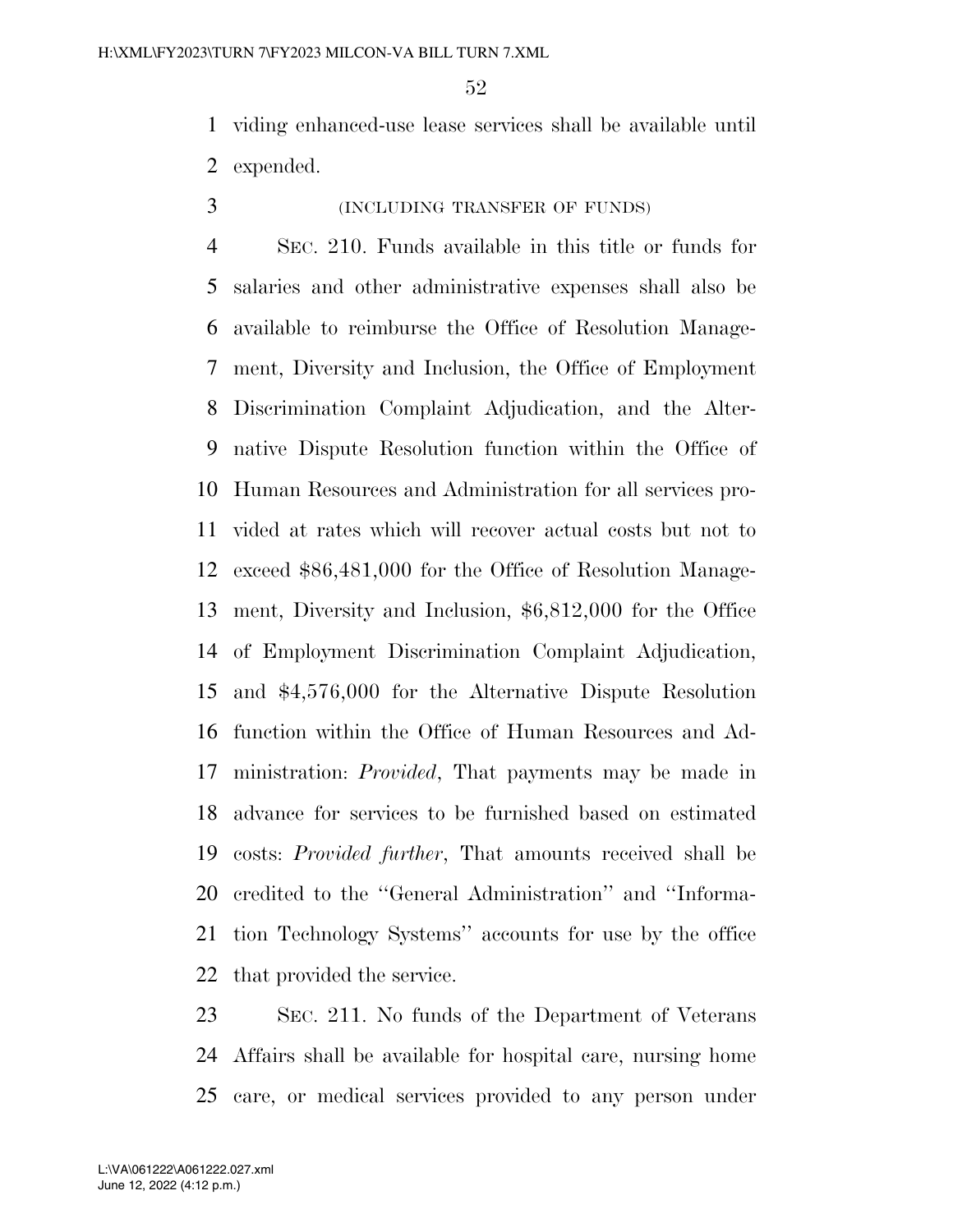chapter 17 of title 38, United States Code, for a non-serv-2 ice-connected disability described in section  $1729(a)(2)$  of such title, unless that person has disclosed to the Sec- retary of Veterans Affairs, in such form as the Secretary may require, current, accurate third-party reimbursement information for purposes of section 1729 of such title: *Pro- vided*, That the Secretary may recover, in the same man- ner as any other debt due the United States, the reason- able charges for such care or services from any person who does not make such disclosure as required: *Provided fur- ther*, That any amounts so recovered for care or services provided in a prior fiscal year may be obligated by the Secretary during the fiscal year in which amounts are re-ceived.

(INCLUDING TRANSFER OF FUNDS)

 SEC. 212. Notwithstanding any other provision of law, proceeds or revenues derived from enhanced-use leas- ing activities (including disposal) may be deposited into the ''Construction, Major Projects'' and ''Construction, Minor Projects'' accounts and be used for construction (including site acquisition and disposition), alterations, and improvements of any medical facility under the juris- diction or for the use of the Department of Veterans Af-fairs. Such sums as realized are in addition to the amount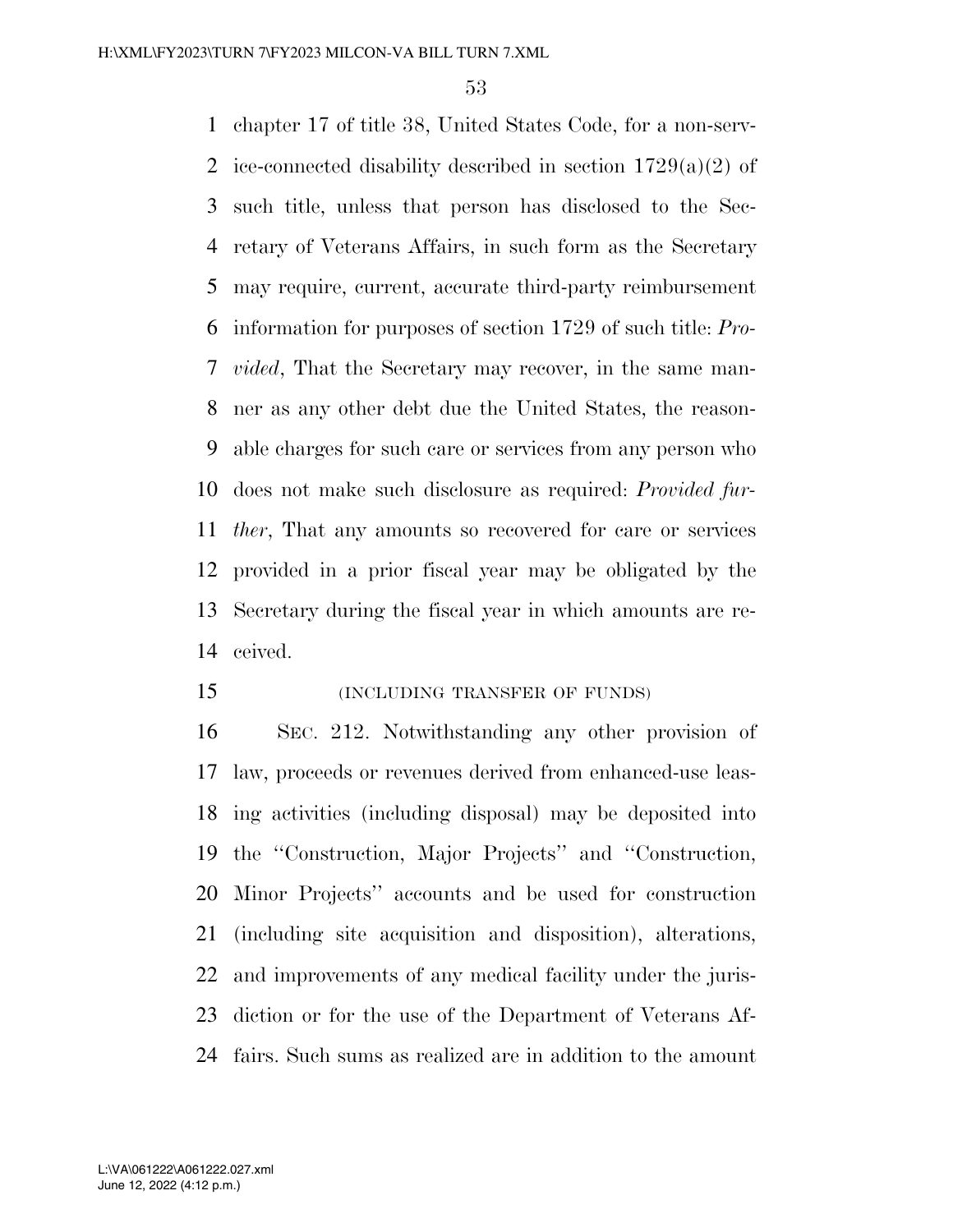provided for in ''Construction, Major Projects'' and ''Con-struction, Minor Projects''.

 SEC. 213. Amounts made available under ''Medical Services'' are available—

 (1) for furnishing recreational facilities, sup-plies, and equipment; and

 (2) for funeral expenses, burial expenses, and other expenses incidental to funerals and burials for beneficiaries receiving care in the Department.

**(INCLUDING TRANSFER OF FUNDS)** 

 SEC. 214. Such sums as may be deposited into the Medical Care Collections Fund pursuant to section 1729A of title 38, United States Code, may be transferred to the ''Medical Services'' and ''Medical Community Care'' ac- counts to remain available until expended for the purposes of these accounts.

 SEC. 215. The Secretary of Veterans Affairs may enter into agreements with Federally Qualified Health Centers in the State of Alaska and Indian tribes and tribal organizations which are party to the Alaska Native Health Compact with the Indian Health Service, to provide 22 healthcare, including behavioral health and dental care, to veterans in rural Alaska. The Secretary shall require par- ticipating veterans and facilities to comply with all appro-priate rules and regulations, as established by the Sec-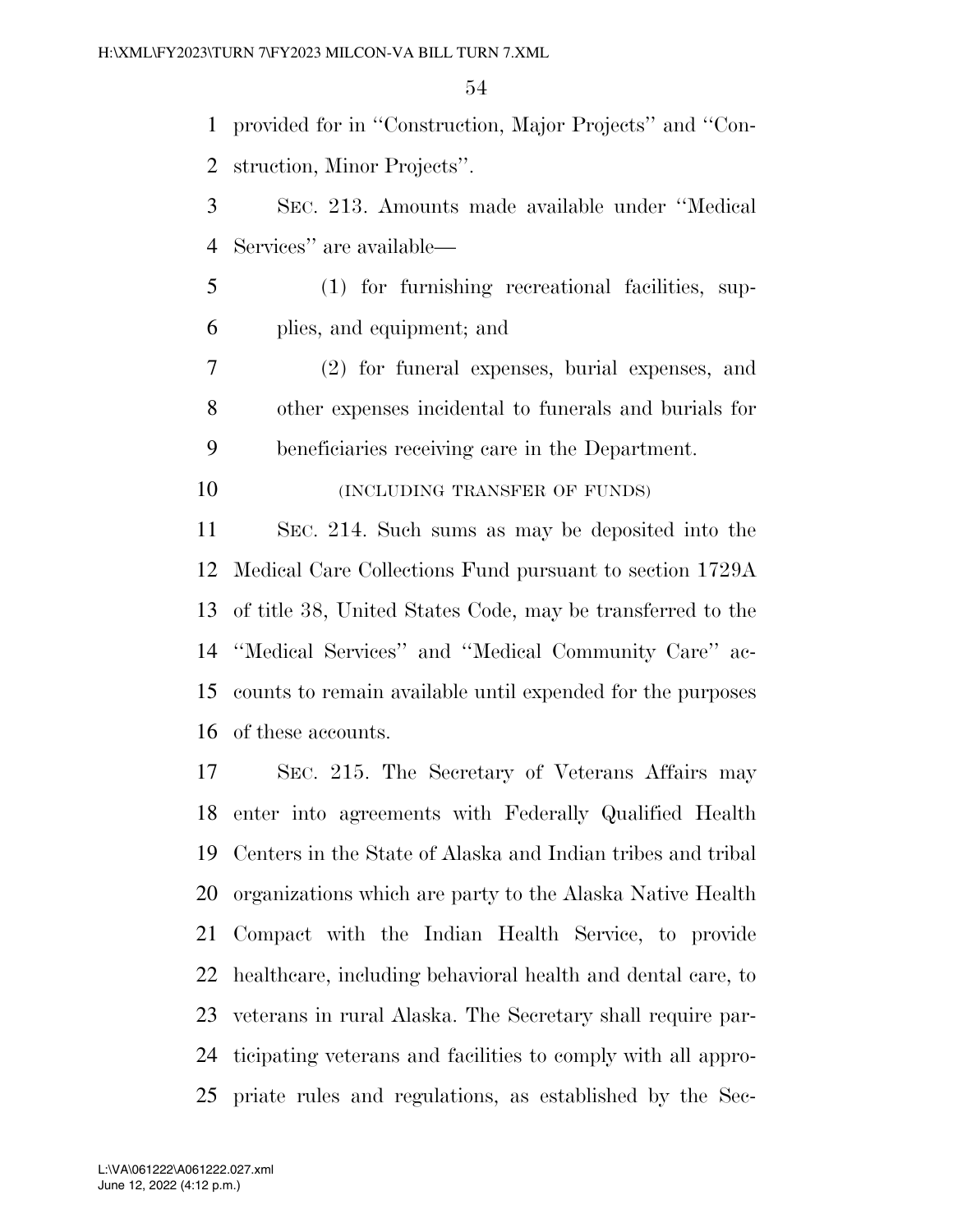retary. The term ''rural Alaska'' shall mean those lands which are not within the boundaries of the municipality of Anchorage or the Fairbanks North Star Borough.

# (INCLUDING TRANSFER OF FUNDS)

 SEC. 216. Such sums as may be deposited into the Department of Veterans Affairs Capital Asset Fund pur- suant to section 8118 of title 38, United States Code, may be transferred to the ''Construction, Major Projects'' and ''Construction, Minor Projects'' accounts, to remain avail-able until expended for the purposes of these accounts.

 SEC. 217. Not later than 30 days after the end of each fiscal quarter, the Secretary of Veterans Affairs shall submit to the Committees on Appropriations of both Houses of Congress a report on the financial status of the Department of Veterans Affairs for the preceding quarter: *Provided*, That, at a minimum, the report shall include the direction contained in the paragraph entitled ''Quar- terly reporting'', under the heading ''General Administra- tion'' in the joint explanatory statement accompanying Public Law 114–223.

**(INCLUDING TRANSFER OF FUNDS)** 

 SEC. 218. Amounts made available under the ''Med- ical Services'', ''Medical Community Care'', ''Medical Sup- port and Compliance'', ''Medical Facilities'', ''General Op-erating Expenses, Veterans Benefits Administration'',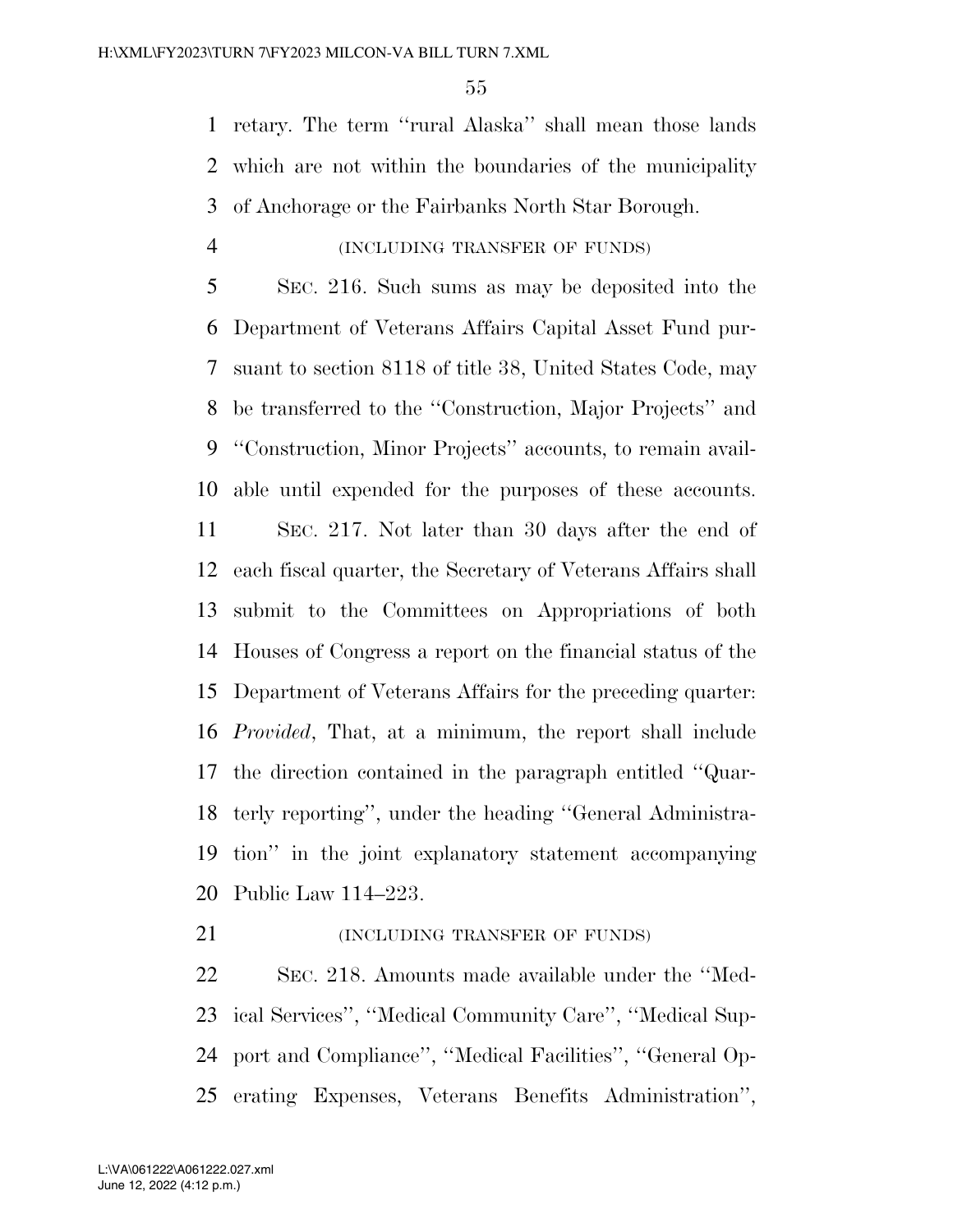''Board of Veterans Appeals'', ''General Administration'', and ''National Cemetery Administration'' accounts for fis- cal year 2023 may be transferred to or from the ''Informa- tion Technology Systems'' account: *Provided*, That such transfers may not result in a more than 10 percent aggre- gate increase in the total amount made available by this Act for the ''Information Technology Systems'' account: *Provided further*, That, before a transfer may take place, the Secretary of Veterans Affairs shall request from the Committees on Appropriations of both Houses of Congress the authority to make the transfer and an approval is issued.

**(INCLUDING TRANSFER OF FUNDS)** 

 SEC. 219. Of the amounts appropriated to the De- partment of Veterans Affairs for fiscal year 2023 for ''Medical Services'', ''Medical Community Care'', ''Medical Support and Compliance'', ''Medical Facilities'', ''Con- struction, Minor Projects'', and ''Information Technology Systems'', up to \$330,140,000, plus reimbursements, may be transferred to the Joint Department of Defense—De- partment of Veterans Affairs Medical Facility Demonstra- tion Fund, established by section 1704 of the National De- fense Authorization Act for Fiscal Year 2010 (Public Law 111–84; 123 Stat. 2571) and may be used for operation of the facilities designated as combined Federal medical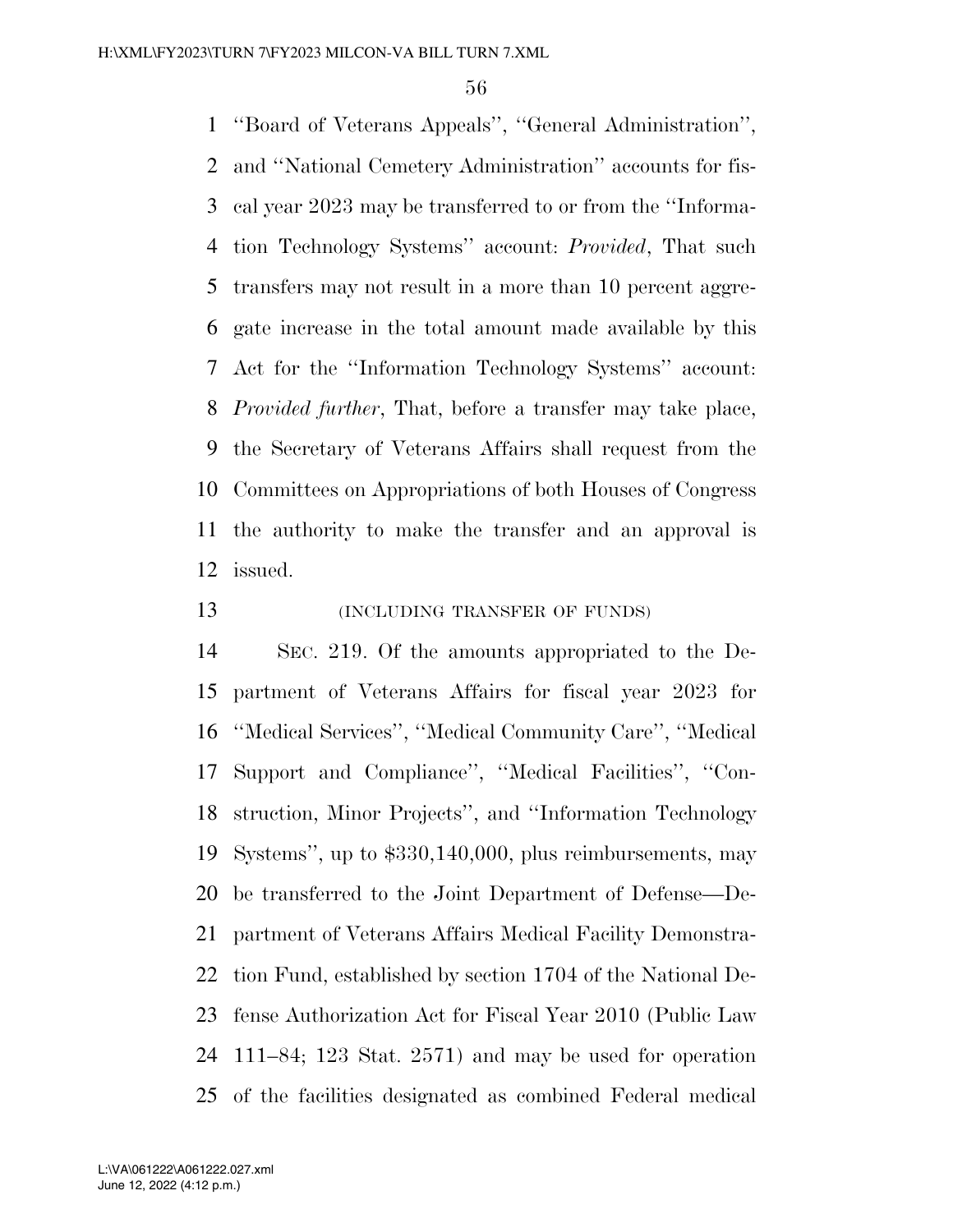facilities as described by section 706 of the Duncan Hun- ter National Defense Authorization Act for Fiscal Year 2009 (Public Law 110–417; 122 Stat. 4500): *Provided*, That additional funds may be transferred from accounts designated in this section to the Joint Department of De- fense—Department of Veterans Affairs Medical Facility Demonstration Fund upon written notification by the Sec- retary of Veterans Affairs to the Committees on Appro- priations of both Houses of Congress: *Provided further*, That section 220 of title II of division J of Public Law 117–103 is repealed.

#### **INCLUDING TRANSFER OF FUNDS**

 SEC. 220. Of the amounts appropriated to the De- partment of Veterans Affairs which become available on October 1, 2023, for ''Medical Services'', ''Medical Com- munity Care'', ''Medical Support and Compliance'', and ''Medical Facilities'', up to \$314,825,000, plus reimburse- ments, may be transferred to the Joint Department of De- fense—Department of Veterans Affairs Medical Facility Demonstration Fund, established by section 1704 of the National Defense Authorization Act for Fiscal Year 2010 (Public Law 111–84; 123 Stat. 2571) and may be used for operation of the facilities designated as combined Fed- eral medical facilities as described by section 706 of the Duncan Hunter National Defense Authorization Act for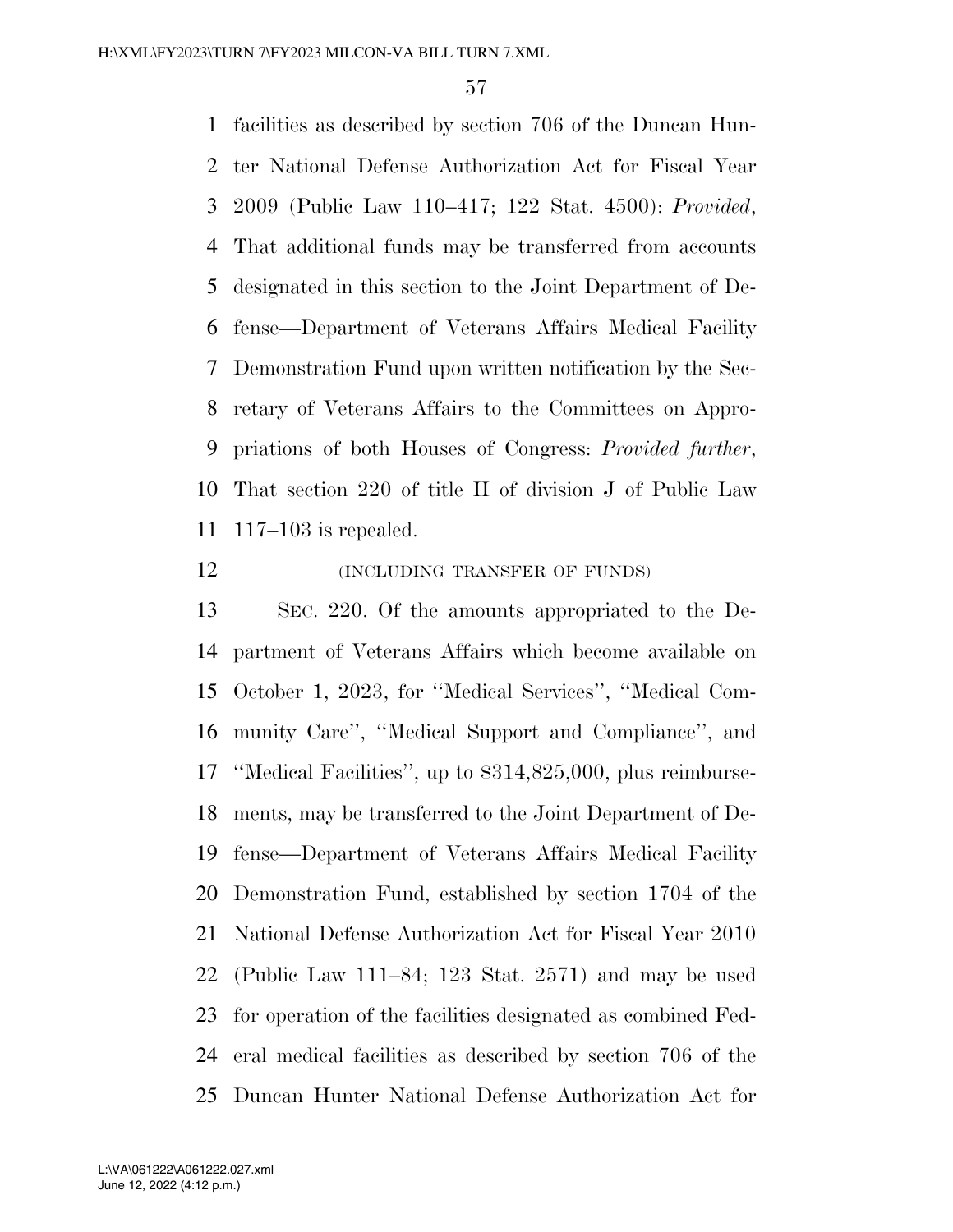Fiscal Year 2009 (Public Law 110–417; 122 Stat. 4500): *Provided*, That additional funds may be transferred from accounts designated in this section to the Joint Depart- ment of Defense—Department of Veterans Affairs Med- ical Facility Demonstration Fund upon written notifica- tion by the Secretary of Veterans Affairs to the Commit-tees on Appropriations of both Houses of Congress.

# 8 (INCLUDING TRANSFER OF FUNDS)

 SEC. 221. Such sums as may be deposited into the Medical Care Collections Fund pursuant to section 1729A of title 38, United States Code, for healthcare provided at facilities designated as combined Federal medical facili- ties as described by section 706 of the Duncan Hunter National Defense Authorization Act for Fiscal Year 2009 (Public Law 110–417; 122 Stat. 4500) shall also be avail- able: (1) for transfer to the Joint Department of De- fense—Department of Veterans Affairs Medical Facility Demonstration Fund, established by section 1704 of the National Defense Authorization Act for Fiscal Year 2010 (Public Law 111–84; 123 Stat. 2571); and (2) for oper- ations of the facilities designated as combined Federal medical facilities as described by section 706 of the Dun- can Hunter National Defense Authorization Act for Fiscal Year 2009 (Public Law 110–417; 122 Stat. 4500): *Pro-vided*, That, notwithstanding section 1704(b)(3) of the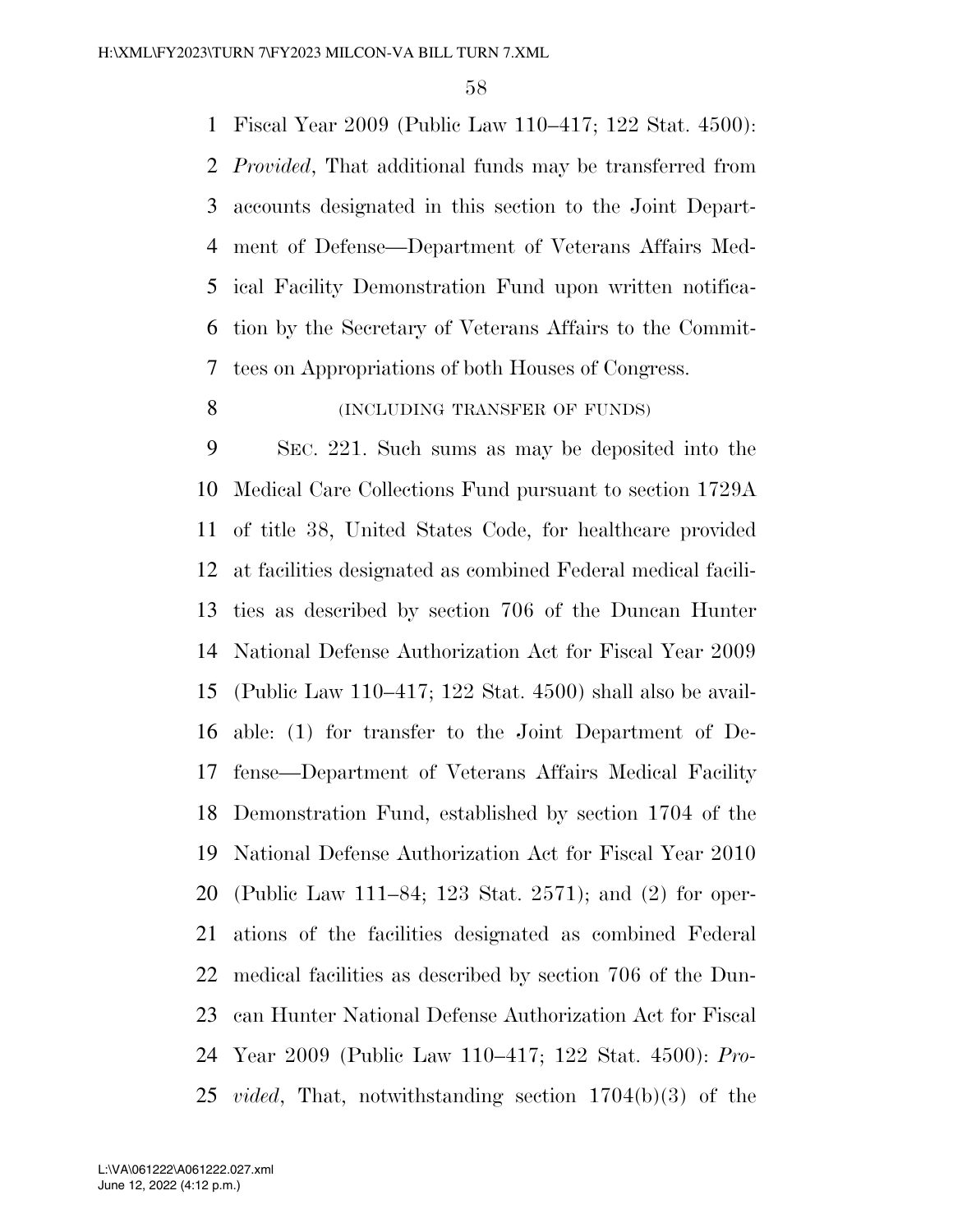National Defense Authorization Act for Fiscal Year 2010 (Public Law 111–84; 123 Stat. 2573), amounts trans- ferred to the Joint Department of Defense—Department of Veterans Affairs Medical Facility Demonstration Fund shall remain available until expended.

(INCLUDING TRANSFER OF FUNDS)

 SEC. 222. Of the amounts available in this title for ''Medical Services'', ''Medical Community Care'', ''Medical Support and Compliance'', and ''Medical Facilities'', a minimum of \$15,000,000 shall be transferred to the DOD–VA Health Care Sharing Incentive Fund, as au- thorized by section 8111(d) of title 38, United States Code, to remain available until expended, for any purpose authorized by section 8111 of title 38, United States Code.

 SEC. 223. The Secretary of Veterans Affairs shall no- tify the Committees on Appropriations of both Houses of Congress of all bid savings in a major construction project that total at least \$5,000,000, or 5 percent of the pro- grammed amount of the project, whichever is less: *Pro- vided*, That such notification shall occur within 14 days of a contract identifying the programmed amount: *Pro- vided further*, That the Secretary shall notify the Commit- tees on Appropriations of both Houses of Congress 14 days prior to the obligation of such bid savings and shall describe the anticipated use of such savings.

June 12, 2022 (4:12 p.m.) L:\VA\061222\A061222.027.xml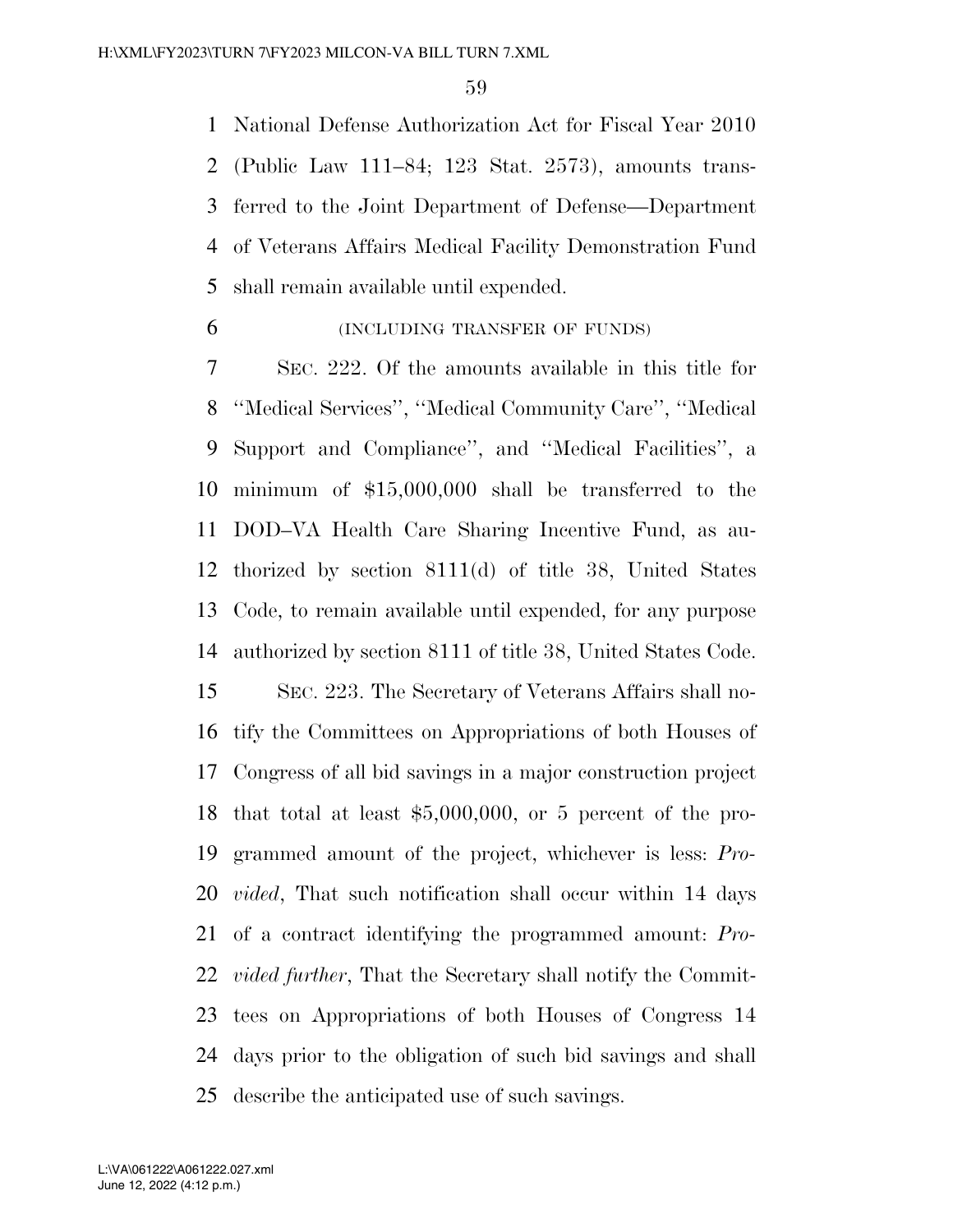SEC. 224. None of the funds made available for ''Construction, Major Projects'' may be used for a project in excess of the scope specified for that project in the origi- nal justification data provided to the Congress as part of the request for appropriations unless the Secretary of Vet- erans Affairs receives approval from the Committees on Appropriations of both Houses of Congress.

 SEC. 225. Not later than 30 days after the end of each fiscal quarter, the Secretary of Veterans Affairs shall submit to the Committees on Appropriations of both Houses of Congress a quarterly report containing perform- ance measures and data from each Veterans Benefits Ad- ministration Regional Office: *Provided*, That, at a min- imum, the report shall include the direction contained in the section entitled ''Disability claims backlog'', under the heading ''General Operating Expenses, Veterans Benefits Administration'' in the joint explanatory statement accom- panying Public Law 114–223: *Provided further*, That the report shall also include information on the number of ap- peals pending at the Veterans Benefits Administration as well as the Board of Veterans Appeals on a quarterly basis.

 SEC. 226. The Secretary of Veterans Affairs shall provide written notification to the Committees on Appro-priations of both Houses of Congress 15 days prior to or-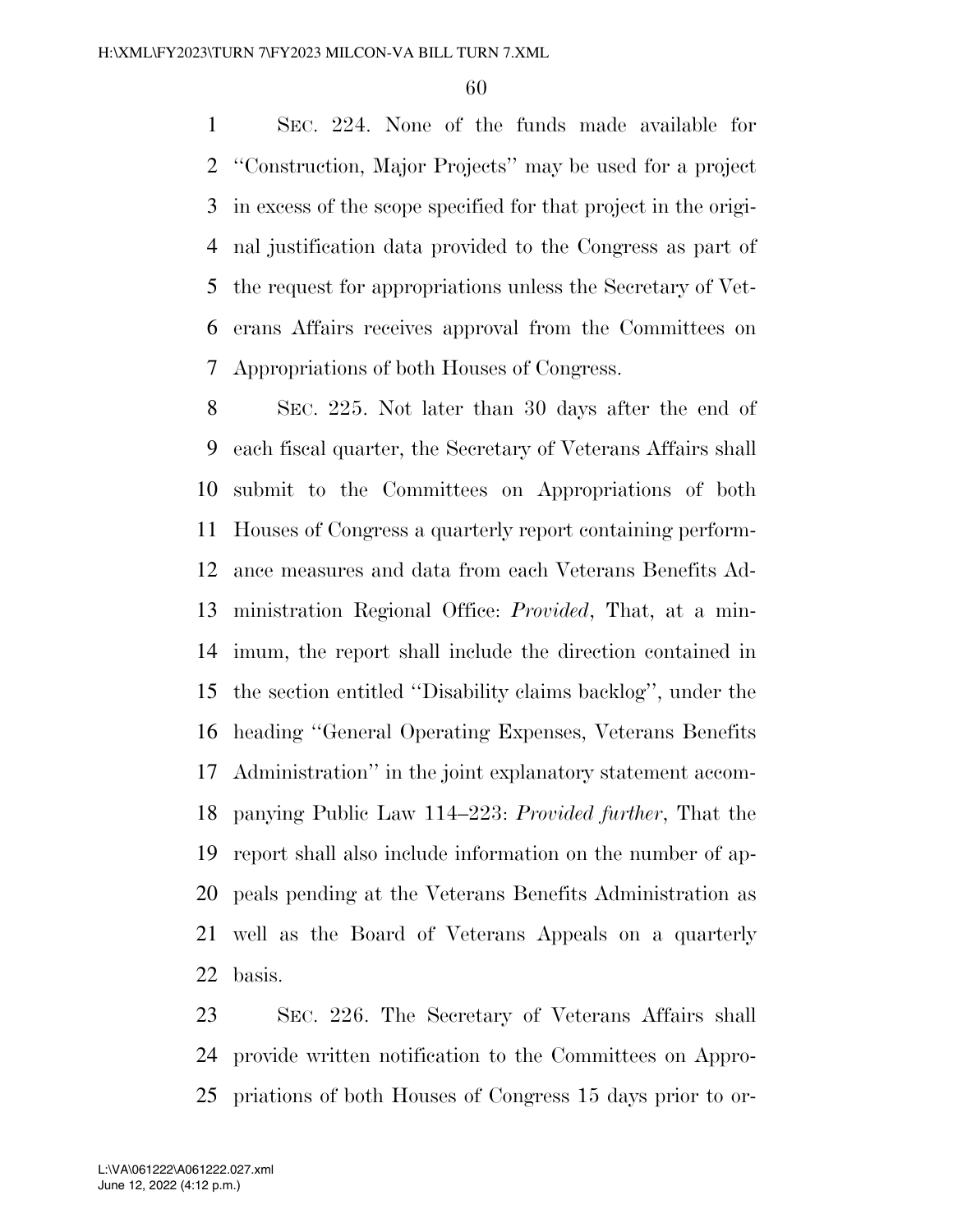ganizational changes which result in the transfer of 25 or more full-time equivalents from one organizational unit of the Department of Veterans Affairs to another.

 SEC. 227. The Secretary of Veterans Affairs shall provide on a quarterly basis to the Committees on Appro- priations of both Houses of Congress notification of any single national outreach and awareness marketing cam-paign in which obligations exceed \$1,000,000.

# (INCLUDING TRANSFER OF FUNDS)

 SEC. 228. The Secretary of Veterans Affairs, upon determination that such action is necessary to address needs of the Veterans Health Administration, may trans- fer to the ''Medical Services'' account any discretionary appropriations made available for fiscal year 2023 in this title (except appropriations made to the ''General Oper- ating Expenses, Veterans Benefits Administration'' ac- count) or any discretionary unobligated balances within the Department of Veterans Affairs, including those ap- propriated for fiscal year 2023, that were provided in ad- vance by appropriations Acts: *Provided*, That transfers shall be made only with the approval of the Office of Man- agement and Budget: *Provided further*, That the transfer authority provided in this section is in addition to any other transfer authority provided by law: *Provided further*, That no amounts may be transferred from amounts that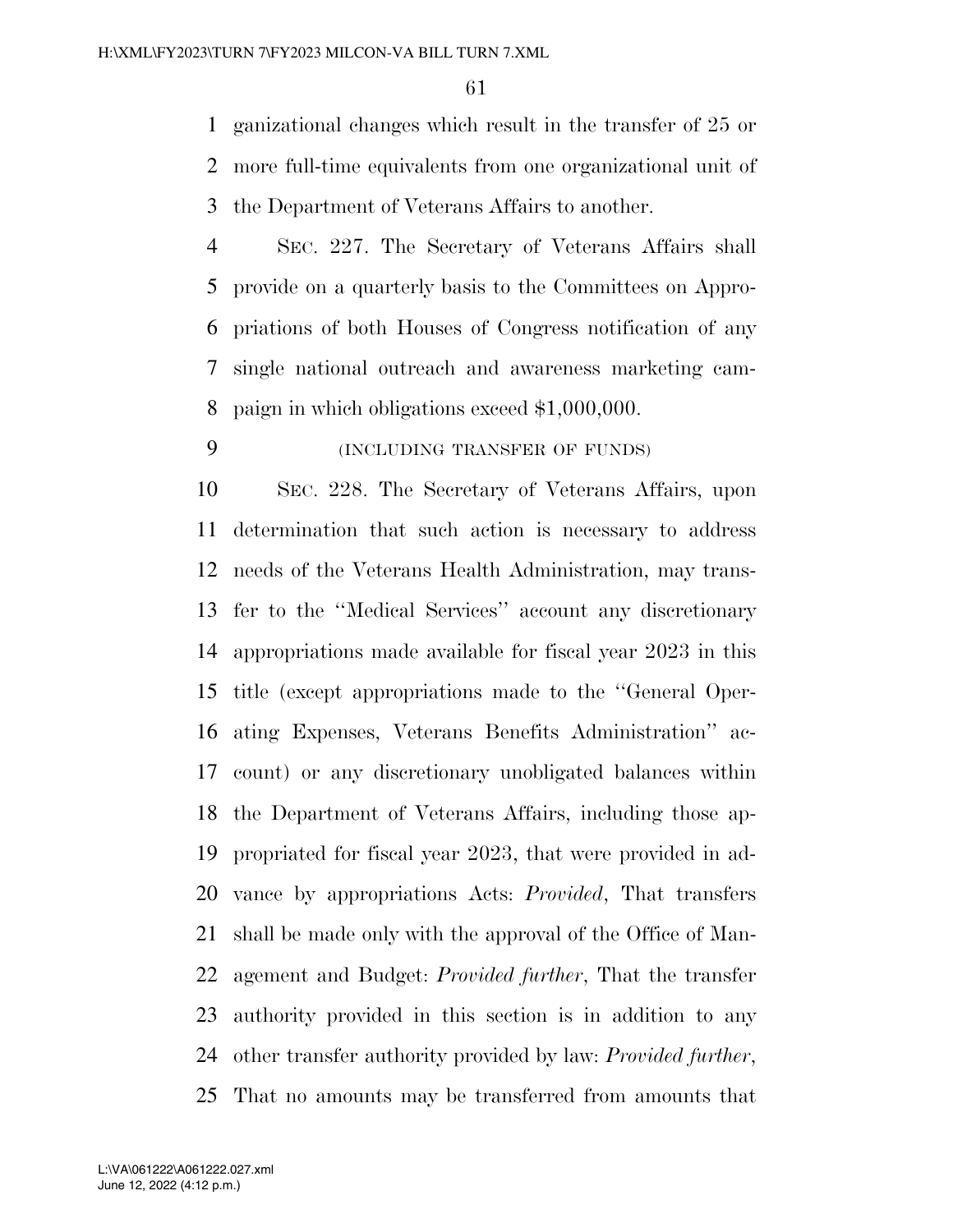were designated by Congress as an emergency requirement pursuant to a concurrent resolution on the budget or the Balanced Budget and Emergency Deficit Control Act of 1985: *Provided further*, That such authority to transfer may not be used unless for higher priority items, based on emergent healthcare requirements, than those for which originally appropriated and in no case where the item for which funds are requested has been denied by Congress: *Provided further*, That, upon determination that all or part of the funds transferred from an appropriation are not necessary, such amounts may be transferred back to that appropriation and shall be available for the same purposes as originally appropriated: *Provided further*, That before a transfer may take place, the Secretary of Veterans Affairs shall request from the Committees on Appropriations of both Houses of Congress the authority to make the transfer and receive approval of that request. 18 (INCLUDING TRANSFER OF FUNDS)

 SEC. 229. Amounts made available for the Depart- ment of Veterans Affairs for fiscal year 2023, under the ''Board of Veterans Appeals'' and the ''General Operating Expenses, Veterans Benefits Administration'' accounts may be transferred between such accounts: *Provided*, That before a transfer may take place, the Secretary of Vet-erans Affairs shall request from the Committees on Appro-

June 12, 2022 (4:12 p.m.) L:\VA\061222\A061222.027.xml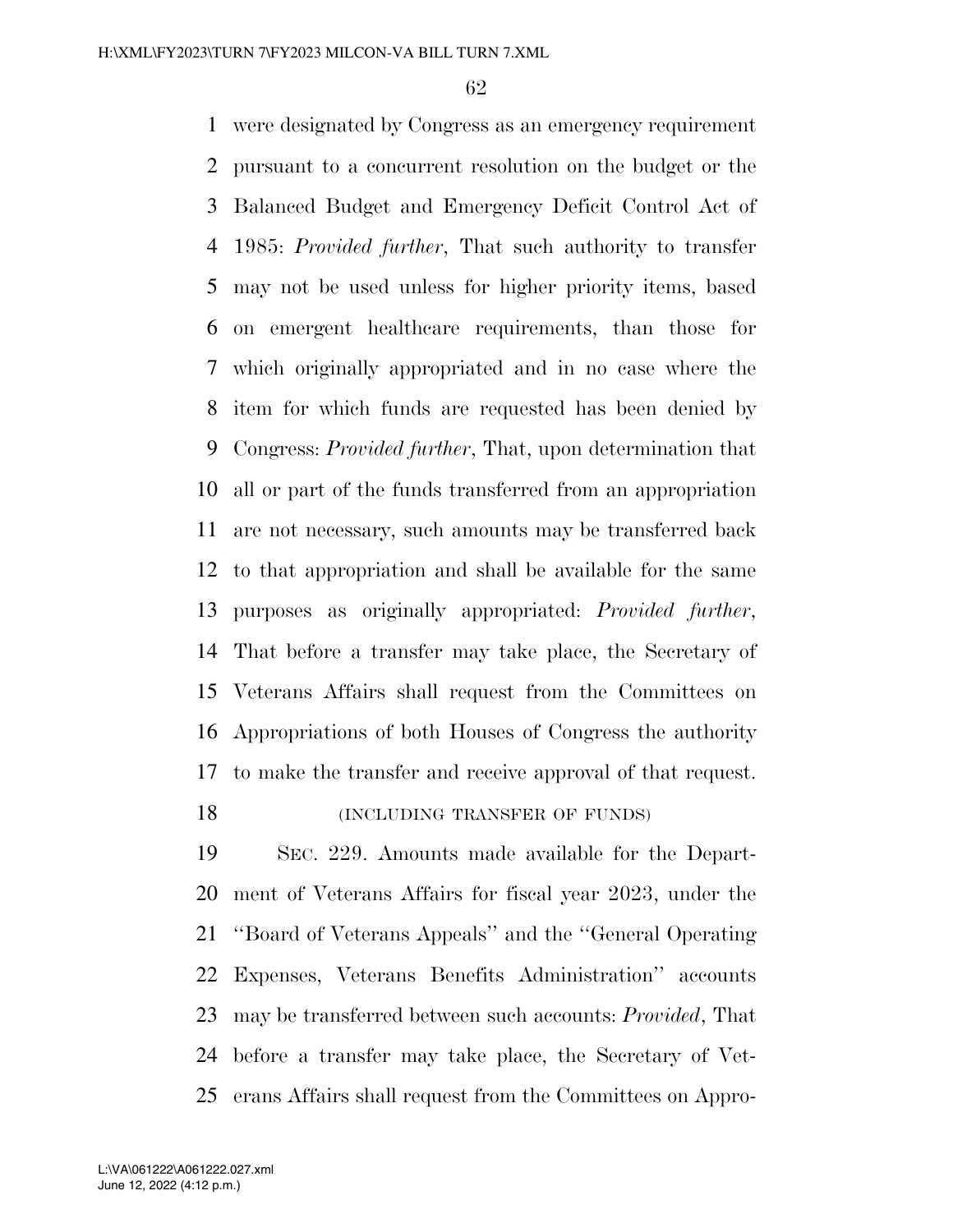priations of both Houses of Congress the authority to make the transfer and receive approval of that request. SEC. 230. The Secretary of Veterans Affairs may not reprogram funds among major construction projects or programs if such instance of reprogramming will exceed \$7,000,000, unless such reprogramming is approved by the Committees on Appropriations of both Houses of Con-gress.

 SEC. 231. (a) The Secretary of Veterans Affairs shall ensure that the toll-free suicide hotline under section 1720F(h) of title 38, United States Code—

 (1) provides to individuals who contact the hot- line immediate assistance from a trained profes-sional; and

 (2) adheres to all requirements of the American Association of Suicidology.

 (b)(1) None of the funds made available by this Act may be used to enforce or otherwise carry out any Execu- tive action that prohibits the Secretary of Veterans Affairs from appointing an individual to occupy a vacant civil service position, or establishing a new civil service position, at the Department of Veterans Affairs with respect to such a position relating to the hotline specified in sub-section (a).

(2) In this subsection—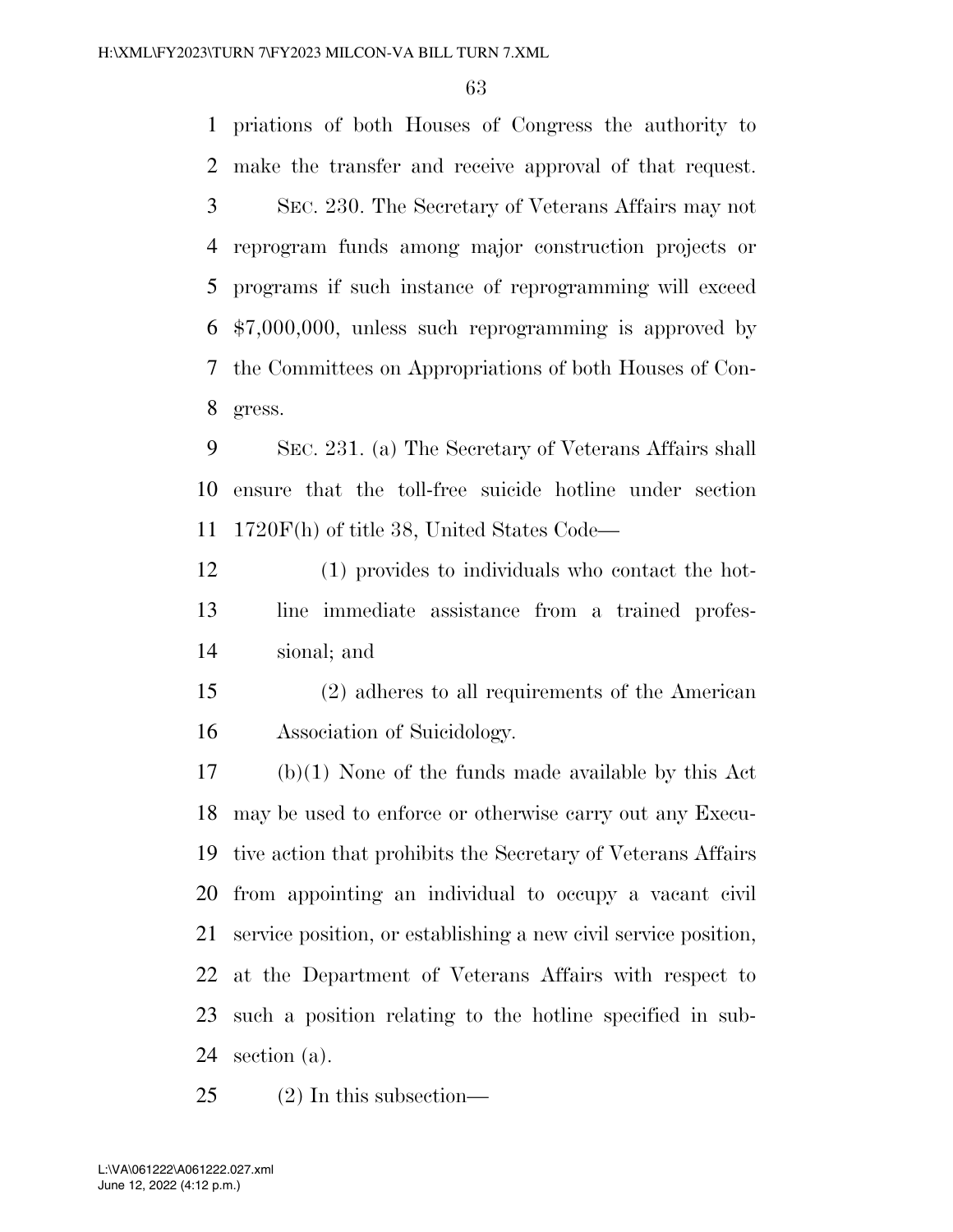| $\mathbf{1}$   | (A) the term "civil service" has the meaning               |
|----------------|------------------------------------------------------------|
| $\overline{2}$ | given such term in section $2101(1)$ of title 5, United    |
| 3              | States Code; and                                           |
| $\overline{4}$ | (B) the term "Executive action" includes—                  |
| 5              | any Executive order, Presidential<br>(i)                   |
| 6              | memorandum, or other action by the President;              |
| 7              | and                                                        |
| 8              | (ii) any agency policy, order, or other di-                |
| 9              | rective.                                                   |
| 10             | $(e)(1)$ The Secretary of Veterans Affairs shall con-      |
| 11             | duct a study on the effectiveness of the hotline specified |
| 12             | in subsection (a) during the 5-year period beginning on    |
| 13             | January 1, 2016, based on an analysis of national suicide  |
| 14             | data and data collected from such hotline.                 |
| 15             | (2) At a minimum, the study required by paragraph          |
| 16             | $(1)$ shall—                                               |
| 17             | $(A)$ determine the number of veterans who con-            |
| 18             | tact the hotline specified in subsection (a) and who       |
| 19             | receive follow up services from the hotline or mental      |
| 20             | health services from the Department of Veterans Af-        |
| 21             | fairs thereafter;                                          |
| 22             | (B) determine the number of veterans who con-              |
| 23             | tact the hotline who are not referred to, or do not        |
| 24             | continue receiving, mental health care who commit          |
| 25             | suicide; and                                               |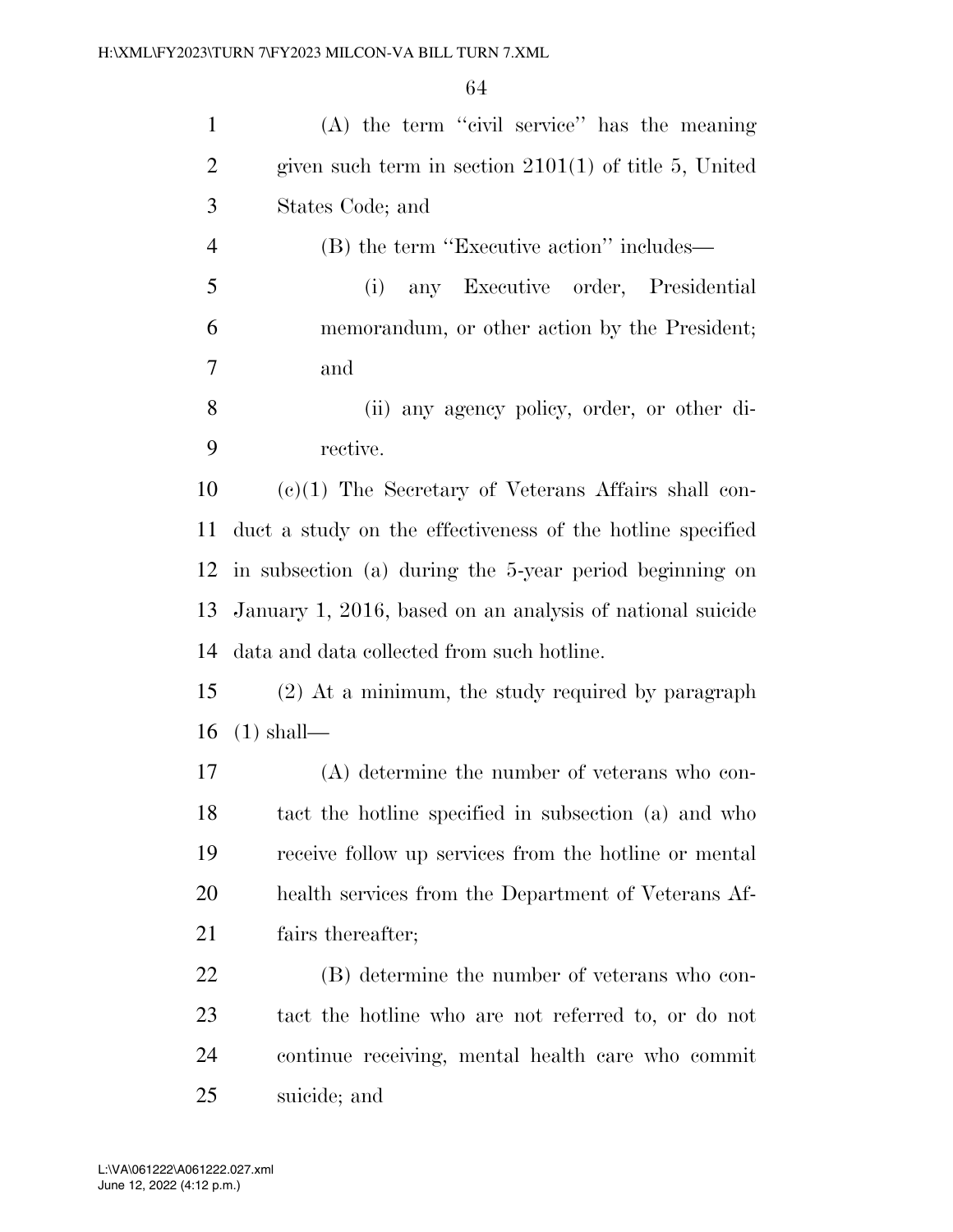(C) determine the number of veterans described in subparagraph (A) who commit or attempt suicide. SEC. 232. Effective during the period beginning on October 1, 2018, and ending on January 1, 2024, none of the funds made available to the Secretary of Veterans Affairs by this or any other Act may be obligated or ex- pended in contravention of the ''Veterans Health Adminis- tration Clinical Preventive Services Guidance Statement on the Veterans Health Administration's Screening for Breast Cancer Guidance'' published on May 10, 2017, as issued by the Veterans Health Administration National Center for Health Promotion and Disease Prevention.

 SEC. 233. Subchapter II of chapter 17 of title 38, United States Code, is amended by adding at the end the following new section (and conforming the table of sections at the beginning of such chapter accordingly):

# **''§ 1720K. Infertility counseling and treatment; reim-**

# **bursement of adoption expenses**

19 "(a) INFERTILITY COUNSELING AND TREATMENT.— (1) Pursuant to regulations the Secretary shall prescribe to carry out this subsection, the Secretary may provide infertility counseling and treatment, using assisted repro- ductive technology, including in vitro fertilization, intra- uterine insemination, and other advanced reproductive technologies, to the following:

June 12, 2022 (4:12 p.m.) L:\VA\061222\A061222.027.xml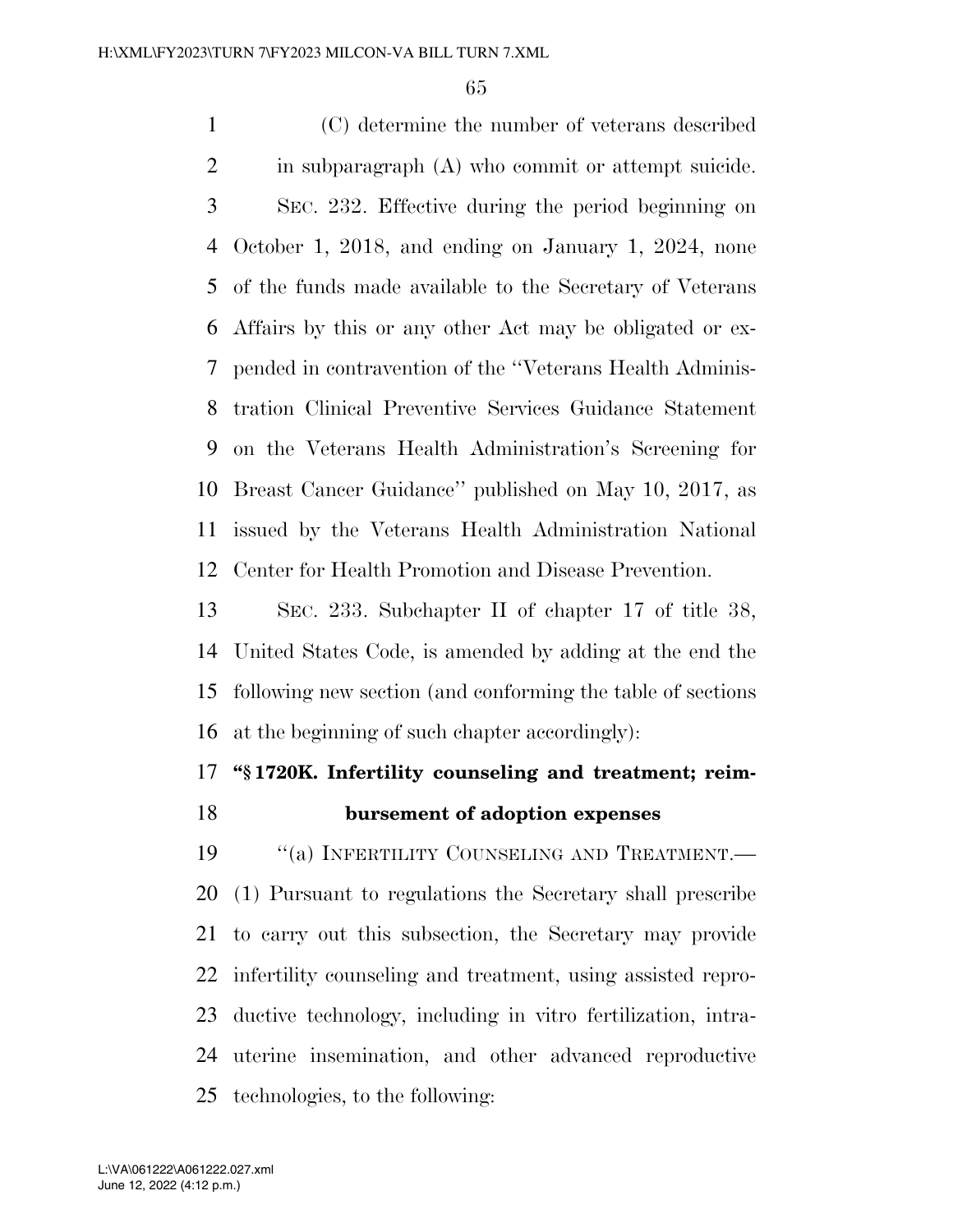| $\mathbf{1}$   | $\lq\lq (A)$ A veteran—                                       |
|----------------|---------------------------------------------------------------|
| $\overline{2}$ | "(i) who is enrolled in the system of an-                     |
| 3              | nual patient enrollment established and oper-                 |
| $\overline{4}$ | ated under section 1705 of this title; and                    |
| 5              | "(ii) who, in the judgment of a health care                   |
| 6              | professional of the Department—                               |
| $\overline{7}$ | "(I) has a service-connected disability                       |
| 8              | or condition causing or aggravating infer-                    |
| 9              | tility; or                                                    |
| 10             | $\lq\lq$ (II) is infertile as a result of having              |
| 11             | received<br>medically necessary treatment                     |
| 12             | pursuant to this chapter.                                     |
| 13             | $\lq\lq$ (B) The spouse of a veteran described in sub-        |
| 14             | paragraph $(A)$ , or the partner of a veteran described       |
| 15             | in subparagraph (A) whom the veteran designates               |
| 16             | for purposes of this subsection.                              |
| 17             | " $(2)(A)$ The Secretary may contract with a provider         |
|                | 18 of in vitro fertilization services to obtain donor gametes |
| 19             | or embryos from third-party donors.                           |
| 20             | "(B) The Secretary may only obtain third-party do-            |
| 21             | nation of gametes or embryos through a contract.              |
| 22             | "(C) The Secretary may not provide assisted repro-            |
| 23             | ductive technology services or medical services to third-     |
| 24             | party donors.                                                 |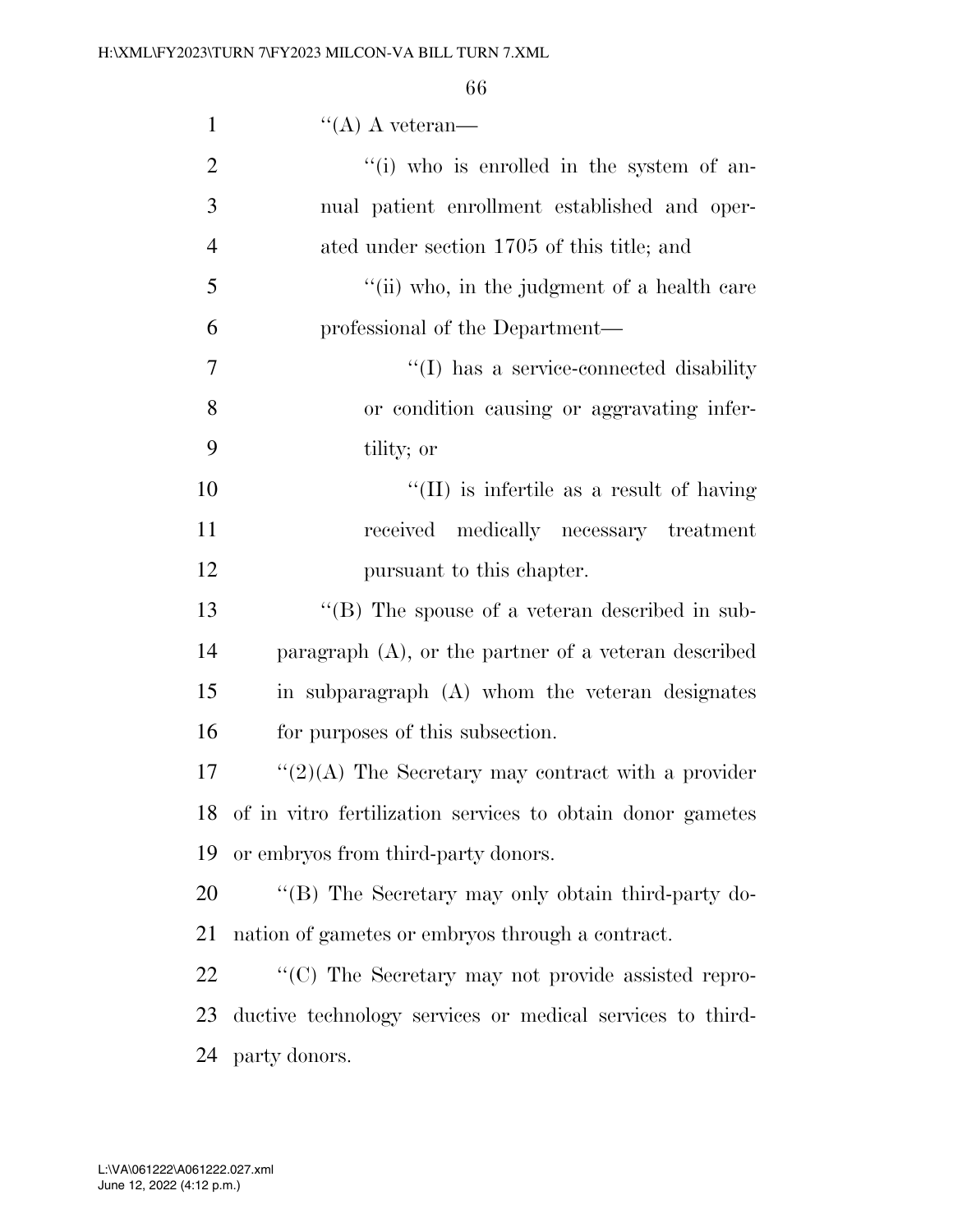''(3)(A) The Secretary may contract with a facility to furnish the cryopreservation, storage, and transpor-tation of gametes and embryos.

 ''(B) The Secretary may not impose any limitation on the period in which an embryo or gamete is cryopreserved and stored pursuant to this subsection.

 ''(4) The legal status, custody, future use, donation, disposition, or destruction, of gametes or embryos relating to infertility or treatment furnished under this subsection shall be determined in accordance with the law of the State in which the gametes or embryos are located.

 ''(5)(A) In prescribing regulations to carry out this subsection, the Secretary shall ensure that any in vitro fertilization (including with respect to the number of re- trieval attempts and completed embryo transfer cycles) will be—

 ''(i) determined using the best medical evidence available; and

 ''(ii) provided in accordance with applicable standards of care.

 ''(B) In furnishing in vitro fertilization to a covered individual pursuant to this subsection, the Secretary is re- sponsible only for payment of the costs of the in vitro fer-tilization services.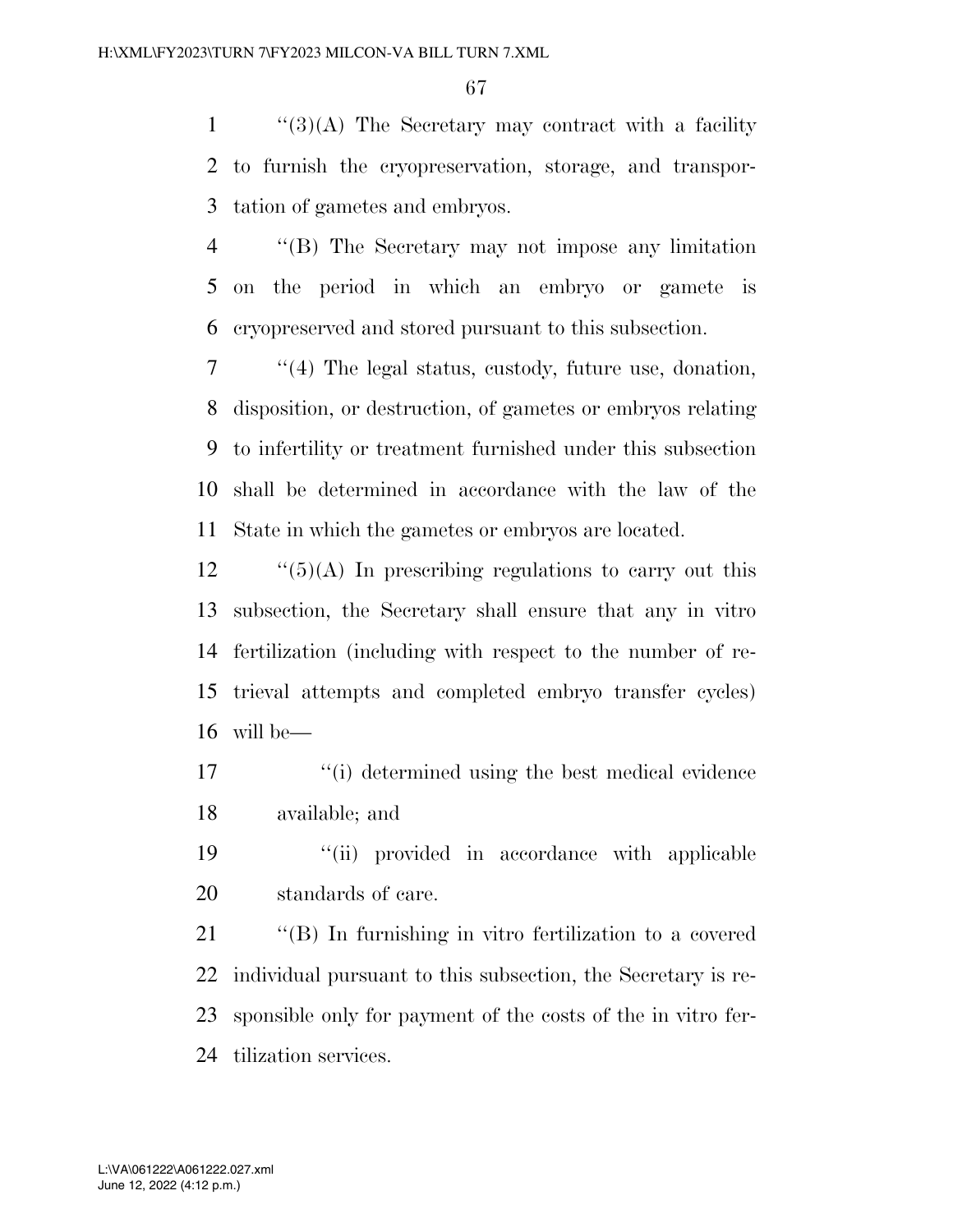| $\mathbf{1}$ | $\lq\lq$ (C) The Secretary may not furnish an in vitro fer-  |
|--------------|--------------------------------------------------------------|
| 2            | tilization cycle to a covered individual under this sub-     |
| 3            | section unless the Secretary receives consent for such cycle |
| 4            | from each of the following:                                  |
| 5            | "(i) The covered individual.                                 |
| 6            | "(ii) If the covered individual is a spouse or               |
| $\tau$       | partner of a veteran as described in subparagraph            |
| 8            | $(1)(B)$ , the veteran.                                      |
| 9            | "(iii) If applicable, the third-party donor.                 |
| 10           | $\lq\lq(6)$ In this subsection:                              |
| 11           | "(A) The term 'covered individual' means a vet-              |
| 12           | eran, spouse, or partner who receives infertility            |
| 13           | counseling and treatment under paragraph (1).                |
| 14           | "(B) The term 'gamete' means a mature sperm                  |
| 15           | or an oocyte or egg germ cell, as applicable.                |
| 16           | $\lq\lq$ (C) The term 'infertility' means the inability      |
| 17           | to procreate without the use of infertility treatment.       |
| 18           | $\lq\lq$ (D) The term 'in vitro fertilization' means the     |
| 19           | procedure in which an oocyte is removed from a ma-           |
| 20           | ture ovarian follicle and fertilized by a sperm cell         |
| 21           | outside the human body and, at the appropriate               |
| 22           | time, transferred into the uterus.                           |
| 23           | " $(E)$ The term 'third-party donor' means an in-            |
| 24           | dividual who consents to donate the gametes or em-           |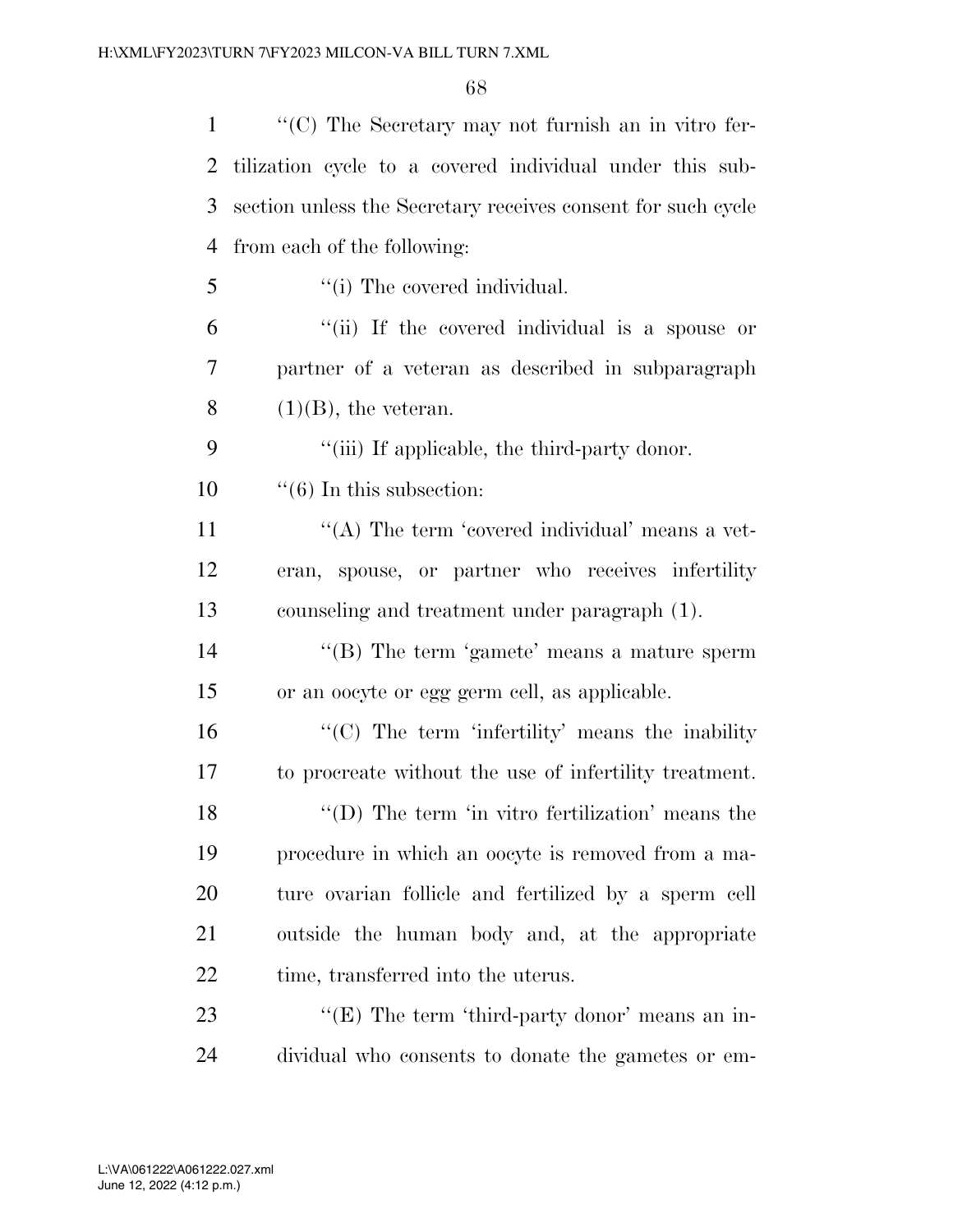bryo of the individual for use in treatment furnished pursuant to this subsection.

 ''(b) ADOPTION REIMBURSEMENT.—(1) Pursuant to regulations the Secretary shall prescribe to carry out this subsection, the Secretary may reimburse an eligible vet- eran for qualifying adoption expenses incurred by the vet-eran in the adoption of a child.

8 "(2) For purposes of this subsection, an eligible vet-eran is a veteran who meets the following criteria:

10  $\langle (A)$  The veteran is enrolled in the system of annual patient enrollment established and operated under section 1705 of this title.

 ''(B) The veteran, in the judgment of the health care professional of the Department—

 ''(i) has a service-connected disability or condition causing or aggravating infertility; or

17  $\frac{1}{10}$  is infertile as a result of having re- ceived medically necessary treatment pursuant to this chapter.

 $\frac{1}{20}$  (3) An adoption for which expenses may be reim- bursed under this subsection includes an adoption by a single person, an infant adoption, an intercountry adop- tion, or an adoption of a child with special needs (as de- fined in section 473(c) of the Social Security Act (42 25 U.S.C.  $673(e)$ ).

June 12, 2022 (4:12 p.m.) L:\VA\061222\A061222.027.xml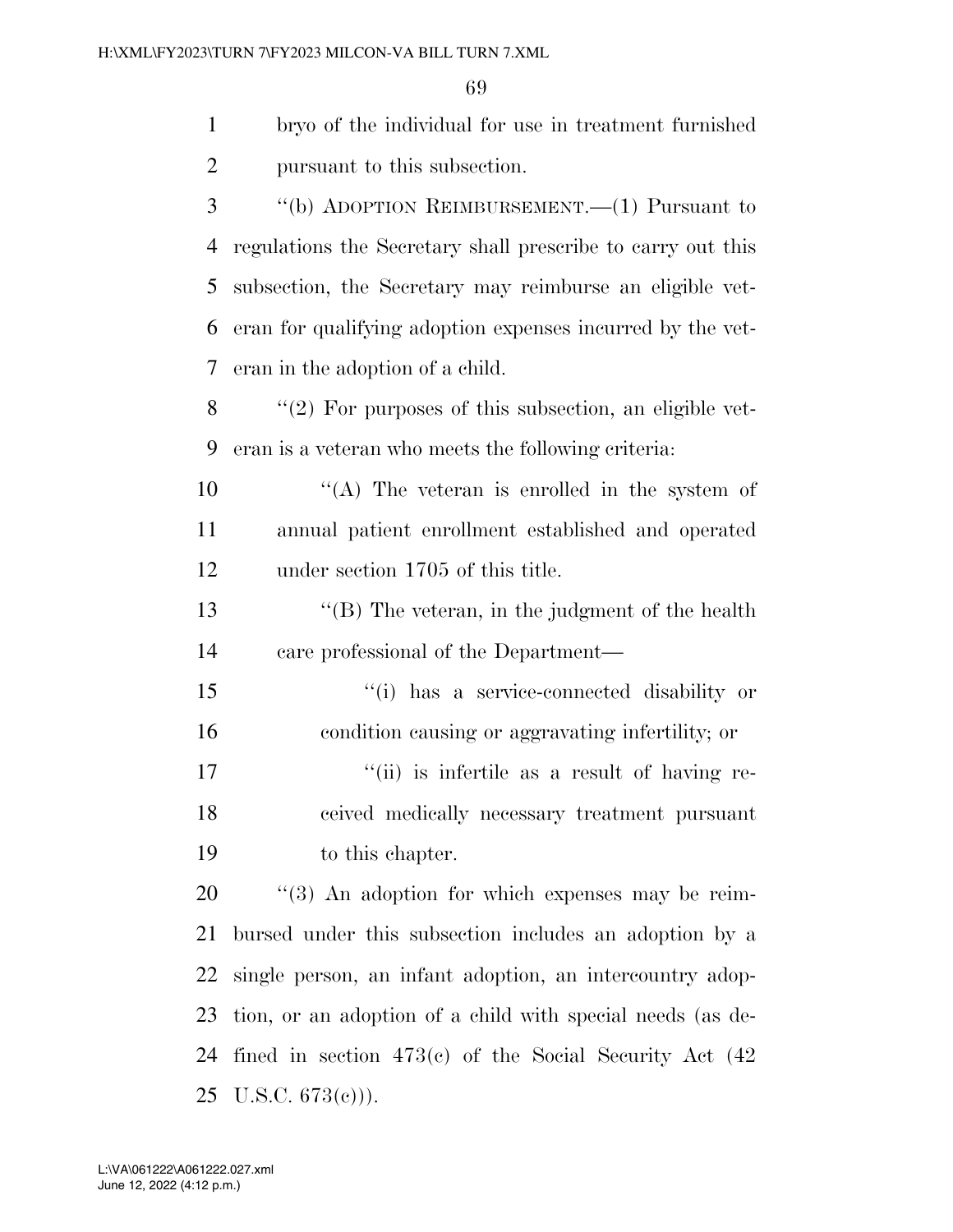''(4) The Secretary may reimburse an eligible veteran for qualifying adoption expenses under this subsection only after the adoption is final.

 ''(5) The Secretary may not reimburse an eligible vet- eran for qualifying adoption expenses under this sub- section for any expense paid to or for the veteran under any other adoption benefits program administered by the Federal Government or under any such program adminis-tered by a State or local government.

 $\frac{10}{10}$  (6)(A)(i) The Secretary may not reimburse an eligi- ble veteran, or two eligible veterans who are partners, for qualifying adoption expenses under this subsection for more than one adoption.

 ''(ii) The Secretary may not reimburse more than one eligible veteran for the qualifying adoption expenses under this subsection for the adoption of the same child.

 ''(B) In prescribing regulations to carry out this sub- section, the Secretary shall establish minimum and max- imum amounts for the reimbursement of qualifying adop-tion expenses.

21  $\frac{1}{2}$   $\frac{1}{2}$  In this subsection:

22 ''(A) Notwithstanding section 101 of this title, the term 'child' means an individual who is under the age of eighteen years.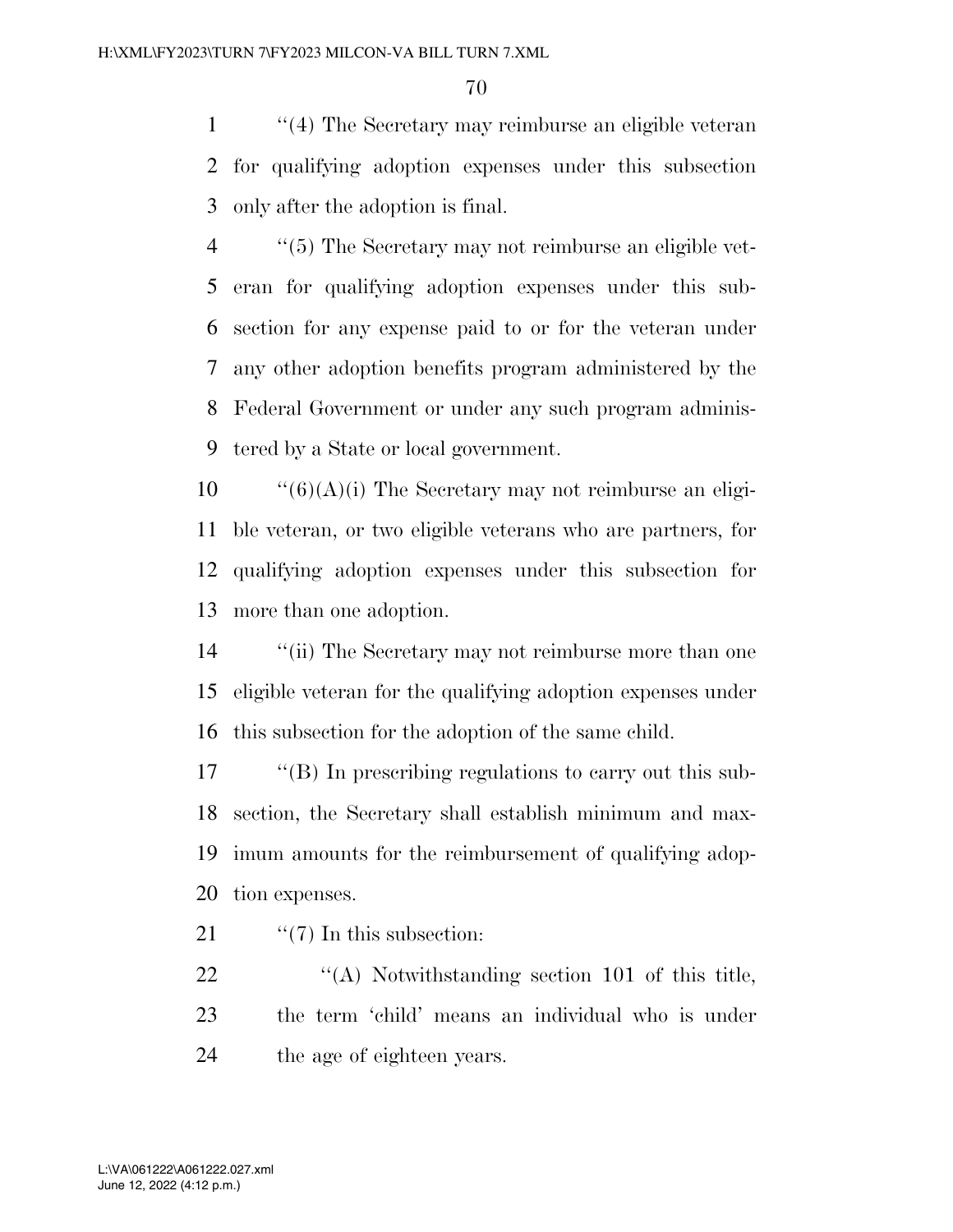| $\mathbf{1}$   | $\lq\lq(B)$ The term 'qualified adoption agency'       |
|----------------|--------------------------------------------------------|
| $\overline{2}$ | means-                                                 |
| 3              | "(i) a State or local government agency                |
| $\overline{4}$ | that has responsibility under State or local law       |
| 5              | for child placement through adoption;                  |
| 6              | "(ii) a nonprofit, voluntary adoption agen-            |
| 7              | cy that is authorized by State or local law to         |
| 8              | place children for adoption;                           |
| 9              | "(iii) any other source authorized by a                |
| 10             | State to provide adoption placement if the             |
| 11             | adoption is supervised by a court under State          |
| 12             | or local law; or                                       |
| 13             | "(iv) a foreign government or an agency                |
| 14             | authorized by a foreign government to place            |
| 15             | children for adoption, in any case in which—           |
| 16             | $\lq\lq$ (I) the adopted child is entitled to          |
| 17             | automatic citizenship under section 320 of             |
| 18             | the Immigration and Nationality Act (8)                |
| 19             | U.S.C. 1431); or                                       |
| 20             | "(II) a certificate of citizenship has                 |
| 21             | been issued for such child under section               |
| 22             | 322 of that Act (8 U.S.C. 1433).                       |
| 23             | "(C) The term 'qualifying adoption expenses'           |
| 24             | means reasonable and necessary expenses that are       |
| 25             | directly related to the legal adoption of a child, but |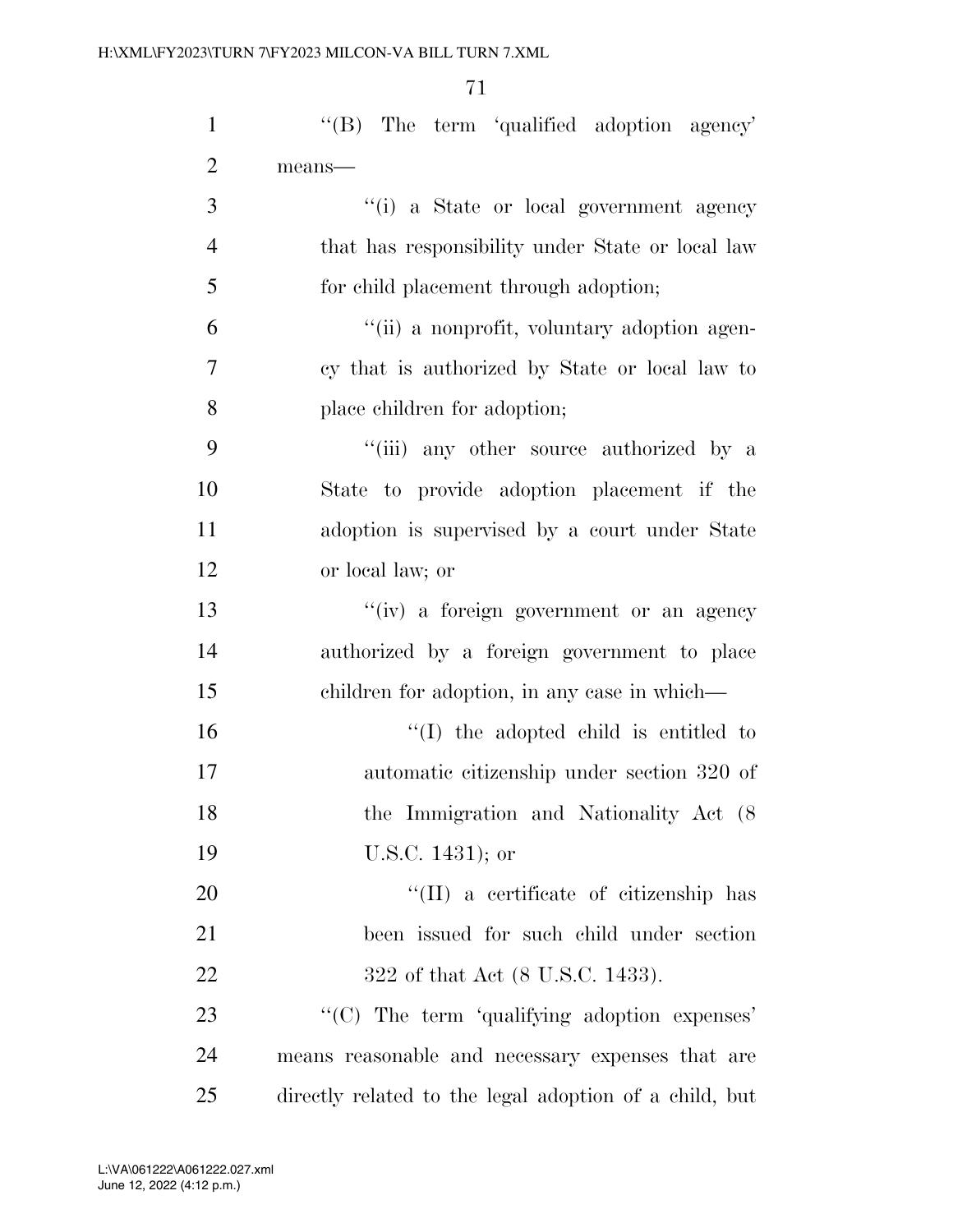| $\mathbf{1}$   | only if such adoption is arranged by a qualified              |
|----------------|---------------------------------------------------------------|
| $\overline{2}$ | adoption agency. Such term does not include any ex-           |
| 3              | pense incurred—                                               |
| $\overline{4}$ | "(i) by an adopting parent for travel; or                     |
| 5              | "(ii) in connection with an adoption ar-                      |
| 6              | ranged in violation of Federal, State, or local               |
| 7              | law.                                                          |
| 8              | "(D) The term 'reasonable and necessary ex-                   |
| 9              | penses' includes—                                             |
| 10             | "(i) public and private agency fees, includ-                  |
| 11             | ing adoption fees charged by an agency in a                   |
| 12             | foreign country;                                              |
| 13             | "(ii) placement fees, including fees charged                  |
| 14             | adoptive parents for counseling;                              |
| 15             | "(iii) legal fees (including court costs) or                  |
| 16             | notary expenses; and                                          |
| 17             | "(iv) medical expenses, including hospital                    |
| 18             | expenses of the biological mother of the child to             |
| 19             | be adopted and of a newborn infant to be                      |
| 20             | adopted.".                                                    |
| 21             | SEC. 234. None of the funds appropriated or other-            |
| 22             | wise made available by this Act or any other Act for the      |
| 23             | Department of Veterans Affairs may be used in a manner        |
| 24             | that is inconsistent with: $(1)$ section 842 of the Transpor- |
| 25             | tation, Treasury, Housing and Urban Development, the          |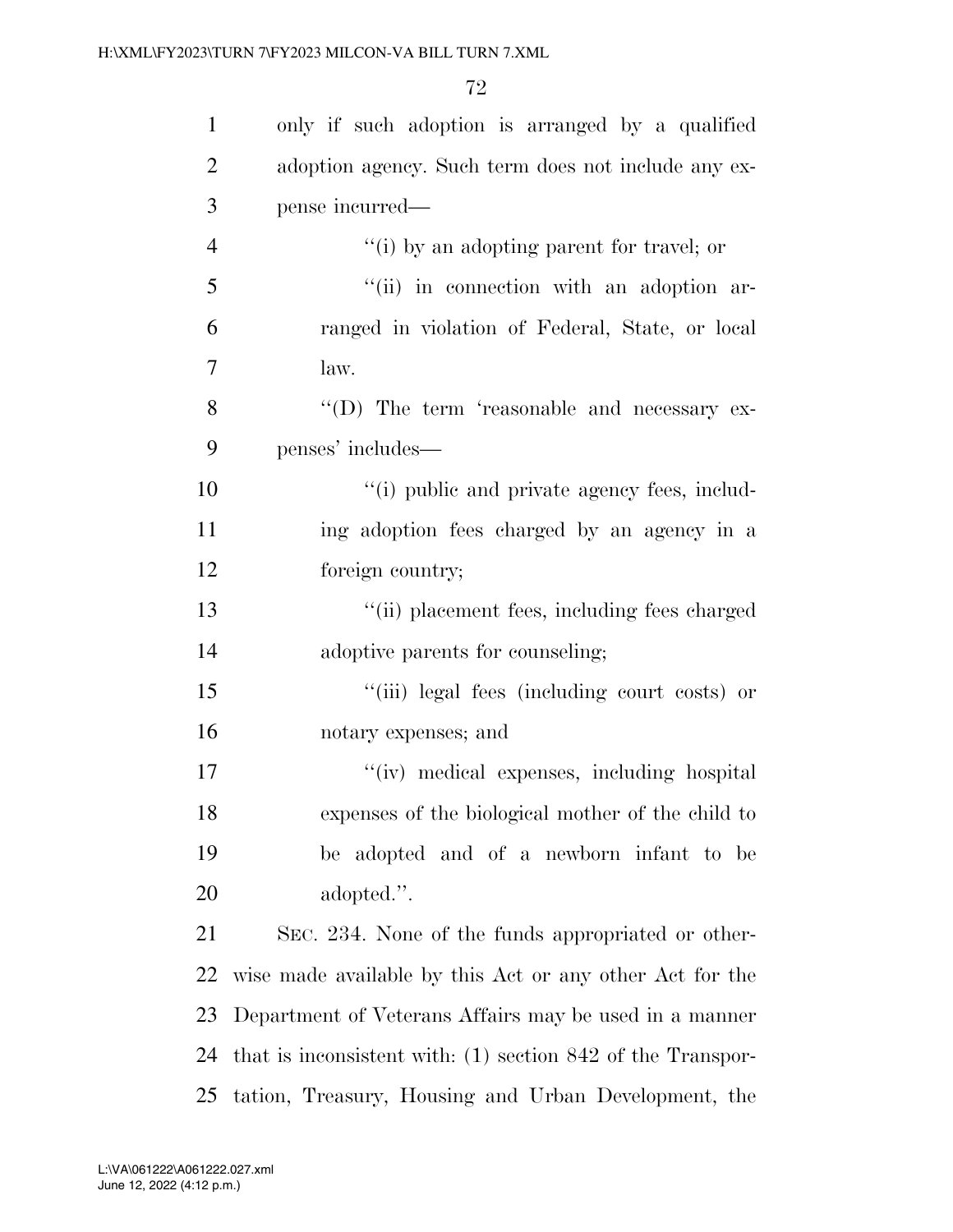Judiciary, the District of Columbia, and Independent Agencies Appropriations Act, 2006 (Public Law 109–115; 119 Stat. 2506); or (2) section 8110(a)(5) of title 38, United States Code.

 SEC. 235. Section 842 of Public Law 109–115 shall not apply to conversion of an activity or function of the Veterans Health Administration, Veterans Benefits Ad- ministration, or National Cemetery Administration to con- tractor performance by a business concern that is at least 51 percent owned by one or more Indian tribes as defined in section 5304(e) of title 25, United States Code, or one or more Native Hawaiian Organizations as defined in sec-tion 637(a)(15) of title 15, United States Code.

 SEC. 236. (a) Except as provided in subsection (b), the Secretary of Veterans Affairs, in consultation with the Secretary of Defense and the Secretary of Labor, shall dis- continue using Social Security account numbers to identify individuals in all information systems of the Department of Veterans Affairs as follows:

 (1) For all veterans submitting to the Secretary of Veterans Affairs new claims for benefits under laws administered by the Secretary, not later than March 23, 2023.

 (2) For all individuals not described in para-25 graph (1), not later than March 23, 2026.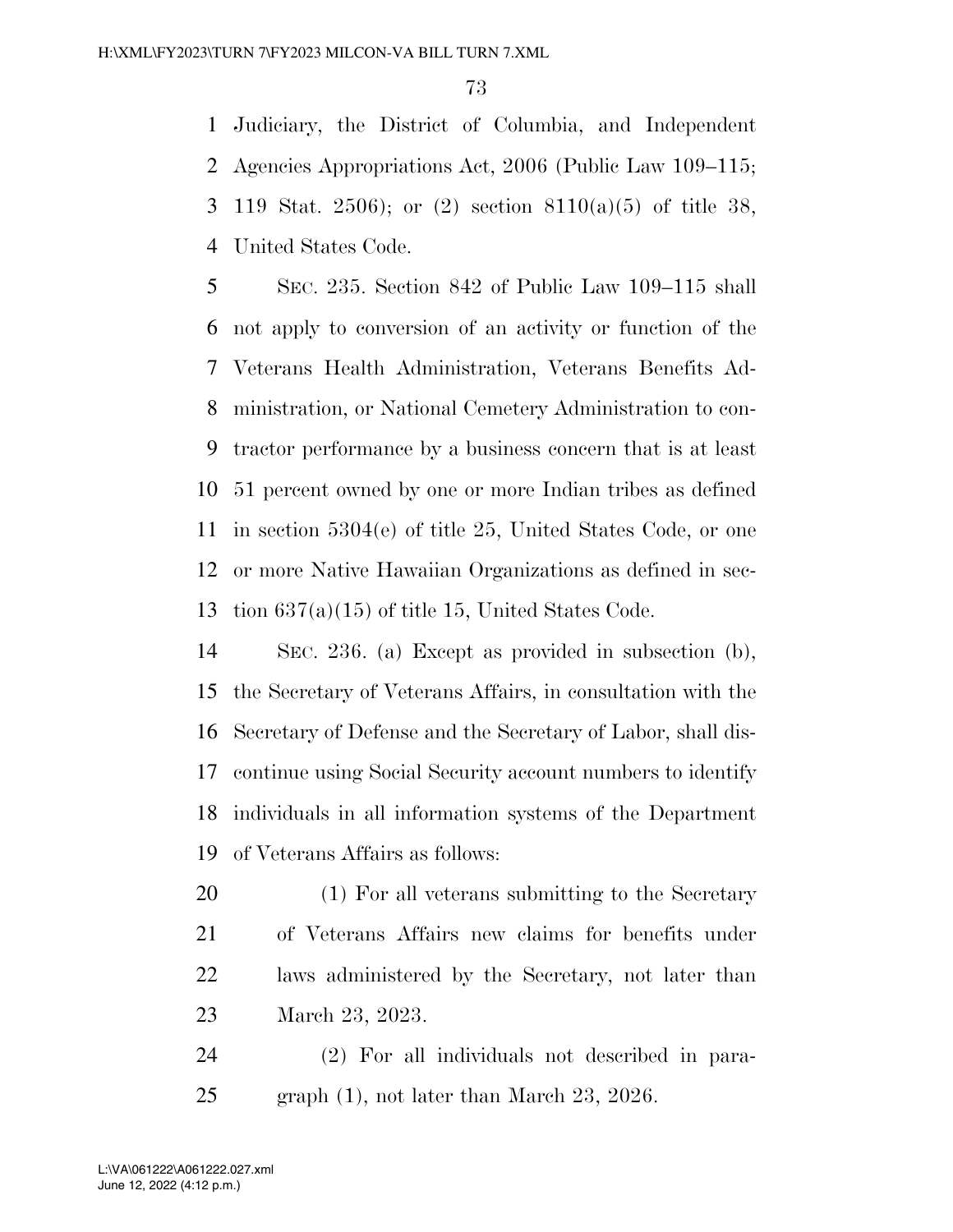(b) The Secretary of Veterans Affairs may use a So- cial Security account number to identify an individual in an information system of the Department of Veterans Af- fairs if and only if the use of such number is required to obtain information the Secretary requires from an in- formation system that is not under the jurisdiction of the Secretary.

 (c) The matter in subsections (a) and (b) shall super-sede section 238 of division F of Public Law 116–94.

 SEC. 237. For funds provided to the Department of Veterans Affairs for each of fiscal year 2023 and 2024 for ''Medical Services'', section 239 of division A of Public Law 114–223 shall apply.

 SEC. 238. None of the funds appropriated in this or prior appropriations Acts or otherwise made available to the Department of Veterans Affairs may be used to trans- fer any amounts from the Filipino Veterans Equity Com- pensation Fund to any other account within the Depart-ment of Veterans Affairs.

 SEC. 239. Of the funds provided to the Department of Veterans Affairs for each of fiscal year 2023 and fiscal year 2024 for ''Medical Services'', funds may be used in each year to carry out and expand the child care program authorized by section 205 of Public Law 111–163, not-withstanding subsection (e) of such section.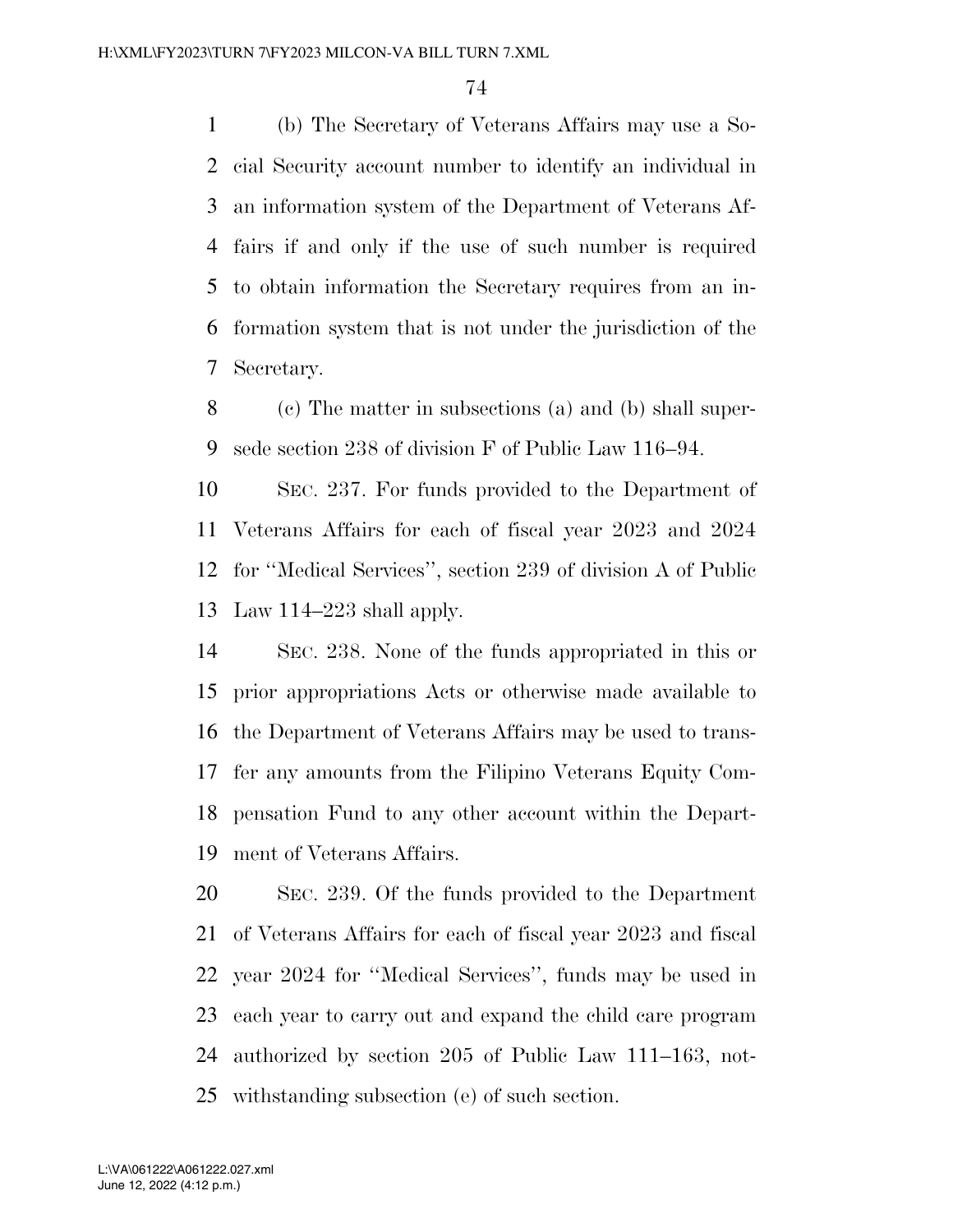SEC. 240. None of the funds appropriated or other- wise made available in this title may be used by the Sec- retary of Veterans Affairs to enter into an agreement re- lated to resolving a dispute or claim with an individual that would restrict in any way the individual from speak- ing to members of Congress or their staff on any topic not otherwise prohibited from disclosure by Federal law or required by Executive order to be kept secret in the interest of national defense or the conduct of foreign af-fairs.

 SEC. 241. For funds provided to the Department of Veterans Affairs for each of fiscal year 2023 and 2024, section 258 of division A of Public Law 114–223 shall apply.

 SEC. 242. (a) None of the funds appropriated or oth- erwise made available by this Act may be used to deny an Inspector General funded under this Act timely access to any records, documents, or other materials available to the department or agency over which that Inspector Gen- eral has responsibilities under the Inspector General Act of 1978 (5 U.S.C. App.), or to prevent or impede the ac- cess of the Inspector General to such records, documents, or other materials, under any provision of law, except a provision of law that expressly refers to such Inspector General and expressly limits the right of access.

June 12, 2022 (4:12 p.m.) L:\VA\061222\A061222.027.xml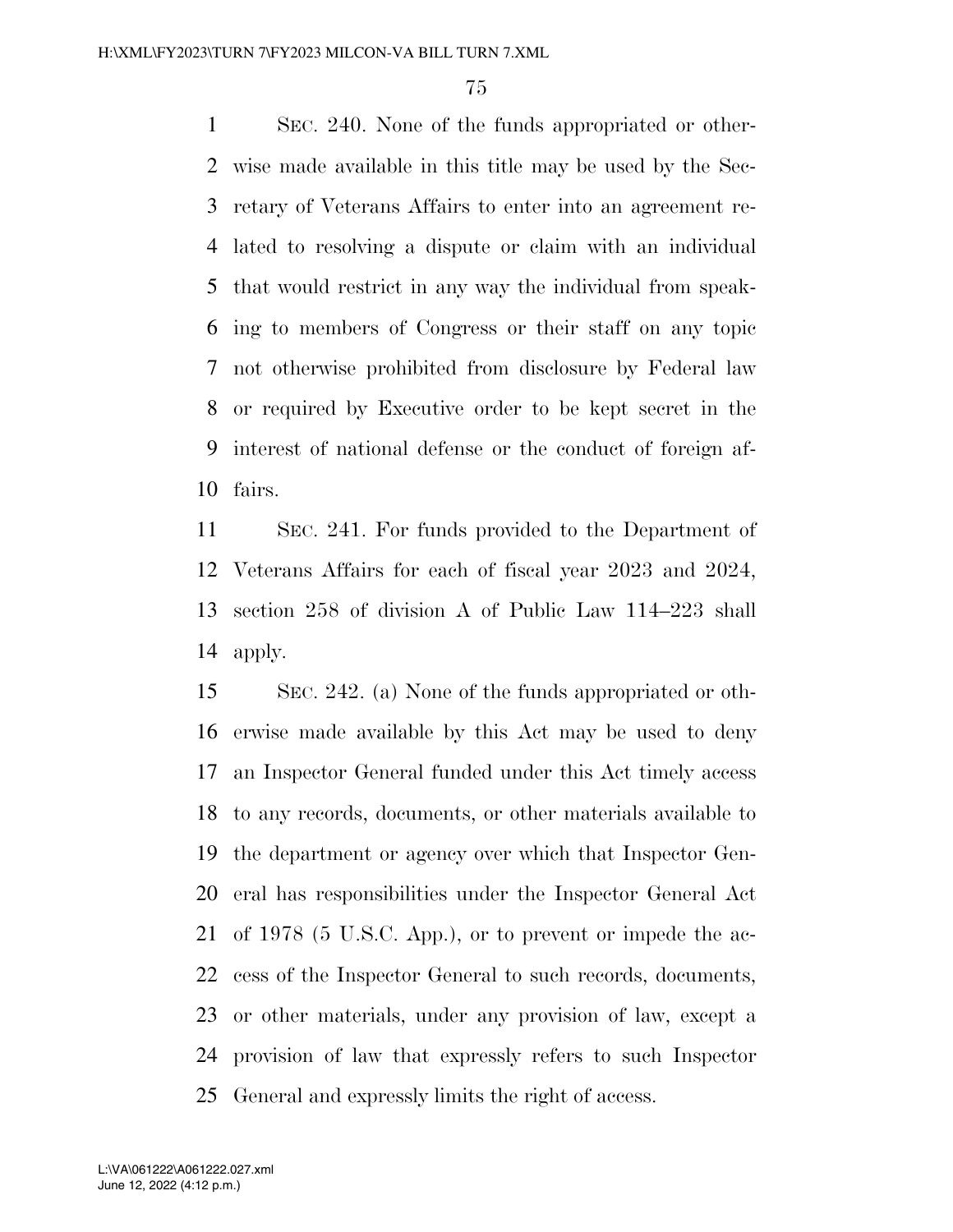(b) A department or agency covered by this section shall provide its Inspector General access to all records, documents, and other materials in a timely manner.

 (c) Each Inspector General shall ensure compliance with statutory limitations on disclosure relevant to the in- formation provided by the establishment over which that Inspector General has responsibilities under the Inspector General Act of 1978 (5 U.S.C. App.).

 (d) Each Inspector General covered by this section shall report to the Committee on Appropriations of the Senate and the Committee on Appropriations of the House of Representatives within 5 calendar days of any failure by any department or agency covered by this section to comply with this requirement.

 SEC. 243. None of the funds made available in this Act may be used in a manner that would increase wait times for veterans who seek care at medical facilities of the Department of Veterans Affairs.

 SEC. 244. None of the funds appropriated or other- wise made available by this Act to the Veterans Health Administration may be used in fiscal year 2023 to convert any program which received specific purpose funds in fis- cal year 2022 to a general purpose funded program unless the Secretary of Veterans Affairs submits written notifica-tion of any such proposal to the Committees on Appropria-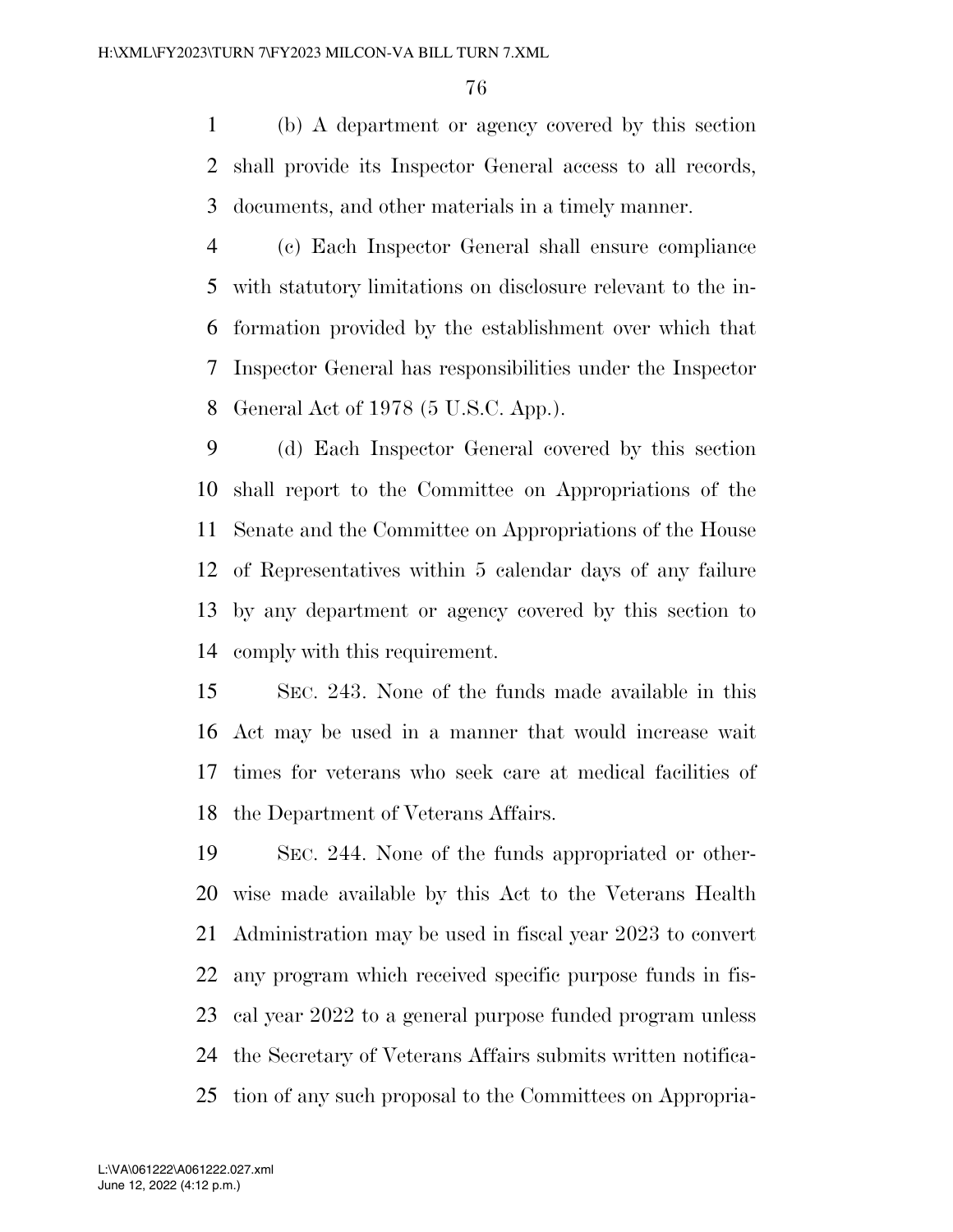tions of both Houses of Congress at least 30 days prior to any such action and an approval is issued by the Com-mittees.

 SEC. 245. (a) Except as provided by subsection (b), none of the funds made available by this Act may be used by the Secretary of Veterans Affairs to purchase, breed, transport, house, feed, maintain, dispose of, or experiment on, dogs or cats as part of the conduct of any study includ- ing an assignment of pain category D or E, as defined by the Pain and Distress Categories of the Department of Agriculture (or such successor categories developed pur- suant to section 13 of the Animal Welfare Act (7 U.S.C. 2143)).

 (b) Subsection (a) shall not apply to training pro- grams or studies of service dogs described in section 1714 of title 38, United States Code, or section 17.148 of title 38, Code of Federal Regulations.

 SEC. 246. Amounts made available for the ''Veterans Health Administration, Medical Community Care'' ac- count in this or any other Act for fiscal years 2023 and 2024 may be used for expenses that would otherwise be payable from the Veterans Choice Fund established by section 802 of the Veterans Access, Choice, and Account-ability Act, as amended (38 U.S.C. 1701 note).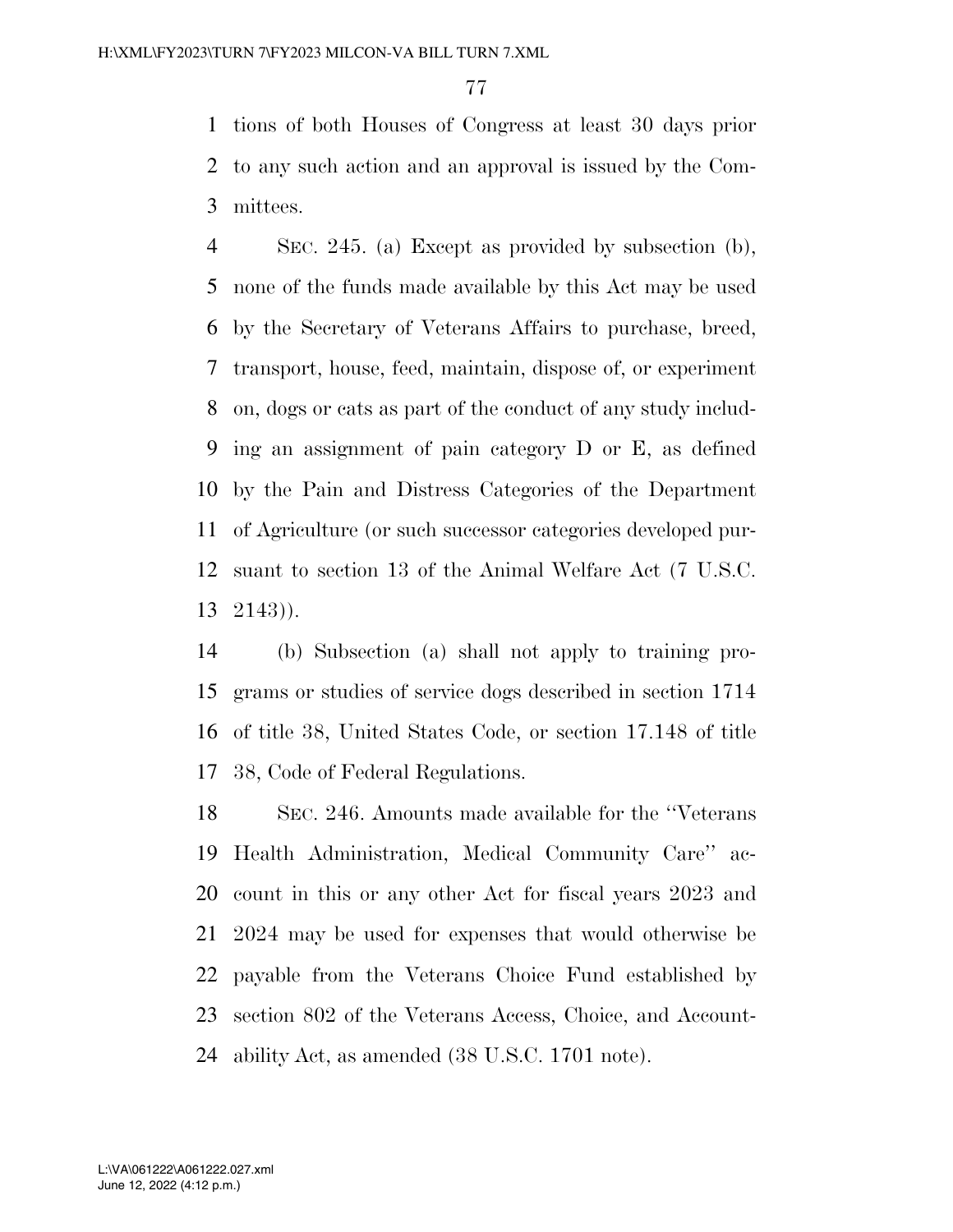SEC. 247. Obligations and expenditures applicable to the ''Medical Services'' account in fiscal years 2017 through 2019 for aid to state homes (as authorized by section 1741 of title 38, United States Code) shall remain in the ''Medical Community Care'' account for such fiscal years.

 SEC. 248. Of the amounts made available for the De- partment of Veterans Affairs for fiscal year 2023, in this or any other Act, under the ''Veterans Health Administra- tion—Medical Services'', ''Veterans Health Administra- tion—Medical Community Care'', ''Veterans Health Ad- ministration—Medical Support and Compliance'', and ''Veterans Health Administration—Medical Facilities'' ac- counts, \$911,119,000 shall be made available for gender- specific care and programmatic efforts to deliver care for women veterans.

#### (INCLUDING TRANSFER OF FUNDS)

 SEC. 249. Amounts made available for the Depart- ment of Veterans Affairs for ''Medical Facilities'' and ''General Administration'' in this Act or prior Acts that remain available for obligation in fiscal year 2023 may be transferred as necessary to the ''Asset and Infrastructure Review'' account for the purposes of carrying out the VA Asset and Infrastructure Review Act of 2018 (subtitle A of title II of Public Law 115–182): *Provided*, That the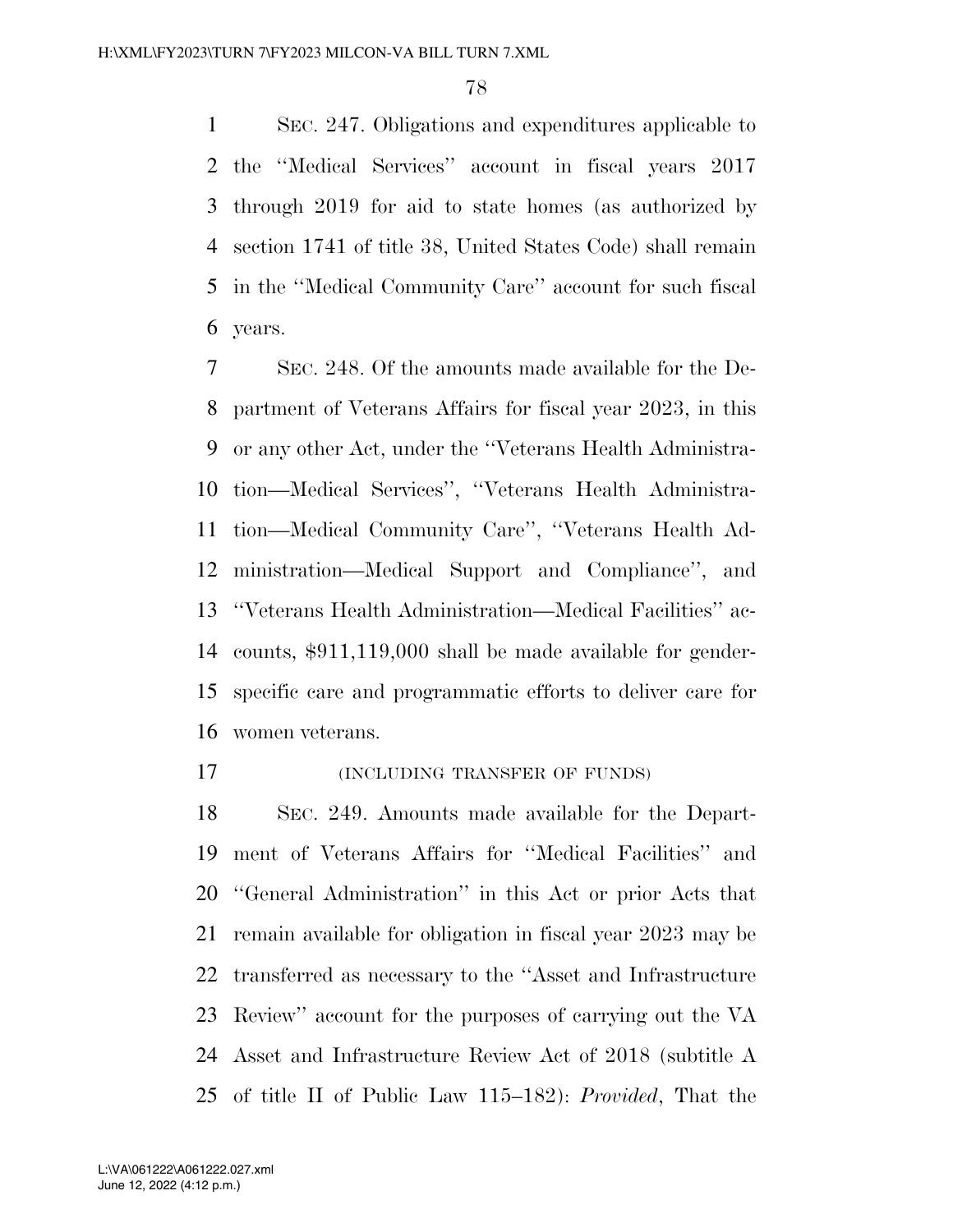total amounts transferred may not increase the account by more than \$2,000,000: *Provided further*, That in ad- vance of any such transfer, the Secretary of Veterans Af- fairs shall request from the Committees on Appropriations of both Houses of Congress the authority to make the transfer and such Committees issue an approval, or absent a response, a period of 30 days has elapsed.

## 8 (RESCISSION OF FUNDS)

 SEC. 250. Of the unobligated balances in the ''Recur- ring Expenses Transformational Fund'' established in sec- tion 243 of division J of Public Law 114–113, \$48,132,853 is hereby rescinded.

 SEC. 251. Not later than 30 days after the end of each fiscal quarter, the Secretary of Veterans Affairs shall submit to the Committees on Appropriations of both Houses of Congress a quarterly report on the status of the ''Veterans Medical Care and Health Fund'', estab- lished to execute section 8002 of the American Rescue Plan Act of 2021 (Public Law 117–2): *Provided*, That, at a minimum, the report shall include an update on obli- gations by program, project or activity and a plan for ex- pending the remaining funds: *Provided further*, That the Secretary of Veterans Affairs must submit notification of any plans to reallocate funds from the current apportion-ment categories of ''Medical Services'', ''Medical Support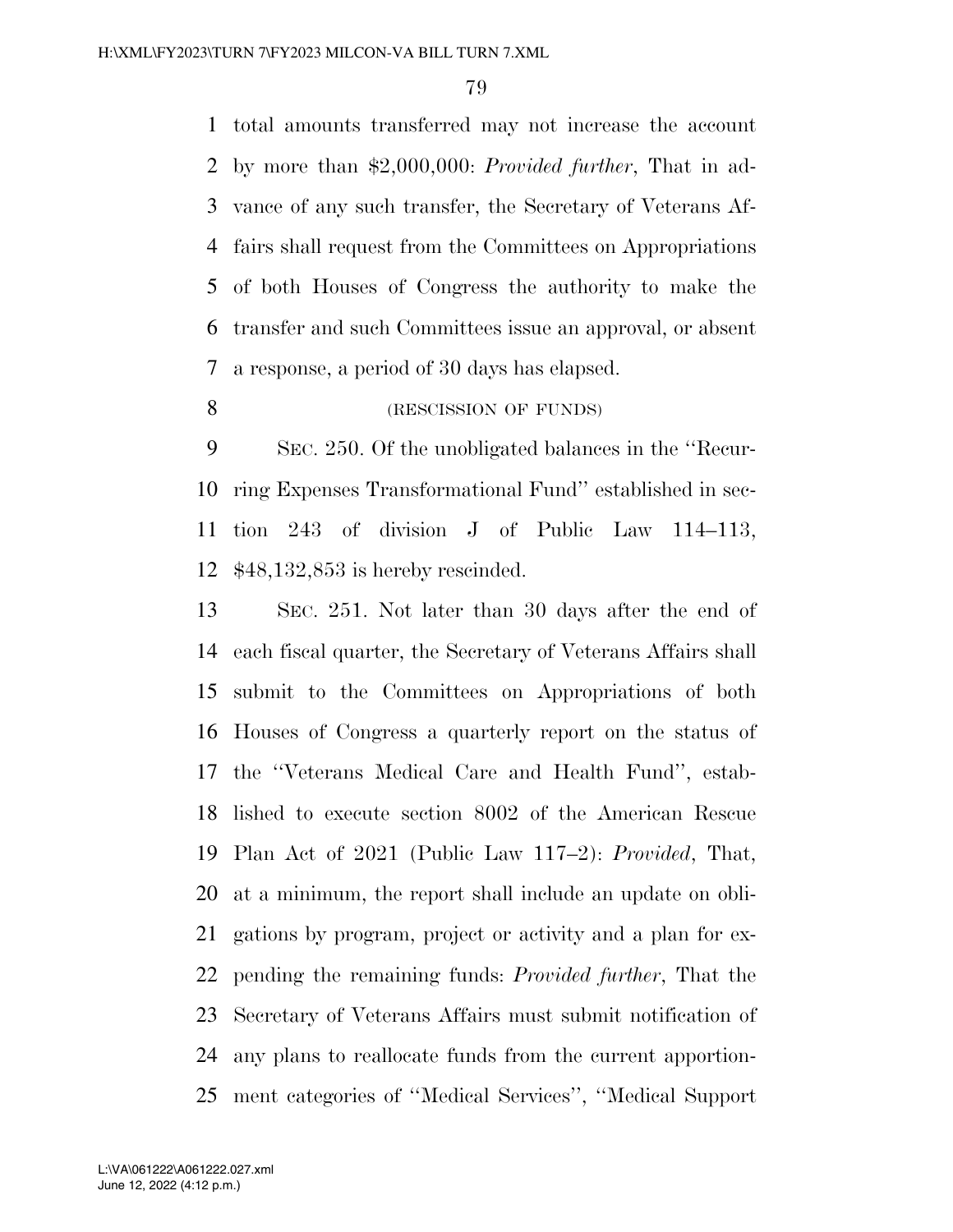and Compliance'', ''Medical Facilities'', ''Medical Commu- nity Care'', or ''Medical and Prosthetic Research'', includ- ing the amount and purpose of each reallocation to the Committees on Appropriations of both Houses of Congress and such Committees issue an approval, or absent a re-sponse, a period of 30 days has elapsed.

 SEC. 252. By no later than September 30, 2023, the Secretary shall commence construction of the Community- Based Outpatient Clinic in Bakersfield, California in ac-cordance with Lease No. 36C10F20L0008.

| 11 | TITIR III                                    |
|----|----------------------------------------------|
| 12 | RELATED AGENCIES                             |
| 13 | AMERICAN BATTLE MONUMENTS COMMISSION         |
| 14 | SALARIES AND EXPENSES                        |
| 15 | For negation expenses not otherwise provided |

 For necessary expenses, not otherwise provided for, of the American Battle Monuments Commission, including the acquisition of land or interest in land in foreign coun- tries; purchases and repair of uniforms for caretakers of national cemeteries and monuments outside of the United States and its territories and possessions; rent of office and garage space in foreign countries; purchase (one-for- one replacement basis only) and hire of passenger motor vehicles; not to exceed \$15,000 for official reception and representation expenses; and insurance of official motor vehicles in foreign countries, when required by law of such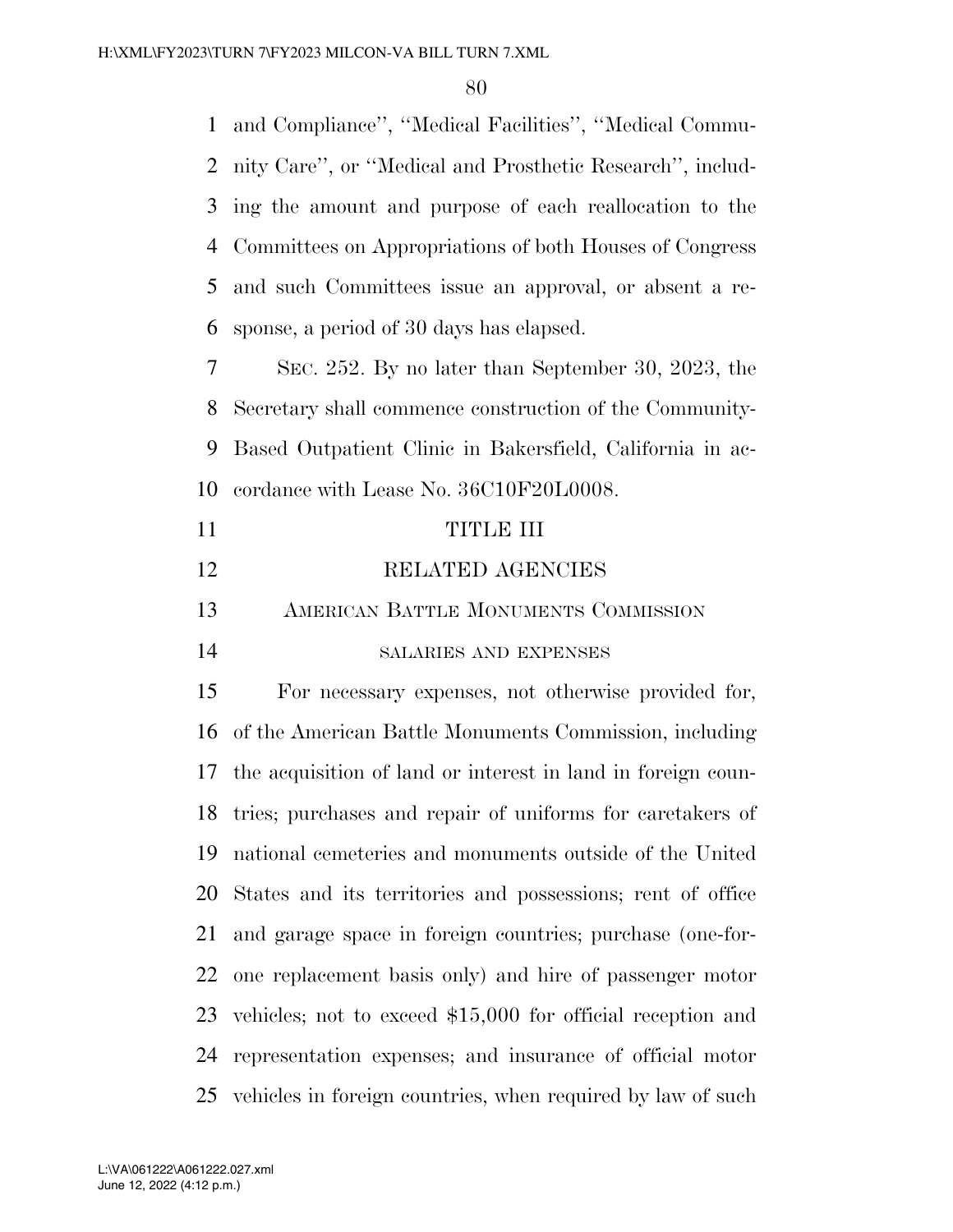countries, \$87,500,000, to remain available until ex-pended.

FOREIGN CURRENCY FLUCTUATIONS ACCOUNT

 For necessary expenses, not otherwise provided for, of the American Battle Monuments Commission, such sums as may be necessary, to remain available until ex- pended, for purposes authorized by section 2109 of title 36, United States Code.

UNITED STATES COURT OF APPEALS FOR VETERANS

### CLAIMS

SALARIES AND EXPENSES

 For necessary expenses for the operation of the United States Court of Appeals for Veterans Claims as authorized by sections 7251 through 7298 of title 38, United States Code, \$45,159,000: *Provided*, That \$3,385,000 shall be available for the purpose of providing financial assistance as described and in accordance with the process and reporting procedures set forth under this heading in Public Law 102–229.

- 20 DEPARTMENT OF DEFENSE—CIVIL
- CEMETERIAL EXPENSES, ARMY
- 22 SALARIES AND EXPENSES

 For necessary expenses for maintenance, operation, and improvement of Arlington National Cemetery and Sol-diers' and Airmen's Home National Cemetery, including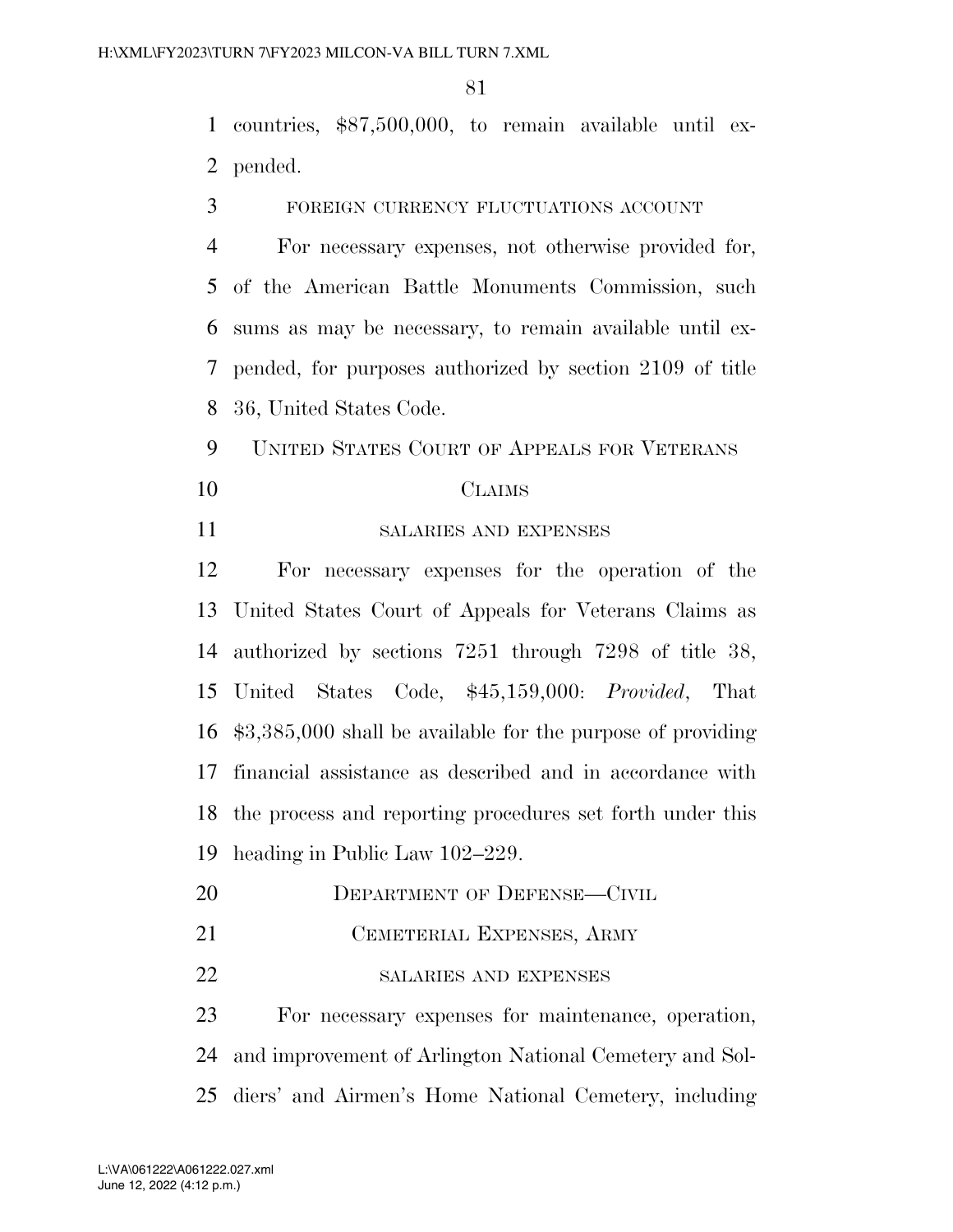the purchase or lease of passenger motor vehicles for re- placement on a one-for-one basis only, and not to exceed \$2,000 for official reception and representation expenses, \$93,400,000, of which not to exceed \$15,000,000 shall re- main available until September 30, 2025. In addition, such sums as may be necessary for parking maintenance, repairs and replacement, to be derived from the ''Lease of Department of Defense Real Property for Defense Agencies'' account.

CONSTRUCTION

 For necessary expenses for planning and design and construction at Arlington National Cemetery and Soldiers' and Airmen's Home National Cemetery, \$62,500,000, to remain available until expended, of which \$2,500,000 shall be for study, planning and design, and architect and engi- neering services for Memorial Avenue improvements at Ar- lington National Cemetery; and \$60,000,000 shall be for planning and design and construction associated with the Southern Expansion project at Arlington National Ceme-tery.

 ARMED FORCES RETIREMENT HOME 22 TRUST FUND

 For expenses necessary for the Armed Forces Retire- ment Home to operate and maintain the Armed Forces Retirement Home—Washington, District of Columbia,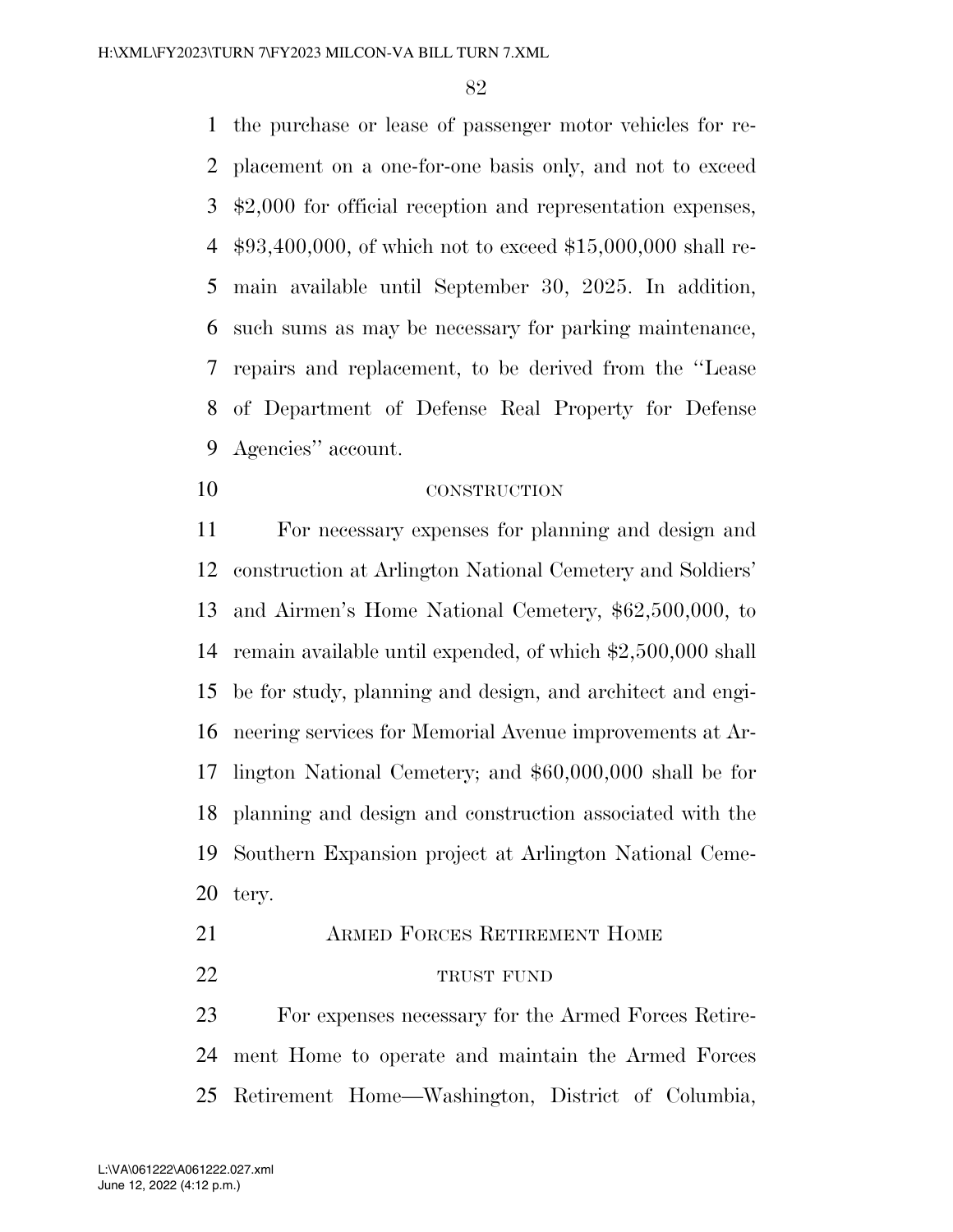and the Armed Forces Retirement Home—Gulfport, Mis- sissippi, to be paid from funds available in the Armed Forces Retirement Home Trust Fund, \$75,360,000, to re- main available until September 30, 2024, of which \$7,300,000 shall remain available until expended for con- struction and renovation of the physical plants at the Armed Forces Retirement Home—Washington, District of Columbia, and the Armed Forces Retirement Home— Gulfport, Mississippi: *Provided*, That of the amounts made available under this heading from funds available in the Armed Forces Retirement Home Trust Fund, \$25,000,000 shall be paid from the general fund of the Treasury to the Trust Fund.

MAJOR CONSTRUCTION

 For an additional amount for necessary expenses re- lated to design, planning, and construction for renovation of the Sheridan Building at the Armed Forces Retirement Home—Washington, District of Columbia, \$77,000,000, to remain available until expended, shall be paid from the general fund of the Treasury to the Armed Forces Retire-ment Home Trust Fund.

**ADMINISTRATIVE PROVISION** 

 SEC. 301. Amounts deposited into the special account established under 10 U.S.C. 7727 are appropriated and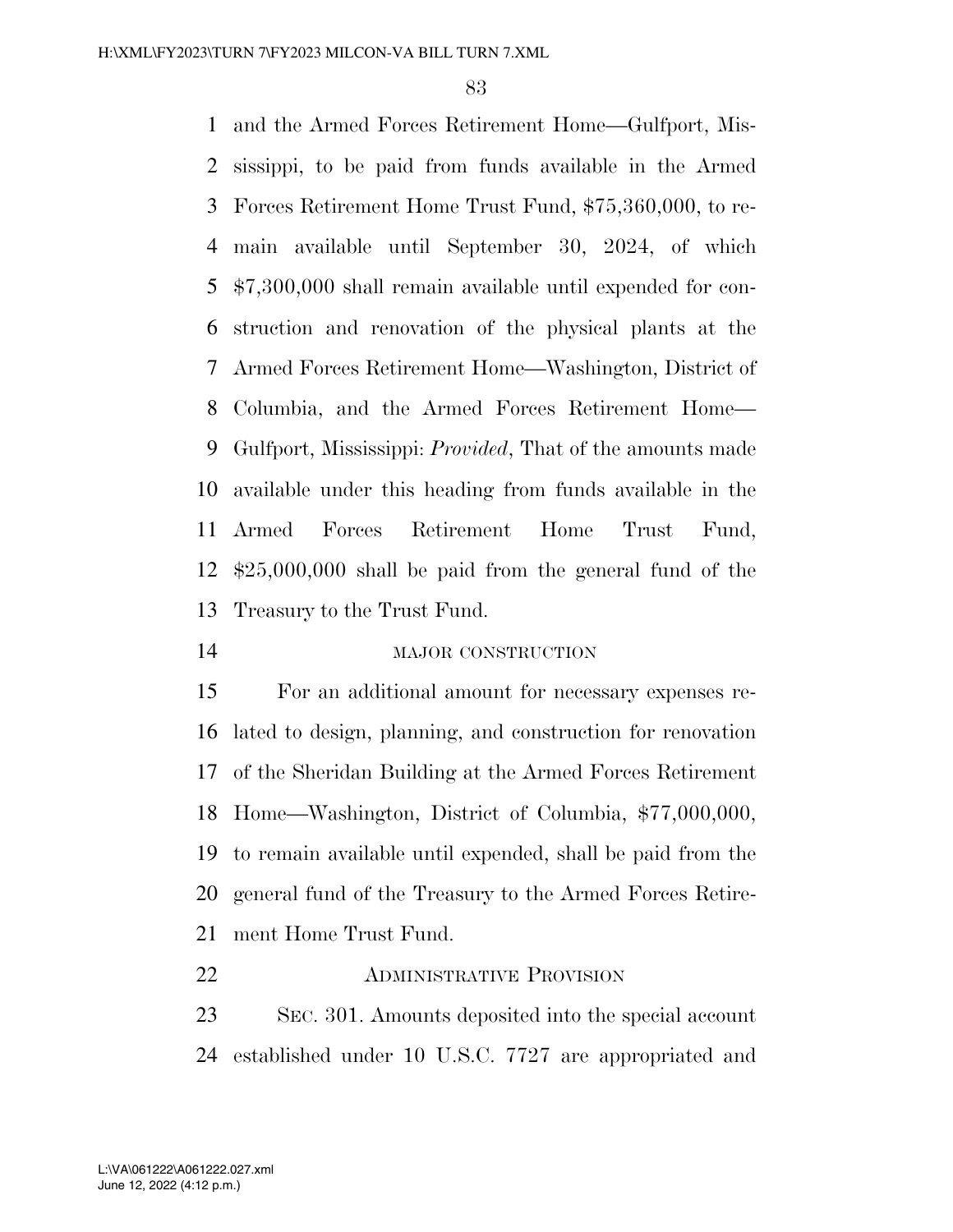shall be available until expended to support activities at the Army National Military Cemeteries.

## TITLE IV

#### GENERAL PROVISIONS

 SEC. 401. No part of any appropriation contained in this Act shall remain available for obligation beyond the current fiscal year unless expressly so provided herein.

 SEC. 402. None of the funds made available in this Act may be used for any program, project, or activity, when it is made known to the Federal entity or official to which the funds are made available that the program, project, or activity is not in compliance with any Federal law relating to risk assessment, the protection of private property rights, or unfunded mandates.

 SEC. 403. All departments and agencies funded under this Act are encouraged, within the limits of the existing statutory authorities and funding, to expand their use of ''E-Commerce'' technologies and procedures in the con- duct of their business practices and public service activi-ties.

 SEC. 404. Unless stated otherwise, all reports and no- tifications required by this Act shall be submitted to the Subcommittee on Military Construction and Veterans Af- fairs, and Related Agencies of the Committee on Appro-priations of the House of Representatives and the Sub-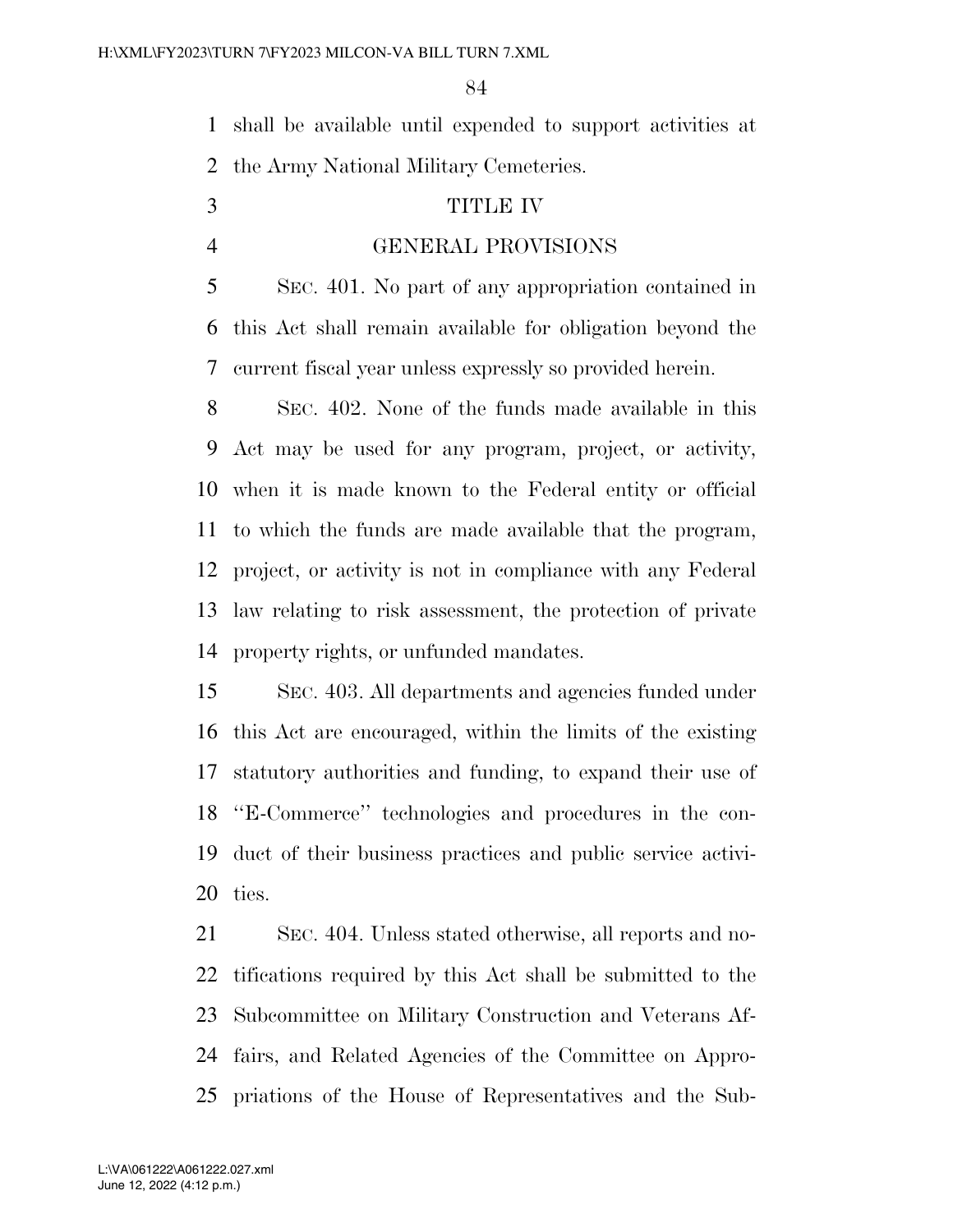committee on Military Construction and Veterans Affairs, and Related Agencies of the Committee on Appropriations of the Senate.

 SEC. 405. None of the funds made available in this Act may be transferred to any department, agency, or in- strumentality of the United States Government except pursuant to a transfer made by, or transfer authority pro-vided in, this or any other appropriations Act.

 SEC. 406. None of the funds made available in this Act may be used for a project or program named for an individual serving as a Member, Delegate, or Resident Commissioner of the United States House of Representa-tives.

 SEC. 407. (a) Any agency receiving funds made avail- able in this Act, shall, subject to subsections (b) and (c), post on the public Web site of that agency any report re- quired to be submitted by the Congress in this or any other Act, upon the determination by the head of the agen-cy that it shall serve the national interest.

 (b) Subsection (a) shall not apply to a report if— (1) the public posting of the report com-promises national security; or

 (2) the report contains confidential or propri-etary information.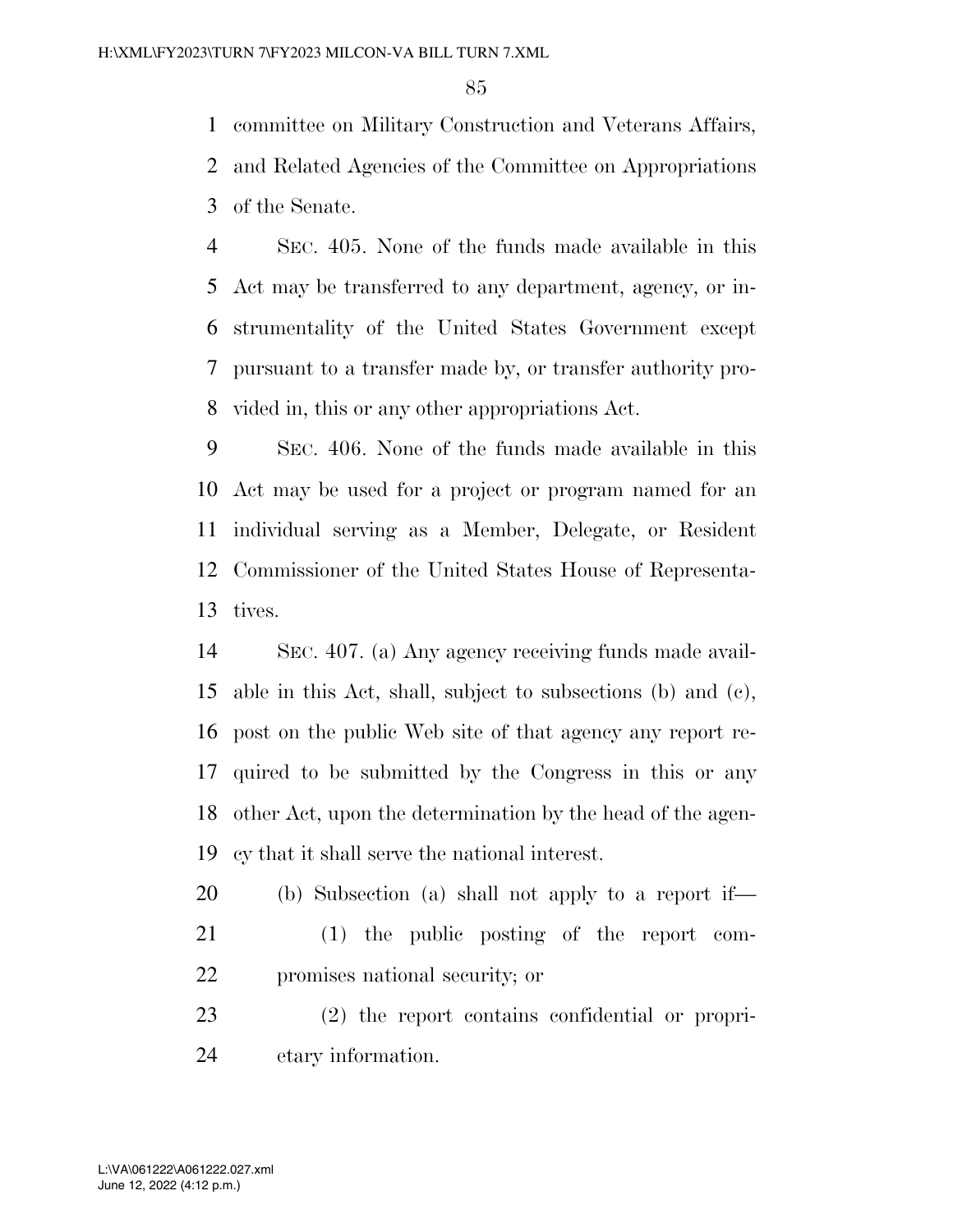(c) The head of the agency posting such report shall do so only after such report has been made available to the requesting Committee or Committees of Congress for no less than 45 days.

 SEC. 408. (a) None of the funds made available in this Act may be used to maintain or establish a computer network unless such network blocks the viewing, downloading, and exchanging of pornography.

 (b) Nothing in subsection (a) shall limit the use of funds necessary for any Federal, State, tribal, or local law enforcement agency or any other entity carrying out crimi- nal investigations, prosecution, or adjudication activities. SEC. 409. None of the funds made available in this Act may be used by an agency of the executive branch to pay for first-class travel by an employee of the agency in contravention of sections 301–10.122 through 301– 10.124 of title 41, Code of Federal Regulations.

 SEC. 410. None of the funds made available in this Act may be used to execute a contract for goods or serv- ices, including construction services, where the contractor has not complied with Executive Order No. 12989.

 SEC. 411. None of the funds made available by this Act may be used in contravention of section 101(e)(8) of title 10, United States Code.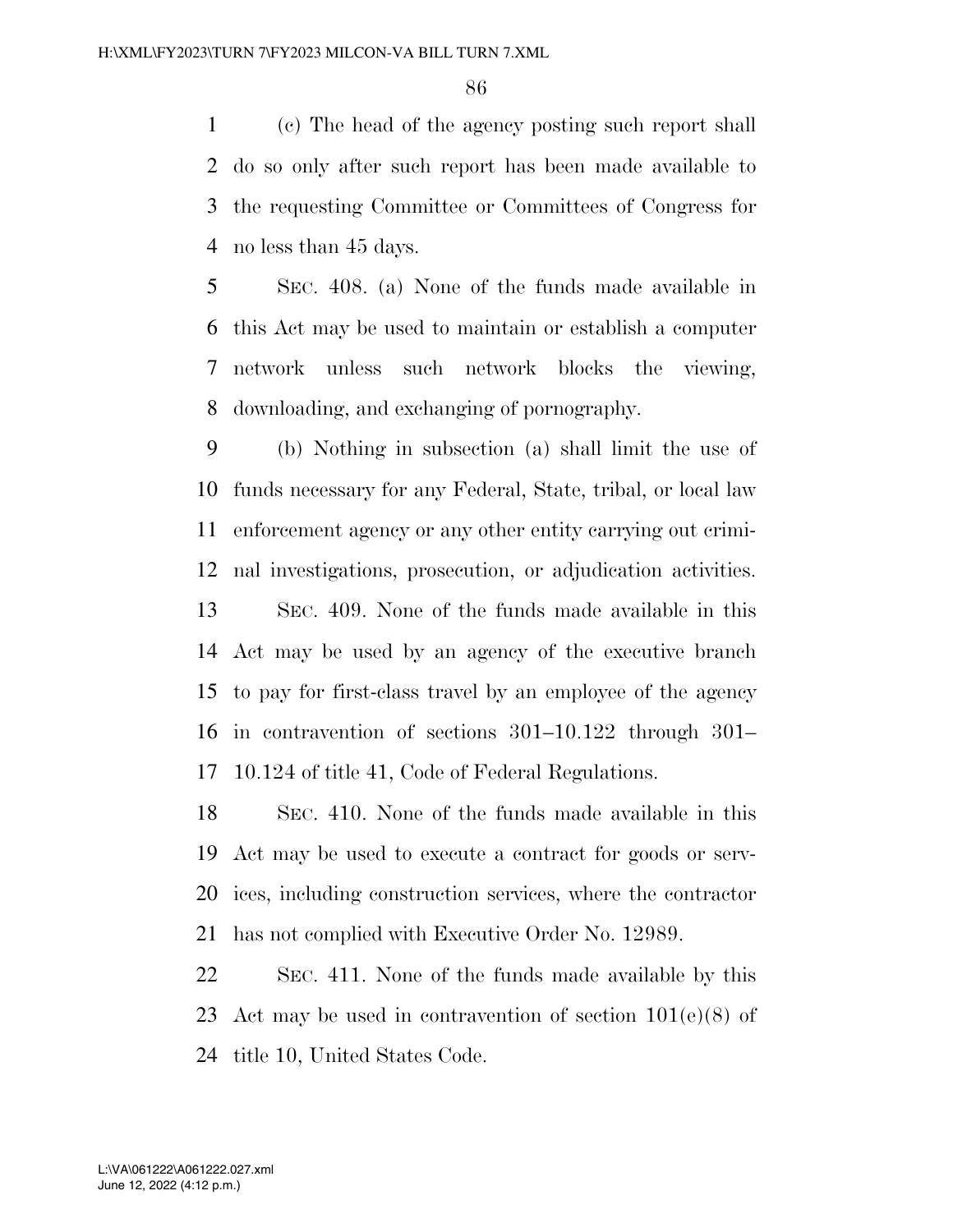- 1 This Act may be cited as the ''Military Construction,
- 2 Veterans Affairs, and Related Agencies Appropriations
- 3 Act, 2023''.